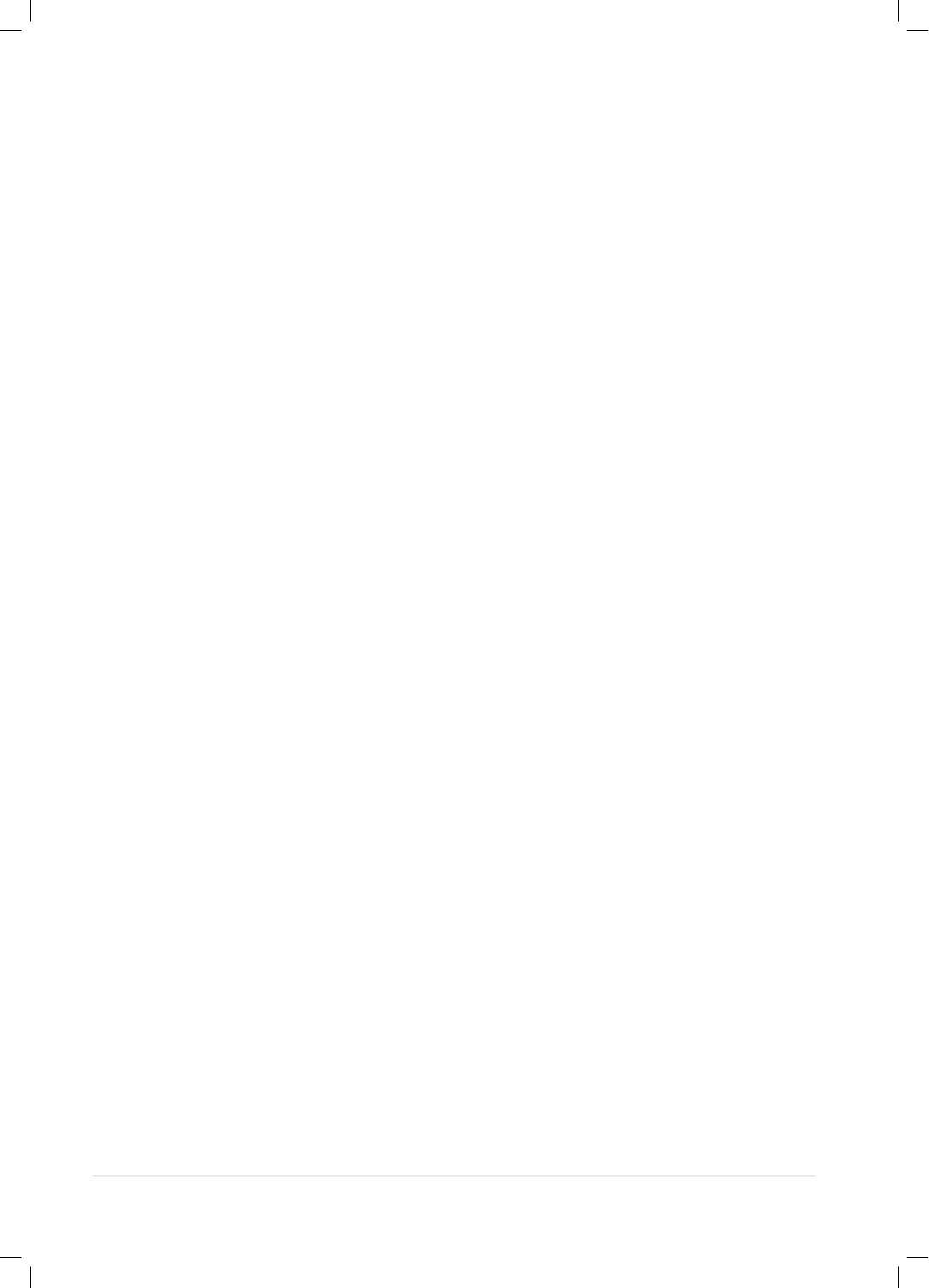# **CONTENTS**

| Week 2                                                         | 6  |
|----------------------------------------------------------------|----|
| Week 3 7                                                       |    |
|                                                                |    |
| Week 5                                                         |    |
|                                                                |    |
| Week 7 and 11                                                  |    |
| Week 8                                                         |    |
| Assessment Resources 13                                        |    |
|                                                                |    |
| 2. Suggested formal assessment mark record sheet __________ 14 |    |
| 3. Exemplar written assessment items with suggested            | 15 |
|                                                                |    |
|                                                                |    |
|                                                                |    |
|                                                                |    |
|                                                                |    |
|                                                                |    |

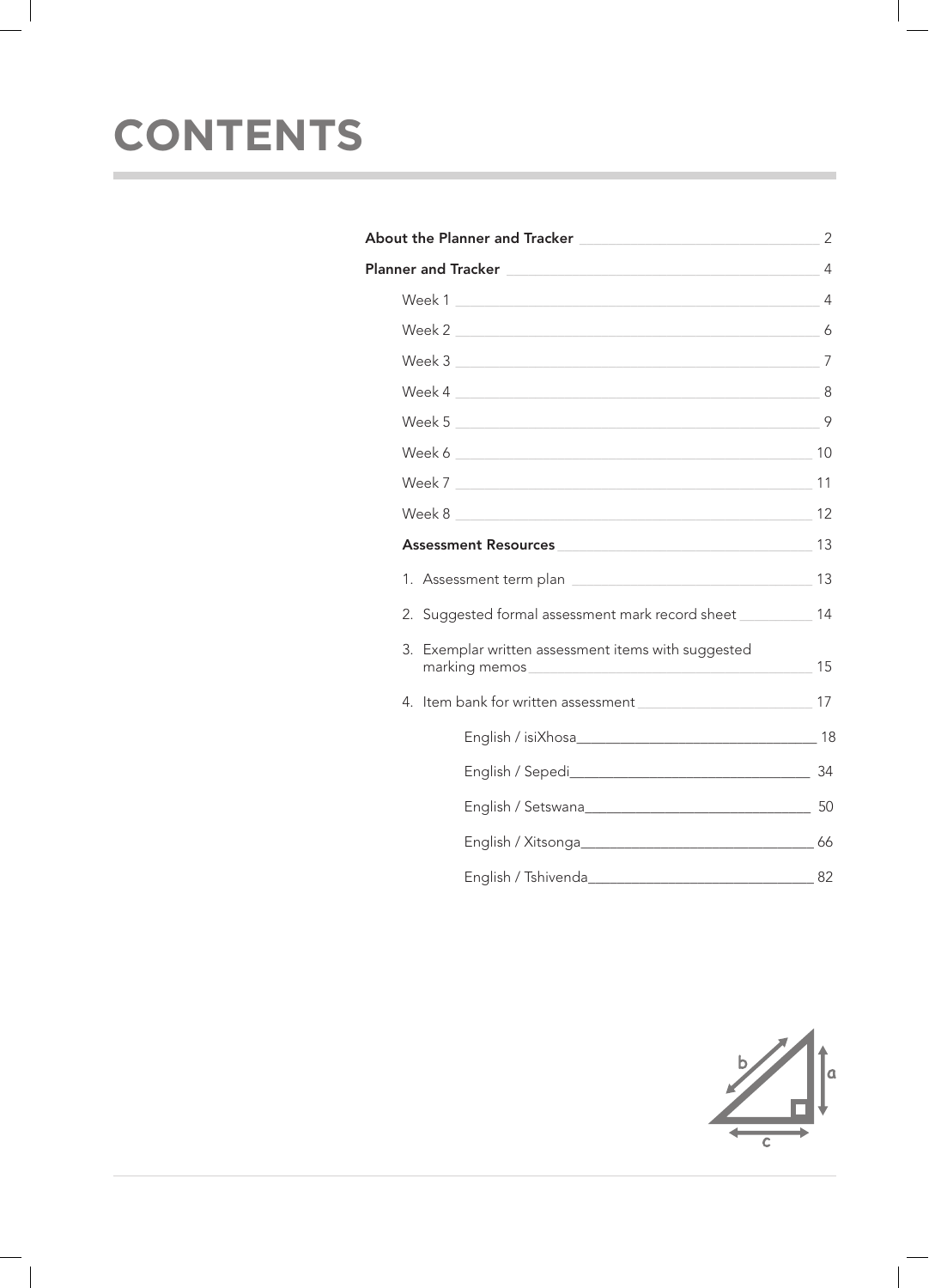## **ABOUT THE PLANNER AND TRACKER**

The curriculum and assessment planner and tracker is a tool to support teachers in several ways:

- It provides a plan of what should be taught each day of the term based on the daily lesson plans. By following the programme in the tracker and the lesson plans, you will be sure to cover the curriculum in the allocated time, and to complete the formal assessment programme.
- It enables you to track your progress through the curriculum during the term. By noting the date when each lesson is completed you can see whether or not you are 'on track'. If you are not, you can strategise with your head of department and peers on how to ensure that all the work for the term is completed.
- The planner and tracker encourages you to reflect on what works well in your lessons, and where your work could be strengthened. These reflections can be shared with colleagues. In this way, the tracker encourages continuous improvement in teaching practice.

It gives support for assessment by providing the following:

#### − Guidelines for oral and practical assessment activities

Each week in the tracker table (after the daily lesson plan information) there is a statement of an activity that you can use for oral and/or practical assessment in that week. The activity links to one of the CAPS topics being taught in that week and should be carried out during those lessons (and completed during the open lesson at the end of the week if necessary). The activity statement is brief – it indicates what content is being tested. A rubric or checklist is given with criteria to clarify how you can allocate marks for the activity.

The activity statement and rubric/checklist should be used together as they give the full description of the activity and what has to

be done in the activity. Most of the oral and practical assessment activities are formal but some of them are informal (this is indicated in the tracker table).

#### − An Assessment Term Plan

This gives an overview of the planned assessment for the term. The plan includes the oral and practical (formal and informal) assessment activities and the written assessment items applicable to each week. Formal assessment has been planned to allow time for teachers to establish the routine at the beginning of each term and to enter marks into SA-SAMS at the end of the term.

#### − A suggested mark record sheet

The sheet has columns in which you can record the marks for each of the formal assessments provided. This sheet follows the Assessment Term Plan. You can copy this sheet and add your learners' names in the left hand column. The record sheet should help you when you have to enter marks into SA-SAMS. If the 'out of' marks for the assessment activities you have used are not the same as those shown in SA-SAMS, you can change those in SA-SAMS. SA-SAMS will automatically adjust the weightings, and will provide the correct level for each learner.

#### An item bank of questions

These can be used for written assessment on each of the CAPS content areas, with marking guidelines. These are referenced in the resources column of the tracker, linked to the lesson to which the assessment applies. These items can be used individually or grouped, at your discretion. You should ensure that you mark written work on each of the topics taught and give learners feedback on their work regularly.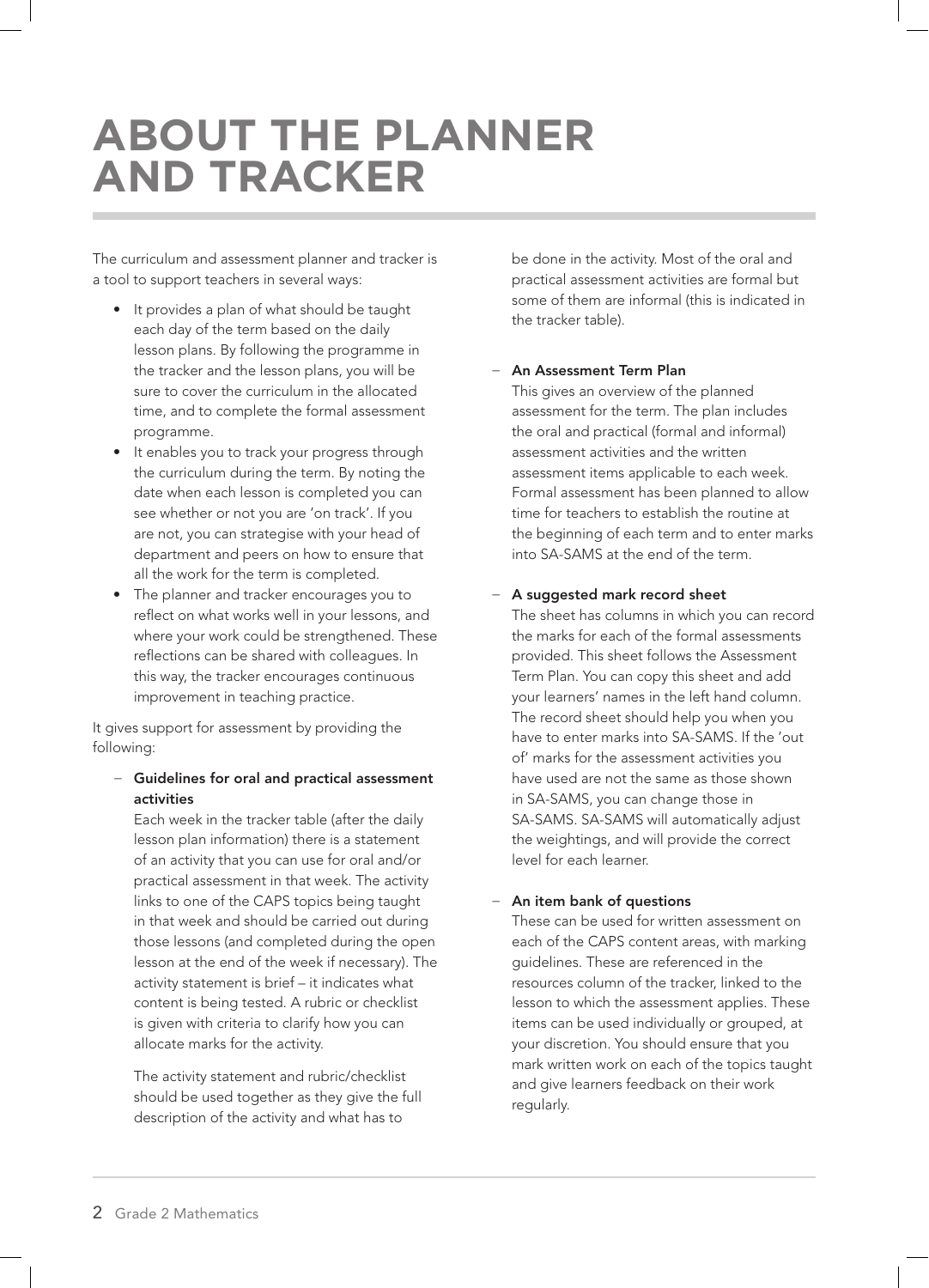You should file your completed tracker at the end of each term.

#### It is important to note that:

- The fourth term is not always the same length. If the term in which you are using the lesson plans and tracker is longer or shorter than eight weeks, you will need to adjust the pace at which you work to complete the work in the time available, or make another plan to stay on track.
- The DBE workbook pages in this tracker refer to pages in the 2017 edition of the workbook. These might not be the same as the pages in the edition to which you will refer. You should check the references to each worksheet and adjust them in the Lesson Plans and the tracker if necessary each year.
- NB: It is possible that the formal assessment requirements published in CAPS will change in response to Circular S1 of 2017. However, at the time of printing this tracker, no updated information was available. When you receive official notification of changes, please adjust the programme here and in the trackers accordingly.

The following components are provided in the columns of the planner and tracker tables for each week:

- 1. Day of the week.
- 2. CAPS content, concepts and skills for the day.
- 3. The lesson number in the Lesson Plans.
- 4. DBE workbook page to be used in the lesson.
- 5. Resources needed (and written assessment item when applicable).
- 6. Date completed (this needs to be filled in each day).

#### Weekly reflection

The tracker gives you space to reflect on your Mathematics lessons on a weekly basis. You can share this reflection with your HOD and discuss

things that worked or did not go so well in your lesson. Together with your HOD you can think of ways of improving on the daily work that the learners in your class are doing.

When you reflect you could think about things such as:

- Was your preparation for the lesson adequate? For instance, did you have all the necessary resources? Had you thought through the content so that you understood it fully and so could teach it effectively?
- Did the purpose of the lesson succeed? For instance, did the learners reach a good understanding of the key concepts for the day? Could they use the language expected from them? Could they write what was expected from them?
- Did the learners cope with the work set for the day? For instance, did they finish the classwork? Was their classwork done adequately? Did you assign the homework?

Briefly write down your reflection weekly, following the prompts in the tracker.

- *What went well?*
- *What did not go well?*
- *What did the learners find difficult or easy to understand or do?*
- *What will you do to support or extend learners?*
- *Did you complete all the work set for the week?*
- *If not, how will you get back on track?*
- *What will you change next time? Why?*

The reflection should be based on the daily lessons you have taught each week. It will provide you with a record for the next time you implement the same lesson. It also forms the basis for collegial conversations with your head of department and your peers.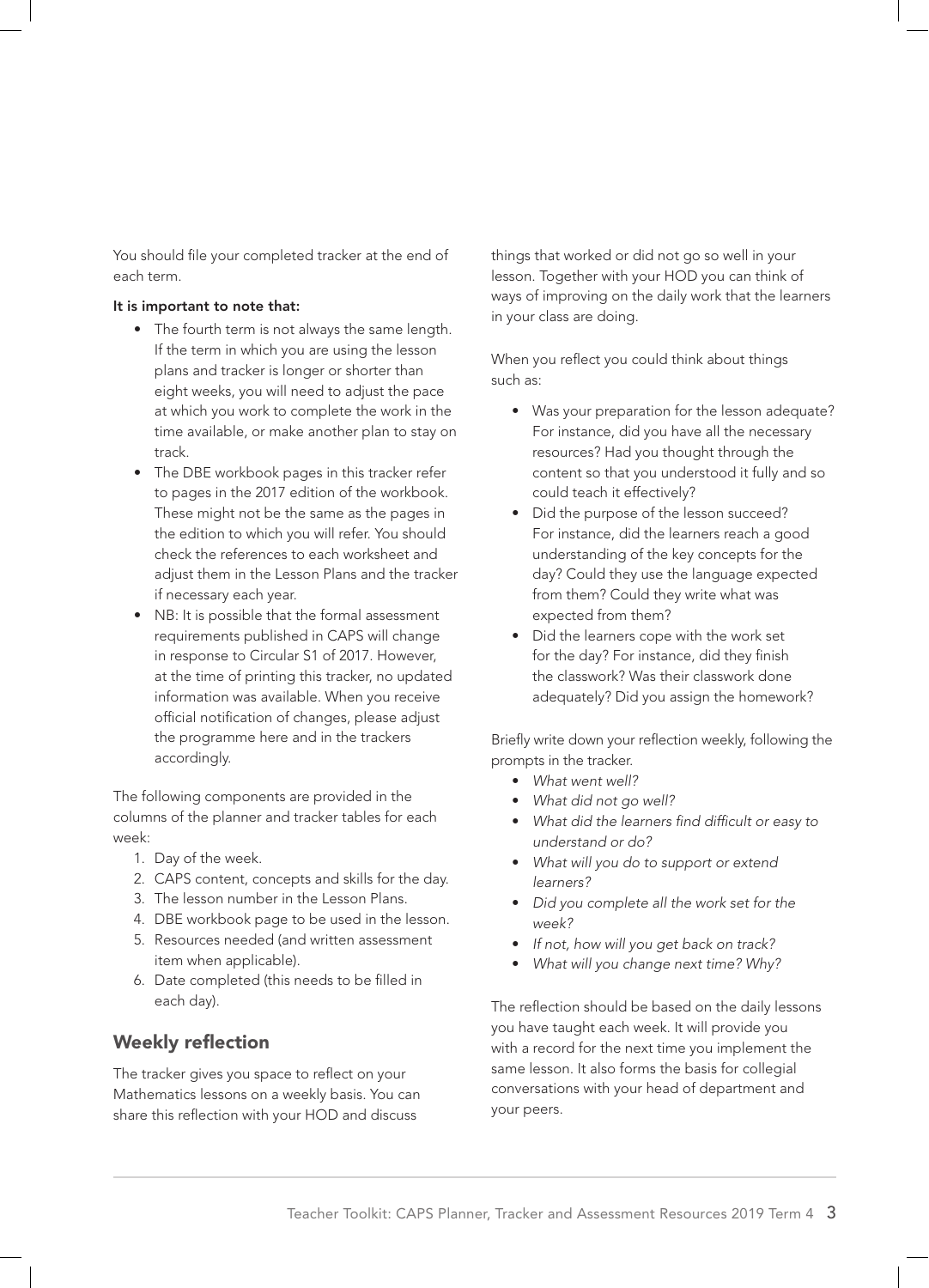# **PLANNER AND TRACKER**

|                | <b>Week 1</b>                 |                                                                             |                                |                 |                                                            |                                                                                 |                                                                                                                                    |  |                                 |  |  |  |
|----------------|-------------------------------|-----------------------------------------------------------------------------|--------------------------------|-----------------|------------------------------------------------------------|---------------------------------------------------------------------------------|------------------------------------------------------------------------------------------------------------------------------------|--|---------------------------------|--|--|--|
| Day            |                               | CAPS content, concepts, skills                                              |                                | LP no.          | <b>DBE</b><br>workbook                                     |                                                                                 | <b>Resources</b>                                                                                                                   |  | <b>Date</b><br>completed        |  |  |  |
| $\mathbf{1}$   |                               | Numbers - place value                                                       |                                | 1               | Worksheet 66<br>(pp. 4, 5)<br>Worksheet 69<br>(pp. 10, 11) |                                                                                 | Base ten blocks, flard cards,<br>(see Printable Resources<br>Term 1), whiteboards/scrap<br>paper<br>Written assessment item 1      |  |                                 |  |  |  |
| $\overline{2}$ |                               | Numbers - place value                                                       |                                | $\overline{2}$  | Worksheet 97<br>(pp. 72, 73)                               |                                                                                 | Base ten blocks, number<br>name cards 90-100<br>(see Printable Resources),<br>whiteboards/scrap paper<br>Written assessment item 2 |  |                                 |  |  |  |
| 3              |                               | Numbers - place value                                                       |                                |                 | Worksheet 98<br>(pp. 74, 75)                               |                                                                                 | Base ten blocks<br>(see Printable Resources<br>Term 1), Unifix blocks,<br>whiteboards/scrap paper<br>Written assessment items      |  |                                 |  |  |  |
|                |                               |                                                                             |                                |                 |                                                            |                                                                                 | 3 and 4                                                                                                                            |  |                                 |  |  |  |
| $\overline{4}$ |                               | Numbers - place value                                                       |                                | 4               | Worksheet 100<br>(pp. 78, 79)                              | Whiteboards/scrap paper,<br>base ten blocks (see Printable<br>Resources Term 1) |                                                                                                                                    |  |                                 |  |  |  |
| 5              |                               | Numbers - ordinal numbers                                                   |                                | 5               |                                                            |                                                                                 | 1-100 number grid (see<br>Printable Resources Term 1),<br>ordinal number cards<br>(see Printable Resources)                        |  |                                 |  |  |  |
|                |                               |                                                                             |                                |                 | Week 1 Assessment Activity 1: ORAL INFORMAL                |                                                                                 |                                                                                                                                    |  |                                 |  |  |  |
| up to 20th     |                               | CAPS: Numbers, operations and relationships                                 |                                |                 |                                                            |                                                                                 | Activity: Use ordinal numbers to show order, place and position, including abbreviated form                                        |  | Mark:<br>/7                     |  |  |  |
|                | Mark                          | Criteria - Checklist (1 mark for each criterion achieved)                   |                                |                 |                                                            |                                                                                 |                                                                                                                                    |  |                                 |  |  |  |
|                | 1                             | Able to identify the first item in a collection of ordered items            |                                |                 |                                                            |                                                                                 |                                                                                                                                    |  |                                 |  |  |  |
|                | 1                             | Able to identify the last item in a collection of ordered items             |                                |                 |                                                            |                                                                                 |                                                                                                                                    |  |                                 |  |  |  |
|                | 1                             | Able to read ordinal numbers in numeric format from 1st to 4th              |                                |                 |                                                            |                                                                                 |                                                                                                                                    |  |                                 |  |  |  |
|                | 1                             | Able to read ordinal numbers in numeric format from 5th to 10th             |                                |                 |                                                            |                                                                                 |                                                                                                                                    |  |                                 |  |  |  |
|                | 1                             | Able to read ordinal numbers in numeric format from 10th to 20th            |                                |                 |                                                            |                                                                                 |                                                                                                                                    |  |                                 |  |  |  |
|                | 1                             | Able to describe the position of objects from a collection of ordered items |                                |                 |                                                            |                                                                                 |                                                                                                                                    |  |                                 |  |  |  |
|                | 1                             | Able to name objects in order from 1st to 20th place                        |                                |                 |                                                            |                                                                                 |                                                                                                                                    |  |                                 |  |  |  |
|                | 1 (0%-29%)<br>1 of 7 criteria | 2 (30%-39%)<br>2 of 7 criteria                                              | 3 (40%-49%)<br>3 of 7 criteria | 4 of 7 criteria | 4 (50%-59%)                                                | 5 (60%-69%)<br>5 of 7 criteria                                                  | 6 (70%-79%)<br>6 of 7 criteria                                                                                                     |  | 7 (80%-100%)<br>7 of 7 criteria |  |  |  |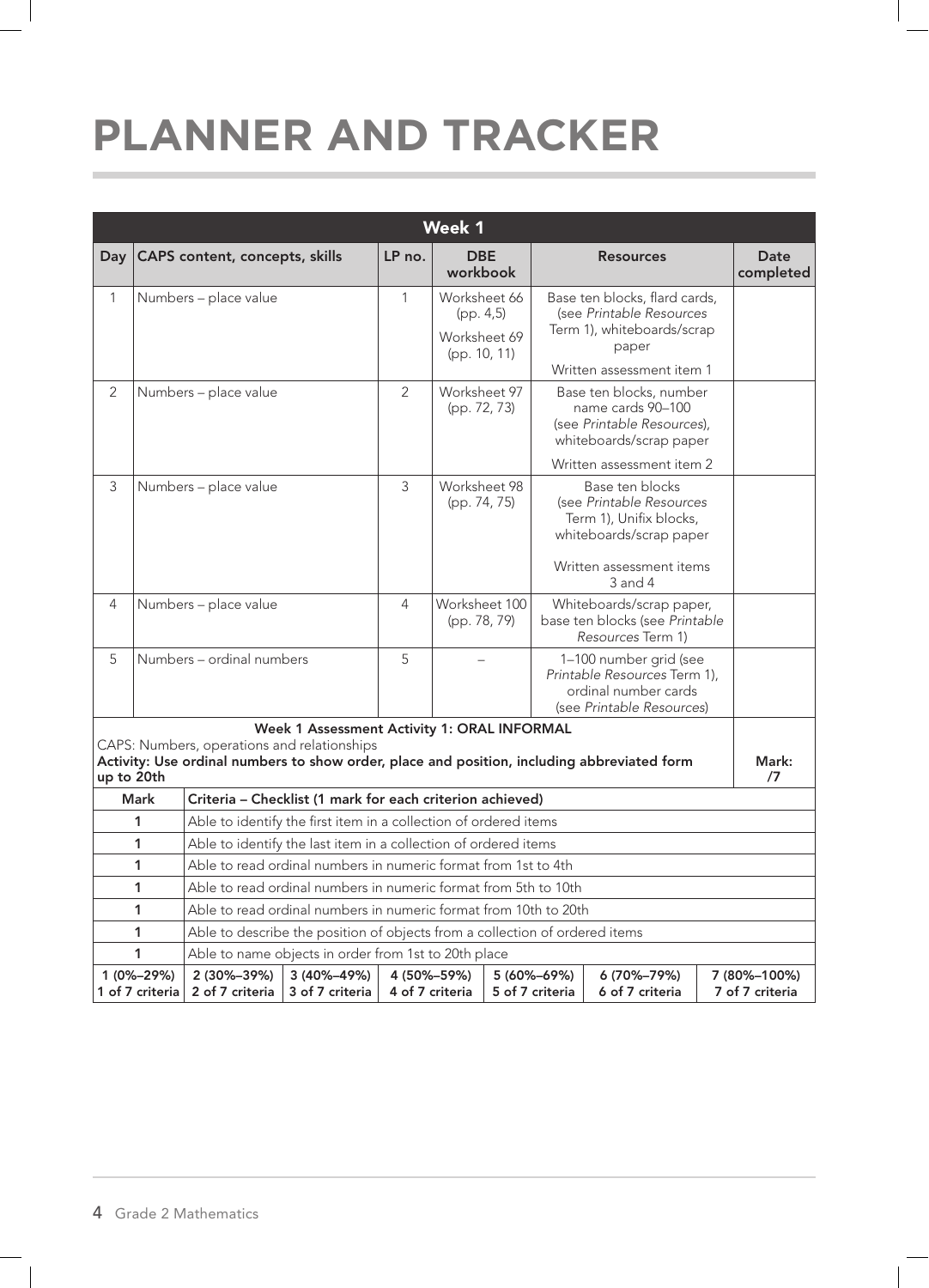|                                                                                                                                                                                                                                                                                                | Reflection                          |       |  |  |  |  |  |  |
|------------------------------------------------------------------------------------------------------------------------------------------------------------------------------------------------------------------------------------------------------------------------------------------------|-------------------------------------|-------|--|--|--|--|--|--|
| Think about and make a note of: What went well?<br>What did not go well? What did the learners find<br>difficult or easy to understand or do? What will you do<br>to support or extend learners? Did you complete all the<br>work set for the week? If not, how will you get back on<br>track? | What will you change next time? Why |       |  |  |  |  |  |  |
|                                                                                                                                                                                                                                                                                                | HOD:                                | Date: |  |  |  |  |  |  |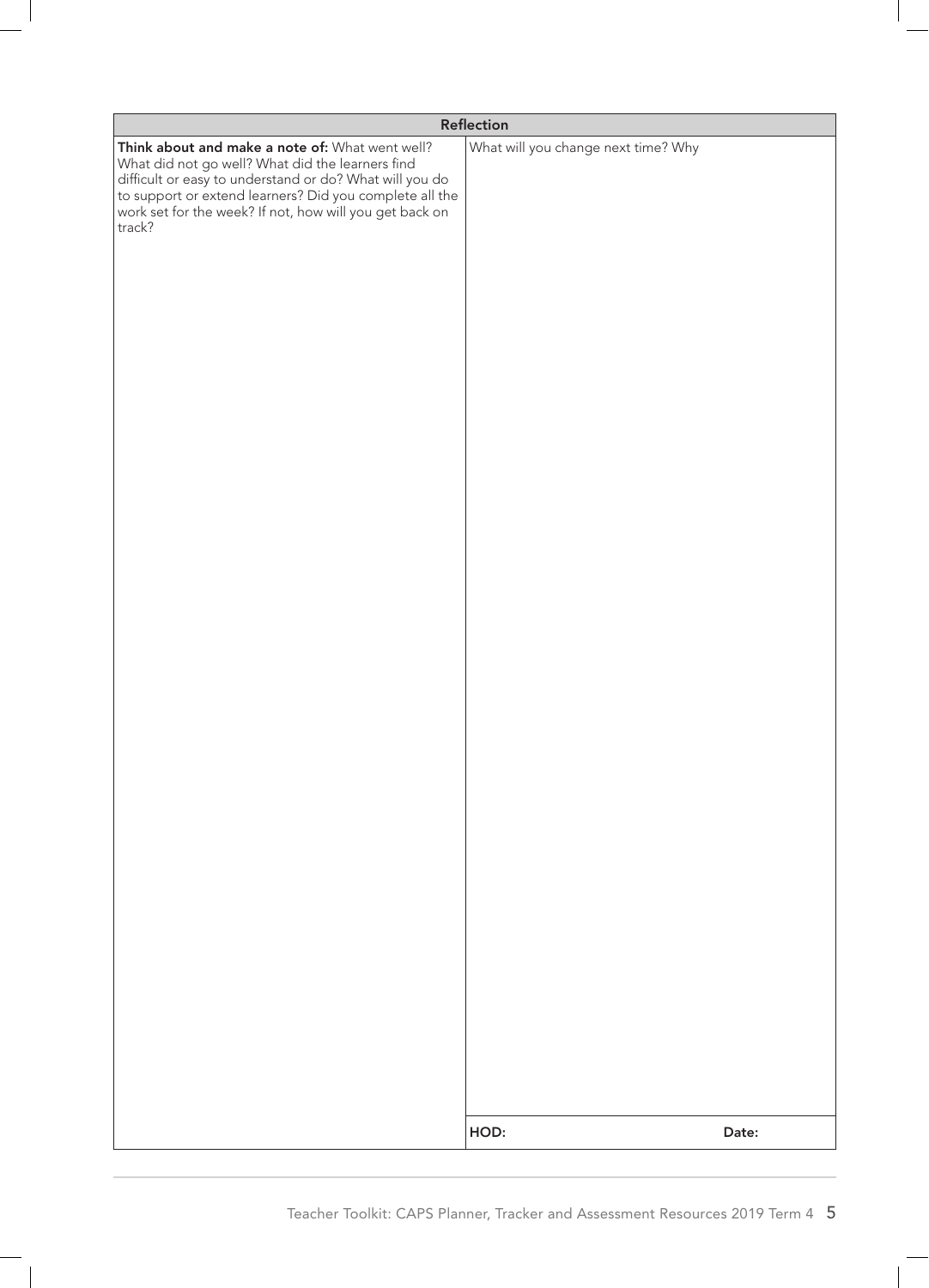| <b>Day</b>                                                                                                                                                                                                                                                                                                                             |                 | CAPS content, concepts, skills                                |                 | LP no.          | <b>DBE</b><br>workbook                                                      |                                                                                                                                          | <b>Resources</b>                                                                                                                      |       | Date<br>completed |  |  |  |
|----------------------------------------------------------------------------------------------------------------------------------------------------------------------------------------------------------------------------------------------------------------------------------------------------------------------------------------|-----------------|---------------------------------------------------------------|-----------------|-----------------|-----------------------------------------------------------------------------|------------------------------------------------------------------------------------------------------------------------------------------|---------------------------------------------------------------------------------------------------------------------------------------|-------|-------------------|--|--|--|
| 6                                                                                                                                                                                                                                                                                                                                      | 2-D shapes      |                                                               |                 | 6               | Worksheet 99<br>(pp. 76, 77)                                                |                                                                                                                                          | Whiteboards/scrap paper                                                                                                               |       |                   |  |  |  |
| $\overline{7}$                                                                                                                                                                                                                                                                                                                         | 2-D shapes      |                                                               |                 | $\overline{7}$  | Worksheet 103<br>(pp. 84, 85)                                               |                                                                                                                                          | Scrap paper, old magazines,<br>shapes for remediation - circle,<br>triangle, square and rectangle<br>(see Printable Resources Term 2) |       |                   |  |  |  |
|                                                                                                                                                                                                                                                                                                                                        |                 |                                                               |                 |                 |                                                                             |                                                                                                                                          | Written assessment items<br>17 and 18                                                                                                 |       |                   |  |  |  |
| 8                                                                                                                                                                                                                                                                                                                                      | Symmetry        |                                                               |                 | 8               | Worksheet 127<br>(pp. 134, 135)                                             |                                                                                                                                          | Whiteboards/scrap paper                                                                                                               |       |                   |  |  |  |
|                                                                                                                                                                                                                                                                                                                                        |                 |                                                               |                 |                 | Worksheet 128<br>(pp. 136, 137)                                             |                                                                                                                                          | Written assessment item 19                                                                                                            |       |                   |  |  |  |
| 9                                                                                                                                                                                                                                                                                                                                      |                 | Addition - rounding off                                       |                 | 9               | Worksheet 77<br>(pp. 26, 27)                                                | Whiteboards/scrap paper,<br>base ten blocks (see Printable<br>Resources Term 1)                                                          |                                                                                                                                       |       |                   |  |  |  |
| 10                                                                                                                                                                                                                                                                                                                                     |                 | Addition - breaking down numbers                              |                 | 10              | Worksheet 101<br>(pp. 80, 81)                                               |                                                                                                                                          | Written assessment item 5<br>Base ten blocks, flard cards (see<br>Printable Resources Term 1)                                         |       |                   |  |  |  |
|                                                                                                                                                                                                                                                                                                                                        |                 |                                                               |                 |                 | Week 2 Assessment Activity 2: PRACTICAL FORMAL                              |                                                                                                                                          |                                                                                                                                       |       |                   |  |  |  |
|                                                                                                                                                                                                                                                                                                                                        |                 | CAPS: Space and shape: Symmetry<br>and non-geometrical shapes |                 |                 |                                                                             |                                                                                                                                          | Activity: Observe learners ability to identify and recognise lines of symmetry in 2-D geometrical                                     |       | Mark:<br>/7       |  |  |  |
|                                                                                                                                                                                                                                                                                                                                        | <b>Mark</b>     |                                                               |                 |                 | Criteria - Checklist (1 mark for each criterion achieved)                   |                                                                                                                                          |                                                                                                                                       |       |                   |  |  |  |
| Able to identify objects in the classroom that are symmetrical<br>1                                                                                                                                                                                                                                                                    |                 |                                                               |                 |                 |                                                                             |                                                                                                                                          |                                                                                                                                       |       |                   |  |  |  |
|                                                                                                                                                                                                                                                                                                                                        | 1               |                                                               |                 |                 | Able to sort non-geometric shapes according to symmetrical and asymmetrical |                                                                                                                                          |                                                                                                                                       |       |                   |  |  |  |
|                                                                                                                                                                                                                                                                                                                                        | 1               |                                                               |                 |                 | Able to sort geometric shapes according to symmetrical and asymmetrical     |                                                                                                                                          |                                                                                                                                       |       |                   |  |  |  |
|                                                                                                                                                                                                                                                                                                                                        | 1               |                                                               |                 |                 | Able to recognise a line of symmetry in a symmetrical non-geometric shape   |                                                                                                                                          |                                                                                                                                       |       |                   |  |  |  |
|                                                                                                                                                                                                                                                                                                                                        | 1<br>1          |                                                               |                 |                 | Able to recognise a line of symmetry in a symmetrical geometric shape       |                                                                                                                                          |                                                                                                                                       |       |                   |  |  |  |
|                                                                                                                                                                                                                                                                                                                                        | 1               |                                                               |                 |                 |                                                                             | Able to draw a line of symmetry in a symmetrical non-geometric shape<br>Able to draw a line of symmetry in a symmetrical geometric shape |                                                                                                                                       |       |                   |  |  |  |
|                                                                                                                                                                                                                                                                                                                                        | 1 (0%-29%)      | 2 (30%-39%)                                                   | 3 (40%-49%)     | 4 (50%-59%)     |                                                                             | 5 (60%-69%)                                                                                                                              | 6 (70%-79%)                                                                                                                           |       | 7 (80%-100%)      |  |  |  |
|                                                                                                                                                                                                                                                                                                                                        | 1 of 7 criteria | 2 of 7 criteria                                               | 3 of 7 criteria | 4 of 7 criteria |                                                                             | 5 of 7 criteria                                                                                                                          | 6 of 7 criteria                                                                                                                       |       | 7 of 7 criteria   |  |  |  |
|                                                                                                                                                                                                                                                                                                                                        |                 |                                                               |                 |                 | <b>Reflection</b>                                                           |                                                                                                                                          |                                                                                                                                       |       |                   |  |  |  |
| What will you change next time? Why?<br>Think about and make a note of: What went well?<br>What did not go well? What did the learners find<br>difficult or easy to understand or do? What will you do<br>to support or extend learners? Did you complete all<br>the work set for the week? If not, how will you get back<br>on track? |                 |                                                               |                 |                 |                                                                             |                                                                                                                                          |                                                                                                                                       |       |                   |  |  |  |
|                                                                                                                                                                                                                                                                                                                                        |                 |                                                               |                 |                 | HOD:                                                                        |                                                                                                                                          |                                                                                                                                       | Date: |                   |  |  |  |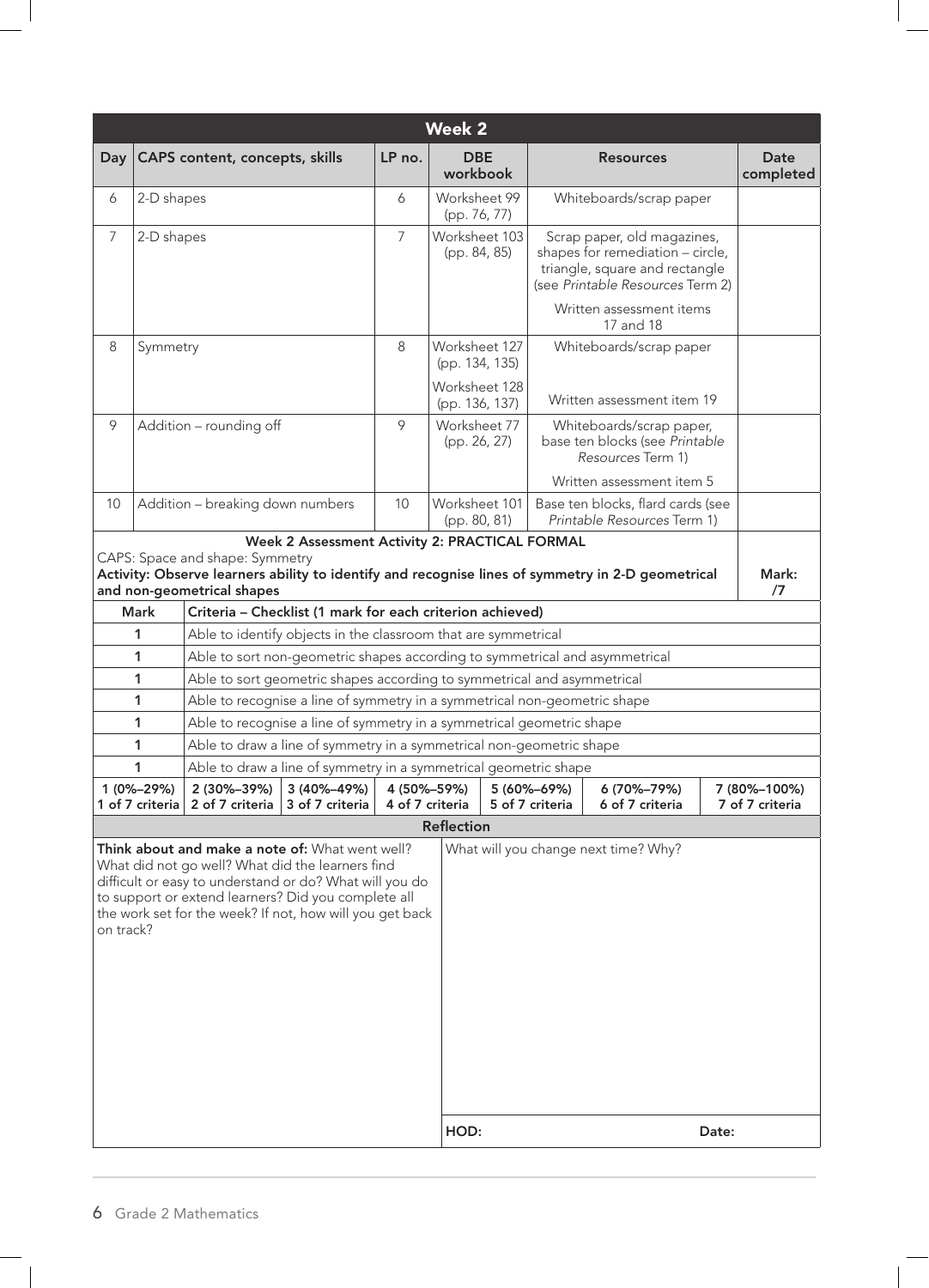|                                                                                                                                                                                                                                                                                                                                     | <b>Week 3</b>         |                                                                                                                             |                                           |        |                               |                                                                                                                                         |                                                                                                                                             |  |                          |  |  |
|-------------------------------------------------------------------------------------------------------------------------------------------------------------------------------------------------------------------------------------------------------------------------------------------------------------------------------------|-----------------------|-----------------------------------------------------------------------------------------------------------------------------|-------------------------------------------|--------|-------------------------------|-----------------------------------------------------------------------------------------------------------------------------------------|---------------------------------------------------------------------------------------------------------------------------------------------|--|--------------------------|--|--|
| Day                                                                                                                                                                                                                                                                                                                                 |                       | CAPS content, concepts, skills                                                                                              |                                           | LP no. | <b>DBE</b><br>workbook        |                                                                                                                                         | <b>Resources</b>                                                                                                                            |  | <b>Date</b><br>completed |  |  |
| 11                                                                                                                                                                                                                                                                                                                                  |                       | Subtraction - breaking down numbers                                                                                         |                                           | 11     | Worksheet 102<br>(pp. 82, 83) |                                                                                                                                         | Base ten blocks for<br>remediation (see Printable<br>Resources Term 1)                                                                      |  |                          |  |  |
| 12                                                                                                                                                                                                                                                                                                                                  |                       | Addition and subtraction                                                                                                    |                                           | 12     | Worksheet 104<br>(pp. 86, 87) |                                                                                                                                         | Whiteboards/scrap paper                                                                                                                     |  |                          |  |  |
|                                                                                                                                                                                                                                                                                                                                     |                       |                                                                                                                             |                                           |        | Worksheet 105<br>(pp. 88, 89) |                                                                                                                                         | Written assessment items<br>6 and 7                                                                                                         |  |                          |  |  |
| 13                                                                                                                                                                                                                                                                                                                                  | halving               | Addition and subtraction - doubling,                                                                                        |                                           | 13     |                               |                                                                                                                                         | Base ten blocks (see Printable<br>Resources Term 1)                                                                                         |  |                          |  |  |
| 14                                                                                                                                                                                                                                                                                                                                  | Money                 |                                                                                                                             |                                           | 14     | Worksheet 108<br>(pp. 94, 95) |                                                                                                                                         | Whiteboards/scrap paper,<br>cut-out money (see Printable<br>Resources Term 1), marked<br>priced items, e.g. lunchbox<br>R9,50, pencil R0,75 |  |                          |  |  |
| 15                                                                                                                                                                                                                                                                                                                                  | Money - word problems |                                                                                                                             |                                           |        | Worksheet 109<br>(pp. 96, 97) | Money cut-outs (see<br>Printable Resources Term 1),<br>money problem card (see<br>Printable Resources),<br>A4 paper - 1 sheet per group |                                                                                                                                             |  |                          |  |  |
|                                                                                                                                                                                                                                                                                                                                     |                       |                                                                                                                             |                                           |        |                               |                                                                                                                                         | Written assessment item 8                                                                                                                   |  |                          |  |  |
|                                                                                                                                                                                                                                                                                                                                     |                       | CAPS: Numbers, operations and relationships: Addition and subtraction<br>and near doubles to add                            | Week 3 Assessment Activity 3: ORAL FORMAL |        |                               |                                                                                                                                         | Activity: Observe learners ability to use family facts, building up and breaking down, use doubles                                          |  | Mark:<br>/7              |  |  |
|                                                                                                                                                                                                                                                                                                                                     | <b>Mark</b>           | Criteria - Checklist (1 mark for each criterion achieved)                                                                   |                                           |        |                               |                                                                                                                                         |                                                                                                                                             |  |                          |  |  |
|                                                                                                                                                                                                                                                                                                                                     | 1                     | Able to identify family facts for given numbers                                                                             |                                           |        |                               |                                                                                                                                         |                                                                                                                                             |  |                          |  |  |
|                                                                                                                                                                                                                                                                                                                                     | 1                     | Able to double given numbers                                                                                                |                                           |        |                               |                                                                                                                                         |                                                                                                                                             |  |                          |  |  |
|                                                                                                                                                                                                                                                                                                                                     | 1                     | Able to identify near doubles of given numbers                                                                              |                                           |        |                               |                                                                                                                                         |                                                                                                                                             |  |                          |  |  |
|                                                                                                                                                                                                                                                                                                                                     | 1                     | Able to use family facts to compensate when adding/subtracting                                                              |                                           |        |                               |                                                                                                                                         |                                                                                                                                             |  |                          |  |  |
|                                                                                                                                                                                                                                                                                                                                     | 1<br>1                | Able to use doubles to compensate when adding/subtracting<br>Able to use near doubles to compensate when adding/subtracting |                                           |        |                               |                                                                                                                                         |                                                                                                                                             |  |                          |  |  |
|                                                                                                                                                                                                                                                                                                                                     | 1                     | Able to use building up and breaking down when adding/subtracting                                                           |                                           |        |                               |                                                                                                                                         |                                                                                                                                             |  |                          |  |  |
|                                                                                                                                                                                                                                                                                                                                     | 1 (0%-29%)            | 2 (30%-39%)                                                                                                                 | 3 (40%-49%)                               |        | 4 (50%-59%)                   | 5 (60%-69%)                                                                                                                             | 6 (70%-79%)                                                                                                                                 |  | 7 (80%-100%)             |  |  |
|                                                                                                                                                                                                                                                                                                                                     | 1 of 7 criteria       | 2 of 7 criteria                                                                                                             | 3 of 7 criteria                           |        | 4 of 7 criteria               | 5 of 7 criteria                                                                                                                         | 6 of 7 criteria                                                                                                                             |  | 7 of 7 criteria          |  |  |
|                                                                                                                                                                                                                                                                                                                                     |                       |                                                                                                                             |                                           |        | <b>Reflection</b>             |                                                                                                                                         |                                                                                                                                             |  |                          |  |  |
| Think about and make a note of: What went well?<br>What will you change next time? Why?<br>What did not go well? What did the learners find difficult<br>or easy to understand or do? What will you do to support<br>or extend learners? Did you complete all the work set for<br>the week? If not, how will you get back on track? |                       |                                                                                                                             |                                           |        |                               |                                                                                                                                         |                                                                                                                                             |  |                          |  |  |
|                                                                                                                                                                                                                                                                                                                                     |                       |                                                                                                                             |                                           |        | HOD:<br>Date:                 |                                                                                                                                         |                                                                                                                                             |  |                          |  |  |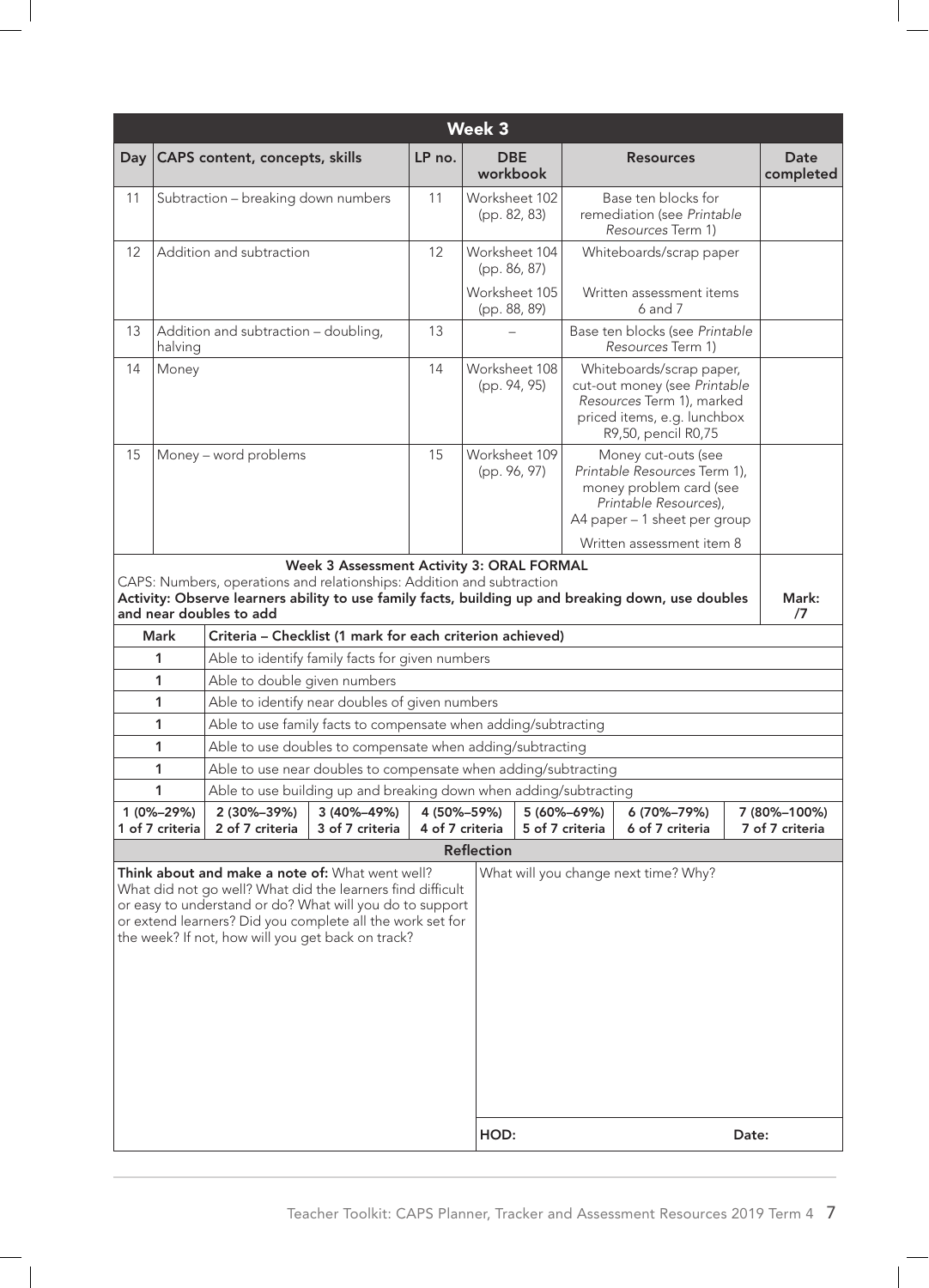| Week 4 |                               |                                                                                                                                                                                                                                                                                      |                                                         |        |                                 |                                |                                                                                                   |       |                                 |  |  |
|--------|-------------------------------|--------------------------------------------------------------------------------------------------------------------------------------------------------------------------------------------------------------------------------------------------------------------------------------|---------------------------------------------------------|--------|---------------------------------|--------------------------------|---------------------------------------------------------------------------------------------------|-------|---------------------------------|--|--|
| Day    |                               | CAPS content, concepts, skills                                                                                                                                                                                                                                                       |                                                         | LP no. | <b>DBE</b><br>workbook          |                                | <b>Resources</b>                                                                                  |       | <b>Date</b><br>completed        |  |  |
| 16     |                               | Number patterns of 5s, 10s up to 200                                                                                                                                                                                                                                                 |                                                         | 16     |                                 |                                | Whiteboards/scrap paper                                                                           |       |                                 |  |  |
| 17     |                               | Number patterns of 2s up to 200                                                                                                                                                                                                                                                      |                                                         | 17     | Worksheet 112<br>(pp. 102, 103) |                                | Whiteboards/scrap paper                                                                           |       |                                 |  |  |
| 18     |                               | Number patterns of 3s up to 200                                                                                                                                                                                                                                                      |                                                         | 18     | Worksheet 113<br>(pp. 104, 105) |                                | 1-200 number grid (see<br>Printable Resources Term 3)                                             |       |                                 |  |  |
| 19     |                               | Number patterns of 4s up to 200                                                                                                                                                                                                                                                      |                                                         | 19     | Worksheet 117<br>(pp. 114, 115) |                                | 1-200 number grid (see<br>Printable Resources Term 3)                                             |       |                                 |  |  |
|        |                               |                                                                                                                                                                                                                                                                                      |                                                         |        |                                 |                                | Written assessment item 15                                                                        |       |                                 |  |  |
| 20     | Length                        |                                                                                                                                                                                                                                                                                      |                                                         | 20     | Worksheet 119<br>(pp. 118, 119) |                                | Objects in the classroom,<br>metre stick                                                          |       |                                 |  |  |
|        |                               |                                                                                                                                                                                                                                                                                      |                                                         |        |                                 |                                | Written assessment item 22                                                                        |       |                                 |  |  |
|        |                               |                                                                                                                                                                                                                                                                                      | Week 4 Assessment Activity 4: ORAL and PRACTICAL FORMAL |        |                                 |                                |                                                                                                   |       |                                 |  |  |
|        | <b>CAPS: Patterns</b>         |                                                                                                                                                                                                                                                                                      |                                                         |        |                                 |                                | Activity: Observe learners' ability to count in 2s, 3s, 4s, 5s and 10s and extend patterns in the |       | Mark:                           |  |  |
|        | number range 0-200            |                                                                                                                                                                                                                                                                                      |                                                         |        |                                 |                                |                                                                                                   |       | $\sqrt{7}$                      |  |  |
|        | <b>Mark</b>                   | Criteria - Checklist (1 mark for each criterion achieved)                                                                                                                                                                                                                            |                                                         |        |                                 |                                |                                                                                                   |       |                                 |  |  |
|        | 1                             | Able to count competently in 2s in the number range 0-200                                                                                                                                                                                                                            |                                                         |        |                                 |                                |                                                                                                   |       |                                 |  |  |
|        | $\mathbf{1}$                  | Able to count competently in 3s in the number range 0-200                                                                                                                                                                                                                            |                                                         |        |                                 |                                |                                                                                                   |       |                                 |  |  |
|        | $\mathbf{1}$                  | Able to count competently in 4s in the number range 0-200                                                                                                                                                                                                                            |                                                         |        |                                 |                                |                                                                                                   |       |                                 |  |  |
|        | 1                             | Able to count competently in 5s in the number range 0-200                                                                                                                                                                                                                            |                                                         |        |                                 |                                |                                                                                                   |       |                                 |  |  |
|        | $\mathbf{1}$                  | Able to count competently in 10s in the number range 0-200                                                                                                                                                                                                                           |                                                         |        |                                 |                                |                                                                                                   |       |                                 |  |  |
|        | 1                             |                                                                                                                                                                                                                                                                                      |                                                         |        |                                 |                                | Able to identify a rule for an increasing pattern and extend it in the number range 0-200         |       |                                 |  |  |
|        | 1                             |                                                                                                                                                                                                                                                                                      |                                                         |        |                                 |                                | Able to identify a rule for a decreasing pattern and extend it in the number range 0–200          |       |                                 |  |  |
|        | 1 (0%-29%)<br>1 of 7 criteria | 2 (30%-39%)<br>2 of 7 criteria                                                                                                                                                                                                                                                       | 3 (40%-49%)<br>3 of 7 criteria                          |        | 4 (50%-59%)<br>4 of 7 criteria  | 5 (60%-69%)<br>5 of 7 criteria | 6 (70%-79%)<br>6 of 7 criteria                                                                    |       | 7 (80%-100%)<br>7 of 7 criteria |  |  |
|        |                               |                                                                                                                                                                                                                                                                                      |                                                         |        |                                 |                                |                                                                                                   |       |                                 |  |  |
| track? |                               | Think about and make a note of: What went well?<br>What did not go well? What did the learners find<br>difficult or easy to understand or do? What will you do<br>to support or extend learners? Did you complete all the<br>work set for the week? If not, how will you get back on |                                                         |        | <b>Reflection</b>               |                                | What will you change next time? Why?                                                              |       |                                 |  |  |
|        |                               |                                                                                                                                                                                                                                                                                      |                                                         |        | HOD:                            |                                |                                                                                                   | Date: |                                 |  |  |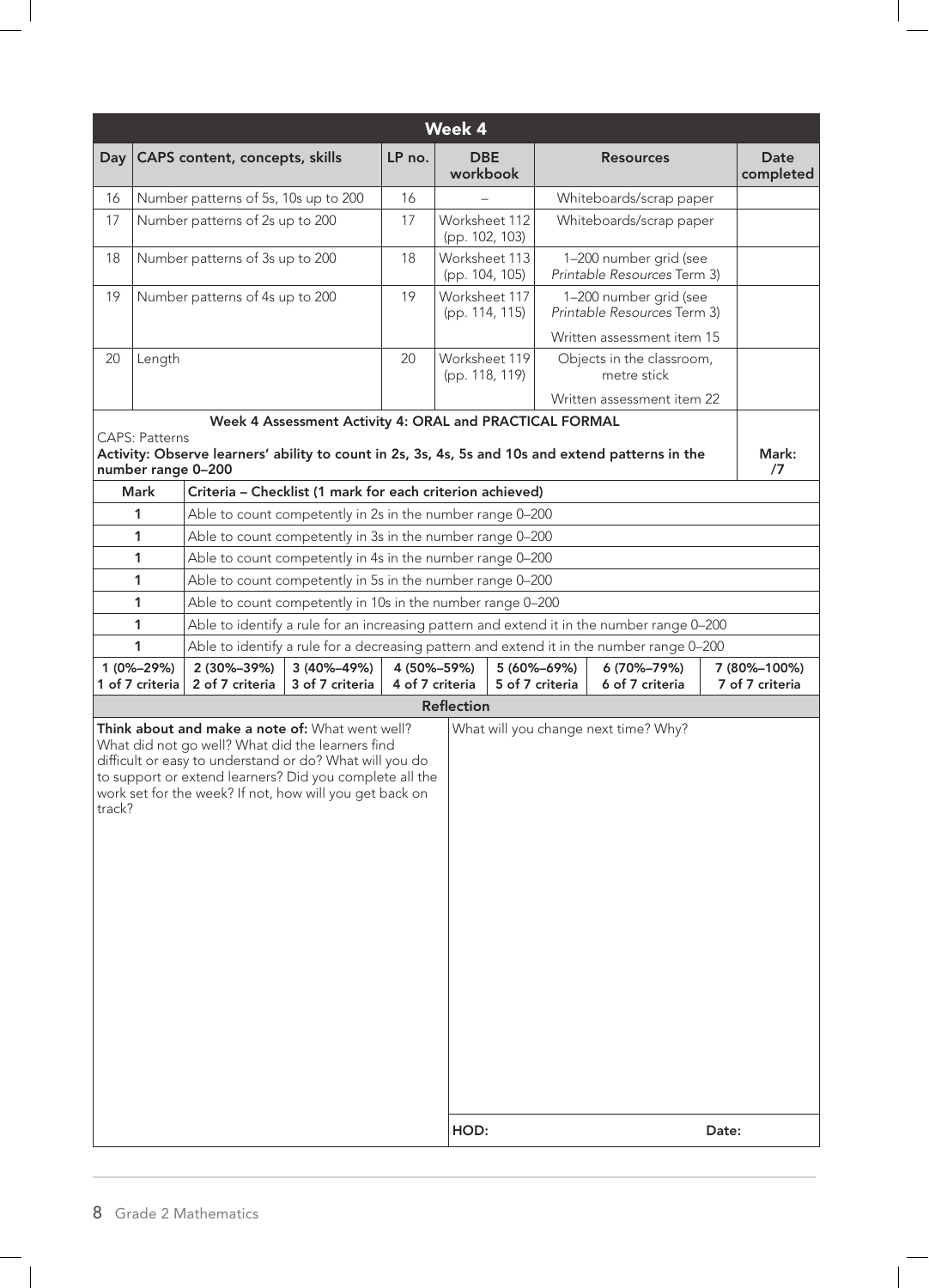|                                                                                                                                                                                                                                                                                                                                        | <b>Week 5</b>                                                                                                                                                                     |                                                                                    |                                           |        |                                  |                                |                                          |                                                                                                                                   |             |                          |  |
|----------------------------------------------------------------------------------------------------------------------------------------------------------------------------------------------------------------------------------------------------------------------------------------------------------------------------------------|-----------------------------------------------------------------------------------------------------------------------------------------------------------------------------------|------------------------------------------------------------------------------------|-------------------------------------------|--------|----------------------------------|--------------------------------|------------------------------------------|-----------------------------------------------------------------------------------------------------------------------------------|-------------|--------------------------|--|
| Day                                                                                                                                                                                                                                                                                                                                    |                                                                                                                                                                                   | <b>CAPS</b> content, concepts, skills                                              |                                           | LP no. | <b>DBE</b><br>workbook           |                                |                                          | <b>Resources</b>                                                                                                                  |             | <b>Date</b><br>completed |  |
| 21                                                                                                                                                                                                                                                                                                                                     | Time                                                                                                                                                                              |                                                                                    |                                           | 21     | Worksheet 116a<br>(pp. 110, 111) |                                |                                          | Analogue clock (see<br>Printable Resources Term 2),<br>DBE worksheet deals with<br>days of the week                               |             |                          |  |
| 22                                                                                                                                                                                                                                                                                                                                     | Time                                                                                                                                                                              |                                                                                    |                                           | 22     | Worksheet 116b<br>(pp. 112, 113) |                                |                                          | Whiteboards/scrap paper,<br>analogue clock (see<br>Printable Resources Term 2),<br>DBE worksheet deals with<br>months of the year |             |                          |  |
| 23                                                                                                                                                                                                                                                                                                                                     |                                                                                                                                                                                   | Repeated addition leading to<br>multiplication - word problems                     |                                           | 23     | Worksheet 114<br>(pp. 106, 107)  |                                |                                          | Whiteboards/scrap<br>paper, counters                                                                                              |             |                          |  |
|                                                                                                                                                                                                                                                                                                                                        |                                                                                                                                                                                   |                                                                                    |                                           |        | Worksheet 115<br>(pp. 108, 109)  |                                | Written assessment items<br>9, 10 and 11 |                                                                                                                                   |             |                          |  |
| 24                                                                                                                                                                                                                                                                                                                                     | Grouping and sharing                                                                                                                                                              |                                                                                    |                                           | 24     |                                  |                                |                                          | Counters (50 per pair<br>of learners)                                                                                             |             |                          |  |
| 25                                                                                                                                                                                                                                                                                                                                     |                                                                                                                                                                                   | Grouping and sharing                                                               |                                           | 25     | Worksheet 110<br>(pp. 98, 99)    |                                |                                          | Counters, whiteboards/<br>scrap paper                                                                                             |             |                          |  |
|                                                                                                                                                                                                                                                                                                                                        |                                                                                                                                                                                   |                                                                                    |                                           |        |                                  |                                |                                          | Written assessment item 12                                                                                                        |             |                          |  |
|                                                                                                                                                                                                                                                                                                                                        |                                                                                                                                                                                   |                                                                                    | Week 5 Assessment Activity 5: ORAL FORMAL |        |                                  |                                |                                          |                                                                                                                                   |             |                          |  |
|                                                                                                                                                                                                                                                                                                                                        | <b>CAPS: Measurement: Time</b><br>Activity: Observe learners' ability to tell 12-hour time on analogue and digital clocks and to<br>calculate time passed in hours and half hours |                                                                                    |                                           |        |                                  |                                |                                          |                                                                                                                                   | Mark:<br>/7 |                          |  |
|                                                                                                                                                                                                                                                                                                                                        | <b>Mark</b><br>Criteria - Checklist (1 mark for each criterion achieved)                                                                                                          |                                                                                    |                                           |        |                                  |                                |                                          |                                                                                                                                   |             |                          |  |
|                                                                                                                                                                                                                                                                                                                                        | 1<br>Able to tell the time using an analogue clock in hours                                                                                                                       |                                                                                    |                                           |        |                                  |                                |                                          |                                                                                                                                   |             |                          |  |
|                                                                                                                                                                                                                                                                                                                                        | 1                                                                                                                                                                                 | Able to tell the time using an analogue clock in half hours                        |                                           |        |                                  |                                |                                          |                                                                                                                                   |             |                          |  |
|                                                                                                                                                                                                                                                                                                                                        | 1                                                                                                                                                                                 | Able to tell the time using an analogue clock in quarter hours                     |                                           |        |                                  |                                |                                          |                                                                                                                                   |             |                          |  |
|                                                                                                                                                                                                                                                                                                                                        | 1                                                                                                                                                                                 | Able to tell the time using a digital clock in hours                               |                                           |        |                                  |                                |                                          |                                                                                                                                   |             |                          |  |
|                                                                                                                                                                                                                                                                                                                                        | 1                                                                                                                                                                                 | Able to tell the time using a digital clock in hours, half hours and quarter hours |                                           |        |                                  |                                |                                          |                                                                                                                                   |             |                          |  |
|                                                                                                                                                                                                                                                                                                                                        | 1                                                                                                                                                                                 | Able to calculate time passed in hours                                             |                                           |        |                                  |                                |                                          |                                                                                                                                   |             |                          |  |
|                                                                                                                                                                                                                                                                                                                                        | 1<br>1 (0%-29%)                                                                                                                                                                   | Able to calculate time passed in half hours<br>2 (30%-39%)                         | 3 (40%-49%)                               |        | 4 (50%-59%)                      |                                |                                          |                                                                                                                                   |             | 7 (80%-100%)             |  |
|                                                                                                                                                                                                                                                                                                                                        | 1 of 7 criteria                                                                                                                                                                   | 2 of 7 criteria                                                                    | 3 of 7 criteria                           |        | 4 of 7 criteria                  | 5 (60%-69%)<br>5 of 7 criteria |                                          | 6 (70%-79%)<br>6 of 7 criteria                                                                                                    |             | 7 of 7 criteria          |  |
|                                                                                                                                                                                                                                                                                                                                        |                                                                                                                                                                                   |                                                                                    |                                           |        | <b>Reflection</b>                |                                |                                          |                                                                                                                                   |             |                          |  |
| Think about and make a note of: What went well?<br>What will you change next time? Why?<br>What did not go well? What did the learners find<br>difficult or easy to understand or do? What will you do<br>to support or extend learners? Did you complete all the<br>work set for the week? If not, how will you get back on<br>track? |                                                                                                                                                                                   |                                                                                    |                                           |        |                                  |                                |                                          |                                                                                                                                   |             |                          |  |
|                                                                                                                                                                                                                                                                                                                                        |                                                                                                                                                                                   |                                                                                    |                                           |        | HOD:<br>Date:                    |                                |                                          |                                                                                                                                   |             |                          |  |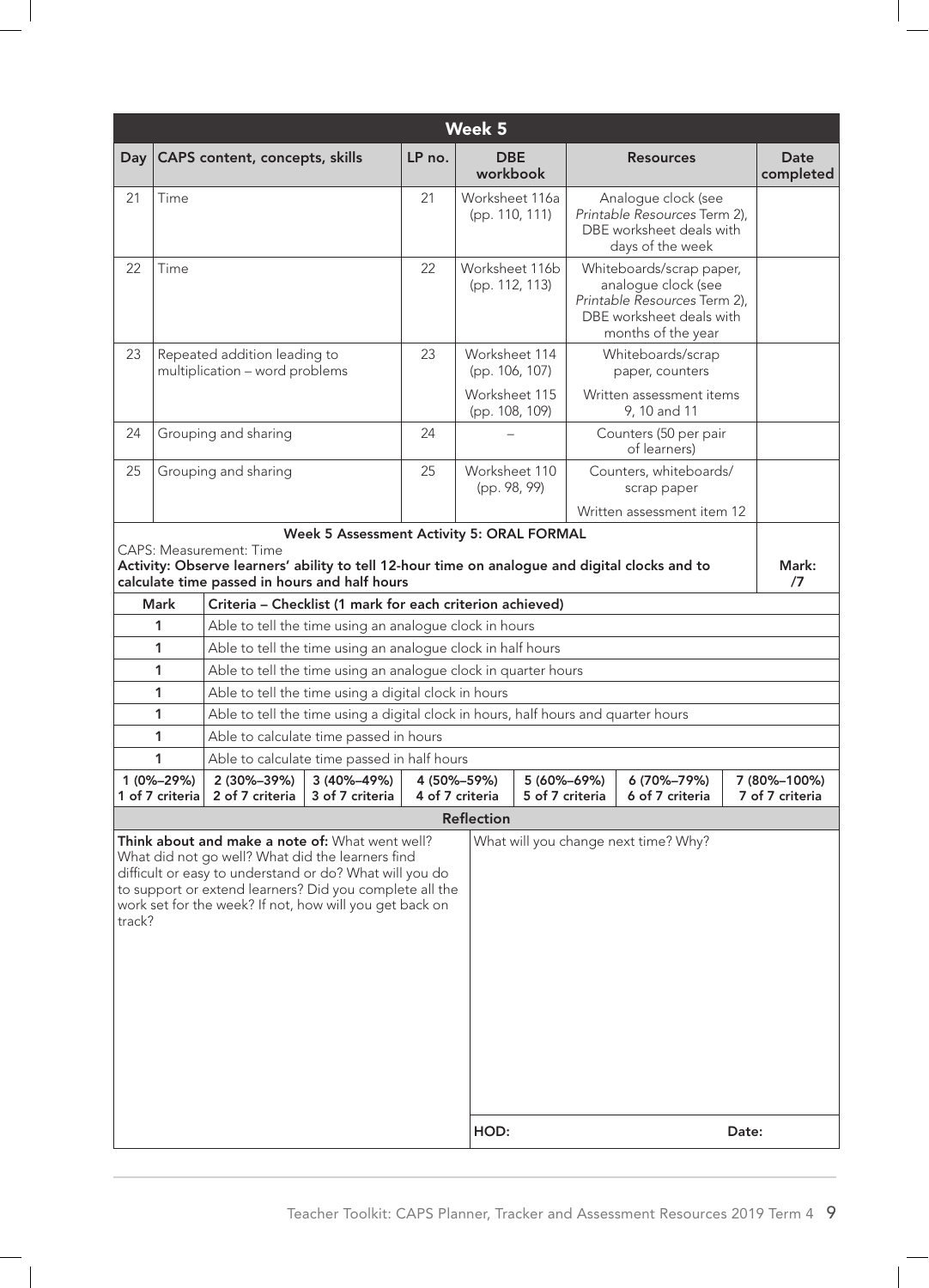|                                                                                                                                                                                                                                                                                                |                                                                                                                                           |                                                                             |                                       |        | Week 6                                                             |                                                  |                                |                                                                                                                      |             |                                 |
|------------------------------------------------------------------------------------------------------------------------------------------------------------------------------------------------------------------------------------------------------------------------------------------------|-------------------------------------------------------------------------------------------------------------------------------------------|-----------------------------------------------------------------------------|---------------------------------------|--------|--------------------------------------------------------------------|--------------------------------------------------|--------------------------------|----------------------------------------------------------------------------------------------------------------------|-------------|---------------------------------|
| Day                                                                                                                                                                                                                                                                                            |                                                                                                                                           | CAPS content, concepts, skills                                              |                                       | LP no. | <b>DBE</b><br>workbook                                             |                                                  |                                | <b>Resources</b>                                                                                                     |             | <b>Date</b><br>completed        |
| 26                                                                                                                                                                                                                                                                                             | Data                                                                                                                                      |                                                                             |                                       | 26     | Worksheet 107                                                      |                                                  |                                | Whiteboards/scrap paper                                                                                              |             |                                 |
|                                                                                                                                                                                                                                                                                                |                                                                                                                                           |                                                                             |                                       |        | (pp. 92, 93)                                                       |                                                  |                                | Written assessment item 25                                                                                           |             |                                 |
| 27                                                                                                                                                                                                                                                                                             |                                                                                                                                           | Fractions - name fraction parts                                             |                                       | 27     | Worksheet 122<br>(pp. 124, 125)                                    |                                                  |                                | Circles cut from scrap paper<br>(1 per group), fraction circles<br>and fraction squares<br>(see Printable Resources) |             |                                 |
|                                                                                                                                                                                                                                                                                                |                                                                                                                                           |                                                                             |                                       |        |                                                                    |                                                  |                                | Written assessment item 13                                                                                           |             |                                 |
| 28                                                                                                                                                                                                                                                                                             | Fractions                                                                                                                                 |                                                                             |                                       | 28     |                                                                    | Worksheet 123<br>(pp. 126, 127)                  |                                | Shapes drawn on the board,<br>whiteboards/scrap paper                                                                |             |                                 |
| 29                                                                                                                                                                                                                                                                                             | Fractions                                                                                                                                 |                                                                             |                                       | 29     |                                                                    | Worksheet 125<br>(pp. 130, 131)<br>Worksheet 126 |                                | Whiteboards/scrap paper,<br>counters, fractions table<br>(see Printable Resources)                                   |             |                                 |
|                                                                                                                                                                                                                                                                                                |                                                                                                                                           |                                                                             |                                       | 30     |                                                                    | (pp. 132, 133)                                   |                                | Written assessment item 14                                                                                           |             |                                 |
| 30                                                                                                                                                                                                                                                                                             | Fractions - sharing and grouping<br>things equally                                                                                        |                                                                             |                                       |        | Worksheet 118<br>(pp. 116, 117)<br>Worksheet 121<br>(pp. 122, 123) |                                                  |                                | Circles cut from scrap paper<br>(4 per group), rectangles made<br>from scrap paper (5 per group),<br>Unifix blocks   |             |                                 |
| Week 6 Assessment Activity 6: PRACTICAL FORMAL                                                                                                                                                                                                                                                 |                                                                                                                                           |                                                                             |                                       |        |                                                                    |                                                  |                                |                                                                                                                      |             |                                 |
|                                                                                                                                                                                                                                                                                                | CAPS: Data handling: the data cycle<br>Activity: Observe learners' ability to collect, sort, represent and interpret data in a pictograph |                                                                             |                                       |        |                                                                    |                                                  |                                |                                                                                                                      | Mark:<br>/7 |                                 |
|                                                                                                                                                                                                                                                                                                | <b>Mark</b><br>Criteria - Checklist (1 mark for each criterion achieved)                                                                  |                                                                             |                                       |        |                                                                    |                                                  |                                |                                                                                                                      |             |                                 |
|                                                                                                                                                                                                                                                                                                | Collect data<br>1                                                                                                                         |                                                                             |                                       |        |                                                                    |                                                  |                                |                                                                                                                      |             |                                 |
|                                                                                                                                                                                                                                                                                                | Collect and sort the data<br>1                                                                                                            |                                                                             |                                       |        |                                                                    |                                                  |                                |                                                                                                                      |             |                                 |
|                                                                                                                                                                                                                                                                                                | 1                                                                                                                                         | Collect, sort and describe the sorted data                                  |                                       |        |                                                                    |                                                  |                                |                                                                                                                      |             |                                 |
|                                                                                                                                                                                                                                                                                                | 1                                                                                                                                         | Collect, sort, describe and organise data in a table                        |                                       |        |                                                                    |                                                  |                                |                                                                                                                      |             |                                 |
|                                                                                                                                                                                                                                                                                                | 1                                                                                                                                         | Organise data in a table and answer questions posed by the teacher          |                                       |        |                                                                    |                                                  |                                |                                                                                                                      |             |                                 |
|                                                                                                                                                                                                                                                                                                | 1                                                                                                                                         | Tabulate and represent data in a pictograph                                 |                                       |        |                                                                    |                                                  |                                |                                                                                                                      |             |                                 |
|                                                                                                                                                                                                                                                                                                | 1                                                                                                                                         | Tabulate and represent data and answer questions about data in a pictograph |                                       |        |                                                                    |                                                  |                                |                                                                                                                      |             |                                 |
|                                                                                                                                                                                                                                                                                                | 1 (0%-29%)                                                                                                                                | 2 (30%-39%)<br>1 of 7 criteria 2 of 7 criteria                              | $ 3(40\% - 49\%) $<br>3 of 7 criteria |        | 4 (50%-59%)<br>4 of 7 criteria<br><b>Reflection</b>                |                                                  | 5 (60%-69%)<br>5 of 7 criteria | 6 (70%-79%)<br>6 of 7 criteria                                                                                       |             | 7 (80%-100%)<br>7 of 7 criteria |
| Think about and make a note of: What went well?<br>What did not go well? What did the learners find<br>difficult or easy to understand or do? What will you do<br>to support or extend learners? Did you complete all the<br>work set for the week? If not, how will you get back on<br>track? |                                                                                                                                           |                                                                             |                                       |        |                                                                    |                                                  |                                | What will you change next time? Why?                                                                                 |             |                                 |
|                                                                                                                                                                                                                                                                                                |                                                                                                                                           |                                                                             |                                       |        | HOD:                                                               |                                                  |                                |                                                                                                                      | Date:       |                                 |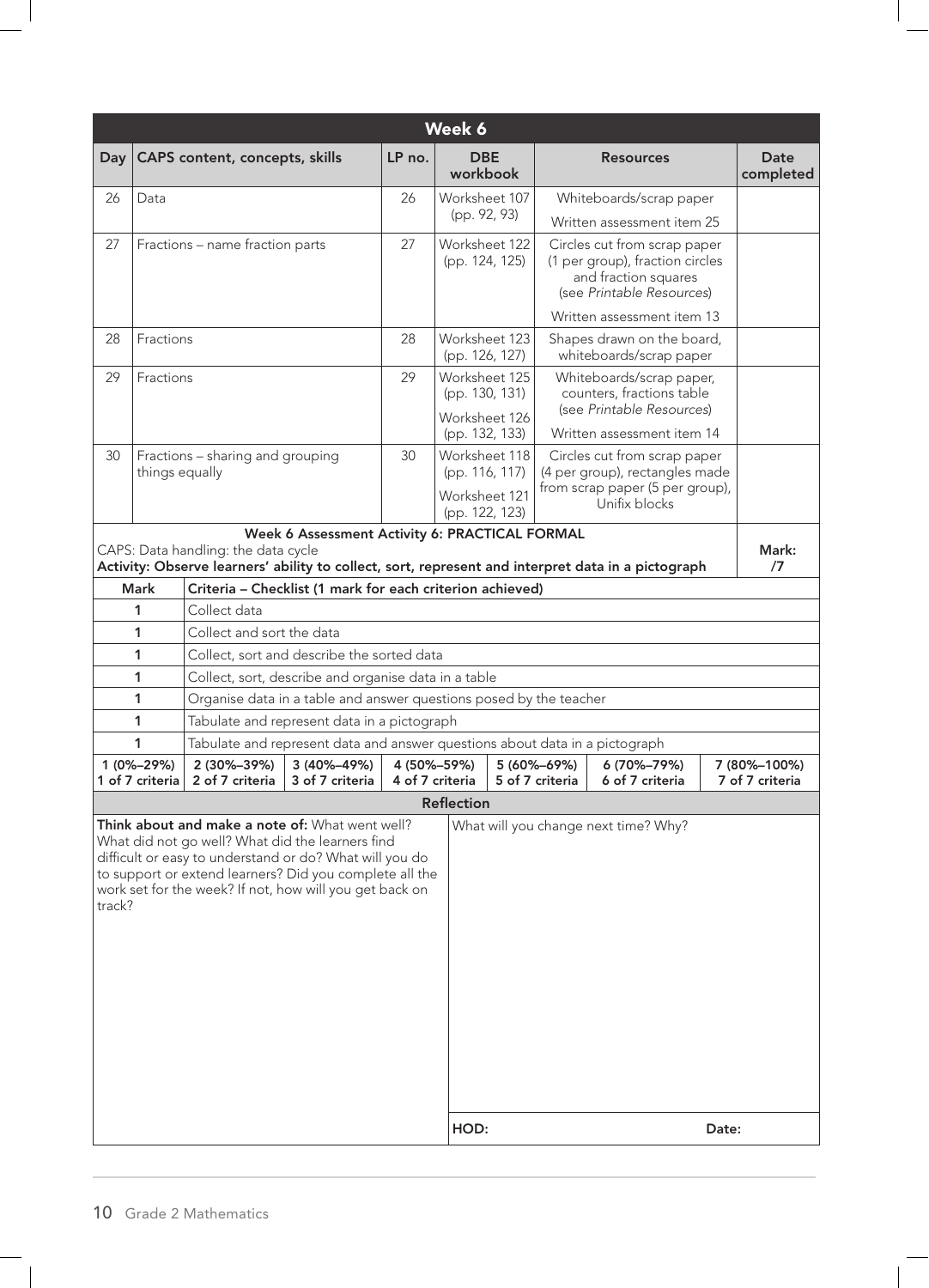|                                                                                                                                                                                                                                                                                                | Week 7                        |                                                                 |                                                           |        |                                                                                                                                                                                |                                      |                                                                                                                                                 |  |                                 |  |  |
|------------------------------------------------------------------------------------------------------------------------------------------------------------------------------------------------------------------------------------------------------------------------------------------------|-------------------------------|-----------------------------------------------------------------|-----------------------------------------------------------|--------|--------------------------------------------------------------------------------------------------------------------------------------------------------------------------------|--------------------------------------|-------------------------------------------------------------------------------------------------------------------------------------------------|--|---------------------------------|--|--|
| Day                                                                                                                                                                                                                                                                                            |                               | <b>CAPS</b> content, concepts, skills                           |                                                           | LP no. | <b>DBE</b><br>workbook                                                                                                                                                         |                                      | <b>Resources</b>                                                                                                                                |  | Date<br>completed               |  |  |
| 31                                                                                                                                                                                                                                                                                             | 3-D objects                   |                                                                 |                                                           | 31     | Worksheet 106<br>(pp. 90, 91)                                                                                                                                                  |                                      | Different sized spheres, prisms<br>and cylinders, old magazines/<br>newspapers/adverts                                                          |  |                                 |  |  |
|                                                                                                                                                                                                                                                                                                |                               |                                                                 |                                                           |        |                                                                                                                                                                                |                                      | Written assessment items<br>20 and 21                                                                                                           |  |                                 |  |  |
| 32                                                                                                                                                                                                                                                                                             | Mass                          |                                                                 |                                                           | 32     | Worksheet 120<br>(pp. 120, 121)                                                                                                                                                |                                      | Pictures of/products with a<br>mass of 250 g, 500 g, 1 kg and<br>2 kg, bathroom scale, objects<br>with a mass of 1 kg,<br>5 kg, 10 kg and 20 kg |  |                                 |  |  |
|                                                                                                                                                                                                                                                                                                |                               |                                                                 |                                                           |        |                                                                                                                                                                                |                                      | Written assessment item 23                                                                                                                      |  |                                 |  |  |
| 33                                                                                                                                                                                                                                                                                             | Capacity                      |                                                                 |                                                           | 33     | Worksheet 111<br>(pp. 100, 101)                                                                                                                                                |                                      | Empty 1, 2, 2.5, 3 and 5 litre<br>containers, whiteboards/<br>scrap paper, old newspaper<br>adverts for products<br>(e.g. Spar, Checkers)       |  |                                 |  |  |
| 34                                                                                                                                                                                                                                                                                             | Capacity                      |                                                                 |                                                           | 34     |                                                                                                                                                                                |                                      | Empty bottles with a capacity<br>of 1, 2 and 3 litres, 1 litre<br>measuring jug, cup, water                                                     |  |                                 |  |  |
|                                                                                                                                                                                                                                                                                                |                               |                                                                 |                                                           |        |                                                                                                                                                                                |                                      | Written assessment item 24                                                                                                                      |  |                                 |  |  |
| 35                                                                                                                                                                                                                                                                                             |                               | Complete and consolidate the week's<br>assessment and work      |                                                           |        |                                                                                                                                                                                |                                      |                                                                                                                                                 |  |                                 |  |  |
|                                                                                                                                                                                                                                                                                                |                               |                                                                 | Week 7 Assessment Activity 7: ORAL and PRACTICAL INFORMAL |        |                                                                                                                                                                                |                                      |                                                                                                                                                 |  |                                 |  |  |
|                                                                                                                                                                                                                                                                                                |                               | <b>CAPS: Measurement: Capacity</b>                              |                                                           |        |                                                                                                                                                                                |                                      | Activity: Observe learners' ability to work with the concept and related vocabulary of capacity                                                 |  | Mark:<br>$\sqrt{7}$             |  |  |
|                                                                                                                                                                                                                                                                                                | <b>Mark</b>                   | Criteria - Checklist (1 mark for each criterion achieved)       |                                                           |        |                                                                                                                                                                                |                                      |                                                                                                                                                 |  |                                 |  |  |
|                                                                                                                                                                                                                                                                                                | 1                             | Estimate capacity of objects                                    |                                                           |        |                                                                                                                                                                                |                                      |                                                                                                                                                 |  |                                 |  |  |
|                                                                                                                                                                                                                                                                                                | $\mathbf{1}$                  |                                                                 |                                                           |        | Measure and record the capacity of objects by measuring in litres using: bottles with a capacity of<br>1 litre, a measuring jug which has numbered calibration lines in litres |                                      |                                                                                                                                                 |  |                                 |  |  |
|                                                                                                                                                                                                                                                                                                | 1                             |                                                                 |                                                           |        | Compare the capacity of objects by measuring in litres using: bottles with a capacity of 1 litre,<br>a measuring jug which has numbered calibration lines in litres            |                                      |                                                                                                                                                 |  |                                 |  |  |
|                                                                                                                                                                                                                                                                                                | 1                             | a measuring jug which has numbered calibration lines in litres  |                                                           |        |                                                                                                                                                                                |                                      | Order objects according to capacity after measuring in litres using: bottles with a capacity of 1 litre,                                        |  |                                 |  |  |
|                                                                                                                                                                                                                                                                                                | $\mathbf{1}$                  | e.g. 2 litres of milk, 1 litre of cool drink, 5 litres of paint |                                                           |        |                                                                                                                                                                                |                                      | Compare the capacity of commercially packaged objects whose capacity is stated in litres,                                                       |  |                                 |  |  |
|                                                                                                                                                                                                                                                                                                | 1                             | e.g. 2 litres of milk, 1 litre of cool drink, 5 litres of paint |                                                           |        |                                                                                                                                                                                |                                      | Identify the capacity of commercially packaged objects whose capacity is stated in litres,                                                      |  |                                 |  |  |
|                                                                                                                                                                                                                                                                                                | 1                             | Order commercially packaged objects according to capacity       |                                                           |        |                                                                                                                                                                                |                                      |                                                                                                                                                 |  |                                 |  |  |
|                                                                                                                                                                                                                                                                                                | 1 (0%-29%)<br>1 of 7 criteria | 2 (30%-39%)<br>2 of 7 criteria                                  | 3 (40%-49%)<br>3 of 7 criteria                            |        | 4 (50%-59%)<br>4 of 7 criteria                                                                                                                                                 | 5 (60%-69%)<br>5 of 7 criteria       | 6 (70%-79%)<br>6 of 7 criteria                                                                                                                  |  | 7 (80%-100%)<br>7 of 7 criteria |  |  |
|                                                                                                                                                                                                                                                                                                |                               |                                                                 |                                                           |        | <b>Reflection</b>                                                                                                                                                              |                                      |                                                                                                                                                 |  |                                 |  |  |
| Think about and make a note of: What went well?<br>What did not go well? What did the learners find<br>difficult or easy to understand or do? What will you do<br>to support or extend learners? Did you complete all the<br>work set for the week? If not, how will you get back on<br>track? |                               |                                                                 |                                                           |        |                                                                                                                                                                                | What will you change next time? Why? |                                                                                                                                                 |  |                                 |  |  |
|                                                                                                                                                                                                                                                                                                |                               |                                                                 |                                                           |        | HOD:                                                                                                                                                                           | Date:                                |                                                                                                                                                 |  |                                 |  |  |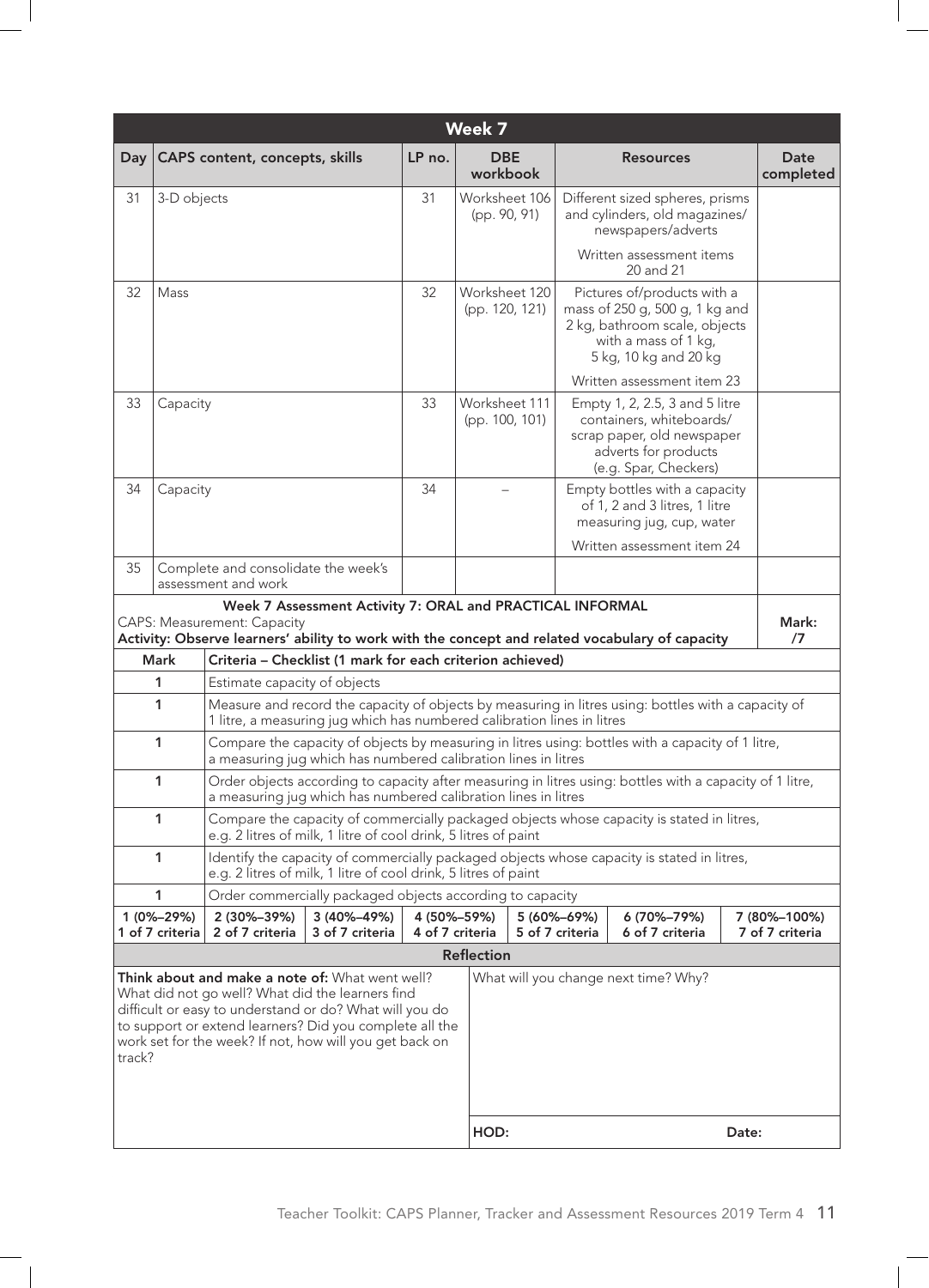|                                                                                                                                                                                                                                                                                                                                                                                                                                                                                                                                                                                                                                            |                                                                                                                        |                                   | Week 8                       |                                                                                                                                          |                          |  |  |
|--------------------------------------------------------------------------------------------------------------------------------------------------------------------------------------------------------------------------------------------------------------------------------------------------------------------------------------------------------------------------------------------------------------------------------------------------------------------------------------------------------------------------------------------------------------------------------------------------------------------------------------------|------------------------------------------------------------------------------------------------------------------------|-----------------------------------|------------------------------|------------------------------------------------------------------------------------------------------------------------------------------|--------------------------|--|--|
| $Day \vert$                                                                                                                                                                                                                                                                                                                                                                                                                                                                                                                                                                                                                                | CAPS content, concepts, skills                                                                                         | LP no.                            | <b>DBE</b><br>workbook       | <b>Resources</b>                                                                                                                         | <b>Date</b><br>completed |  |  |
| 36                                                                                                                                                                                                                                                                                                                                                                                                                                                                                                                                                                                                                                         | Estimation up to 200                                                                                                   | 35                                | Worksheet 70<br>(pp. 12, 13) | Unifix blocks                                                                                                                            |                          |  |  |
| 37                                                                                                                                                                                                                                                                                                                                                                                                                                                                                                                                                                                                                                         | Compare and order up to 200                                                                                            | 36                                |                              | 1-200 number grid<br>(see Printable Resources<br>Term 3), counters                                                                       |                          |  |  |
| 38                                                                                                                                                                                                                                                                                                                                                                                                                                                                                                                                                                                                                                         | Addition and subtraction -<br>consolidation                                                                            | 37                                |                              | Whiteboards/scrap paper,<br>base ten blocks (see Printable<br>Resource Term 1)                                                           |                          |  |  |
| 39                                                                                                                                                                                                                                                                                                                                                                                                                                                                                                                                                                                                                                         | Geometric patterns                                                                                                     | 38                                |                              | Pictures of leopard, zebra<br>and giraffe skin, a brick wall,<br>dishcloth, onion, magazines<br>(see Printable Resources)                |                          |  |  |
| 40                                                                                                                                                                                                                                                                                                                                                                                                                                                                                                                                                                                                                                         | Complete and consolidate the                                                                                           | n/a                               |                              | Written assessment item 16                                                                                                               |                          |  |  |
|                                                                                                                                                                                                                                                                                                                                                                                                                                                                                                                                                                                                                                            | week's work                                                                                                            |                                   |                              |                                                                                                                                          |                          |  |  |
|                                                                                                                                                                                                                                                                                                                                                                                                                                                                                                                                                                                                                                            | No planned assessment activity this week                                                                               | <b>Week 8 Assessment Activity</b> |                              |                                                                                                                                          |                          |  |  |
|                                                                                                                                                                                                                                                                                                                                                                                                                                                                                                                                                                                                                                            |                                                                                                                        |                                   |                              |                                                                                                                                          |                          |  |  |
| Reflect on the year<br>Think about and make a note of:<br>1. Did you complete the curriculum according to the<br>4. What concepts and skills did learners struggle with?<br>CAPS requirements? If not, why not and what could<br>How can you help your group next year understand<br>you do to cover all of the work next year?<br>these concepts and develop these skills better?<br>2. Did the tracker and lesson plans help with curriculum<br>5. What needs to be communicated to the teacher who<br>planning and coverage? How could you use them<br>will teach this group of learners next year?<br>even more effectively next year? |                                                                                                                        |                                   |                              |                                                                                                                                          |                          |  |  |
|                                                                                                                                                                                                                                                                                                                                                                                                                                                                                                                                                                                                                                            | 3. What concepts and skills did learners grasp well this<br>year? What good practice could you use again next<br>year? |                                   | HOD:                         | 6. What aspects of your teaching and assessment practices<br>would you like to develop further next year? How will<br>you go about this? | Date:                    |  |  |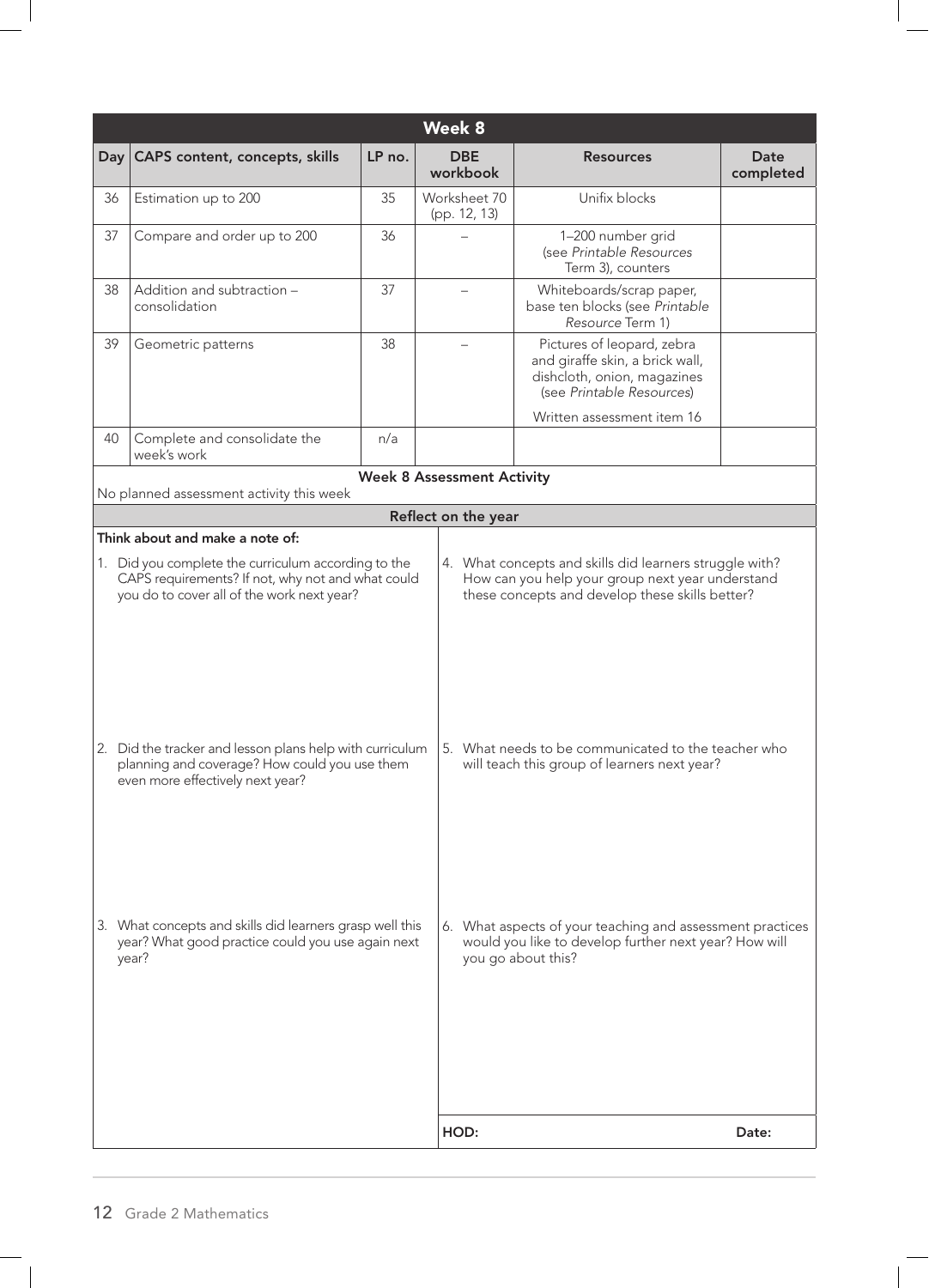## **ASSESSMENT RESOURCES**

#### 1. ASSESSMENT TERM PLAN

The assessment term plan gives an overview of how the formal and informal assessment programme fits into the weekly lesson plans.

Note:

- The practical and oral activities provided in the tracker link to the lesson activities in the week in which they are to be done.
- The written assessment items and guidelines for marking them are included at the end of this document.

Written assessment tasks are to be selected and marked by teachers in appropriate lessons according to the lesson plans. Teachers may wish to group the items or use them individually.

Note that the assessment will be finalised according to the latest departmental requirements and the weighting will correctly reflect the CAPS weightings.

| <b>Week</b>    | <b>Informal Assessment Activities</b>                                         | <b>Formal Assessment Activities</b>                                                                        |
|----------------|-------------------------------------------------------------------------------|------------------------------------------------------------------------------------------------------------|
| $\mathbf{1}$   | Oral: Activity 1<br>Numbers, operations and relationships: Ordinal<br>numbers | Written: Item bank questions 1, 2, 3 and 4<br>Numbers, operations and relationships                        |
| $\overline{2}$ |                                                                               | <b>Practical: Activity 2</b><br>Space and shape: Symmetry                                                  |
|                |                                                                               | Written: Item bank questions 5, 17, 18 and 19<br>Numbers, operations and relationships; Space and<br>shape |
| 3              |                                                                               | Oral: Activity 3<br>Numbers, operations and relationships: Addition and<br>subtraction                     |
|                |                                                                               | Written: Item bank questions 6, 7 and 8<br>Numbers, operations and relationships                           |
| 4              |                                                                               | <b>Oral and Practical: Activity 4</b><br>Patterns: Number patterns                                         |
|                |                                                                               | Written: Item bank questions 15 and 22<br>Patterns; Measurement                                            |
| 5              |                                                                               | Oral: Activity 5<br>Measurement: Time                                                                      |
|                |                                                                               | Written: Item bank questions 9, 10, 11 and 12<br>Numbers, operations and relationships                     |
| 6              |                                                                               | <b>Practical: Activity 6</b><br>Data handling: Collect, sort, represent and interpret<br>data              |
|                |                                                                               | Written: Item bank questions 13, 14 and 25<br>Numbers, operations and relationships; Data handling         |
| $\overline{7}$ | <b>Practical: Activity 7</b><br>Measurement: Capacity                         | Written: Item bank questions 16, 20, 21, 23 and 24<br>Patterns; Measurement                                |
| 8              |                                                                               | No planned assessment this week                                                                            |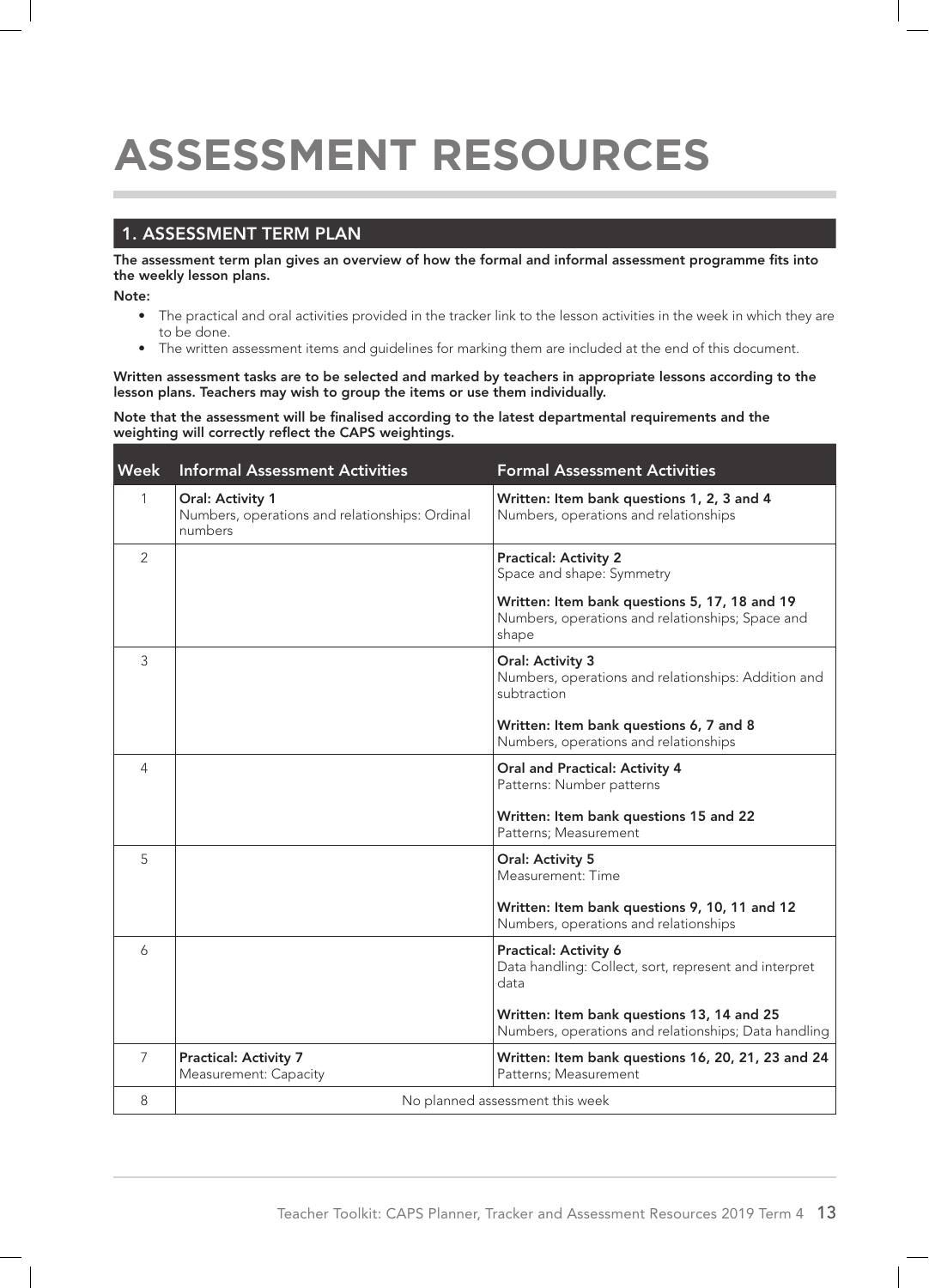|                                                  |                                   | <b>DNITIONAH</b><br><b>ATAG ROR DATA</b>   |                          | $\overline{10}$       |                          |  |  |  |  |  |  |
|--------------------------------------------------|-----------------------------------|--------------------------------------------|--------------------------|-----------------------|--------------------------|--|--|--|--|--|--|
|                                                  |                                   | Data handling                              | Mritten                  | $\boldsymbol{\omega}$ |                          |  |  |  |  |  |  |
|                                                  |                                   | Data handling                              | 6: Practical             | $\overline{ }$        |                          |  |  |  |  |  |  |
|                                                  |                                   | <b>MEASUREMENT</b><br><b>ROTAL FOR</b>     |                          | 12                    |                          |  |  |  |  |  |  |
|                                                  |                                   | Measurement                                | Mritten                  | 5                     |                          |  |  |  |  |  |  |
|                                                  |                                   | Measurement                                | $5:O$ ral                | $\overline{ }$        |                          |  |  |  |  |  |  |
|                                                  |                                   | <b>AND SHAPE</b><br><b>TOTAL FOR SPACE</b> |                          | $\frac{15}{2}$        |                          |  |  |  |  |  |  |
|                                                  |                                   | adeys pue apedg                            | Mritten                  | $\infty$              |                          |  |  |  |  |  |  |
|                                                  |                                   | adeys pue apedg                            | 2: Practical             | $\overline{ }$        |                          |  |  |  |  |  |  |
|                                                  |                                   | <b>PATTERNS</b><br><b>JOTAL FOR</b>        |                          | 13                    |                          |  |  |  |  |  |  |
|                                                  |                                   | Patterns                                   | Mritten                  | $\bullet$             |                          |  |  |  |  |  |  |
|                                                  |                                   | Patterns                                   | Practical<br>A: Oral and | $\triangleright$      |                          |  |  |  |  |  |  |
|                                                  |                                   | NOMBER<br><b>JOTAL FOR</b>                 |                          | 38                    |                          |  |  |  |  |  |  |
|                                                  |                                   | Number                                     | Written                  | $\overline{3}$        |                          |  |  |  |  |  |  |
|                                                  |                                   | Number                                     | $3:O$ ral                | $\triangleright$      |                          |  |  |  |  |  |  |
| 2. SUGGESTED FORMAL ASSESSMENT MARK RECORD SHEET | <b>GRADE 2 MATHEMATICS TERM 4</b> | TASK/TOPIC/COMPONENT                       | Week and activity type   | (Out of) marks        | LEARNER NAME AND SURNAME |  |  |  |  |  |  |
| 14                                               |                                   | Grade 2 Mathematics                        |                          |                       |                          |  |  |  |  |  |  |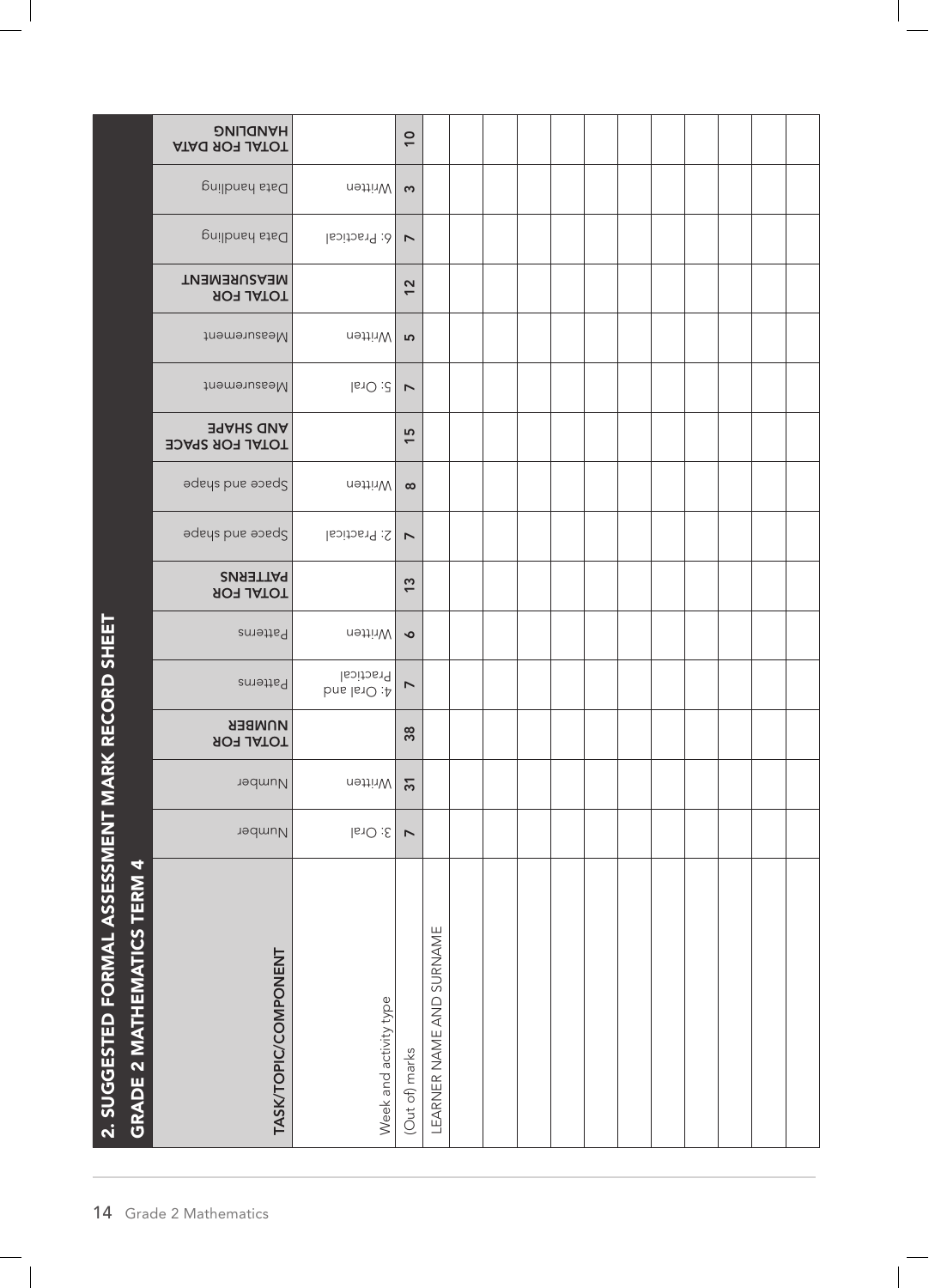#### 3. EXEMPLAR WRITTEN ASSESSMENT ITEMS WITH SUGGESTED MARKING MEMOS

*Resources that can be used for written assessment of each curriculum content strand and their memos are given in the following section. They are given in bilingual format.*

Written assessment is to be done in addition to oral and practical assessment to carry out meaningful continuous assessment throughout the term. The tracker provides a suggested set of oral and practical assessment activities with rubrics or checklists that can be used to help you carry out your oral and practical assessment of learners.

You need to plan when you will do written assessment. We suggest you do it during the lessons in which you are teaching the same content (links to the items are given in the *Resources* column of the tracker). The questions provided here are taken from past written assessment papers that were previously in the lesson plans but they have been grouped according to content area. We suggest you use selected items as smaller written assessment tasks. This aligns better with the curriculum objective of continuous assessment in Foundation Phase.

You can choose to mark and record the mark of the selected items OR of an equivalent classwork activity.

There is one lesson "slot" per week that is assigned for you to catch up or consolidate the lesson plan content covered in the week's lessons. This lesson should also be used for the purpose of carrying out written assessment tasks or to complete oral or practical tasks for that week.

#### Written assessment item mark breakdown (according to exemplar items)

#### 1. Written assessment items for Numbers, operations and relationships

There are several assessment items for Numbers, operations and relationships. These are linked in the *Resources* column of the tracker. You could use the sheet on the next page to record the written assessment marks for Numbers, operations and relationships per learner as the term progresses. You can then add the marks to get a mark out of 31 for each learner. This mark can then be inserted into the column for the total mark for written assessment of Numbers, operations and relationships in the suggested overall exemplar mark sheet.

There is also a column in the overall exemplar mark sheet for the total mark per learner for written assessment in each of the other CAPS curriculum strands: Pattern, Space and shape, Measurement and Data handling. The information below summarises the items for these content topics given in the exemplar items.

#### 2. Written assessment items for Pattern

Questions 15 and  $16 -$  Marks  $4 + 2 = 6$ 

#### 3. Written assessment items for Space and shape

Questions 17, 18, 19, 20 and 21 – Marks  $2 + 1 + 1 + 2 + 2 = 8$ 

- 4. Written assessment items for Measurement Questions 22, 23 and 24 – Marks  $1 + 3 + 1 = 5$
- 5. Written assessment items for Data handling Question 25 – Marks 3

The exemplar items and suggested marking memoranda for these items are given on the pages that follow.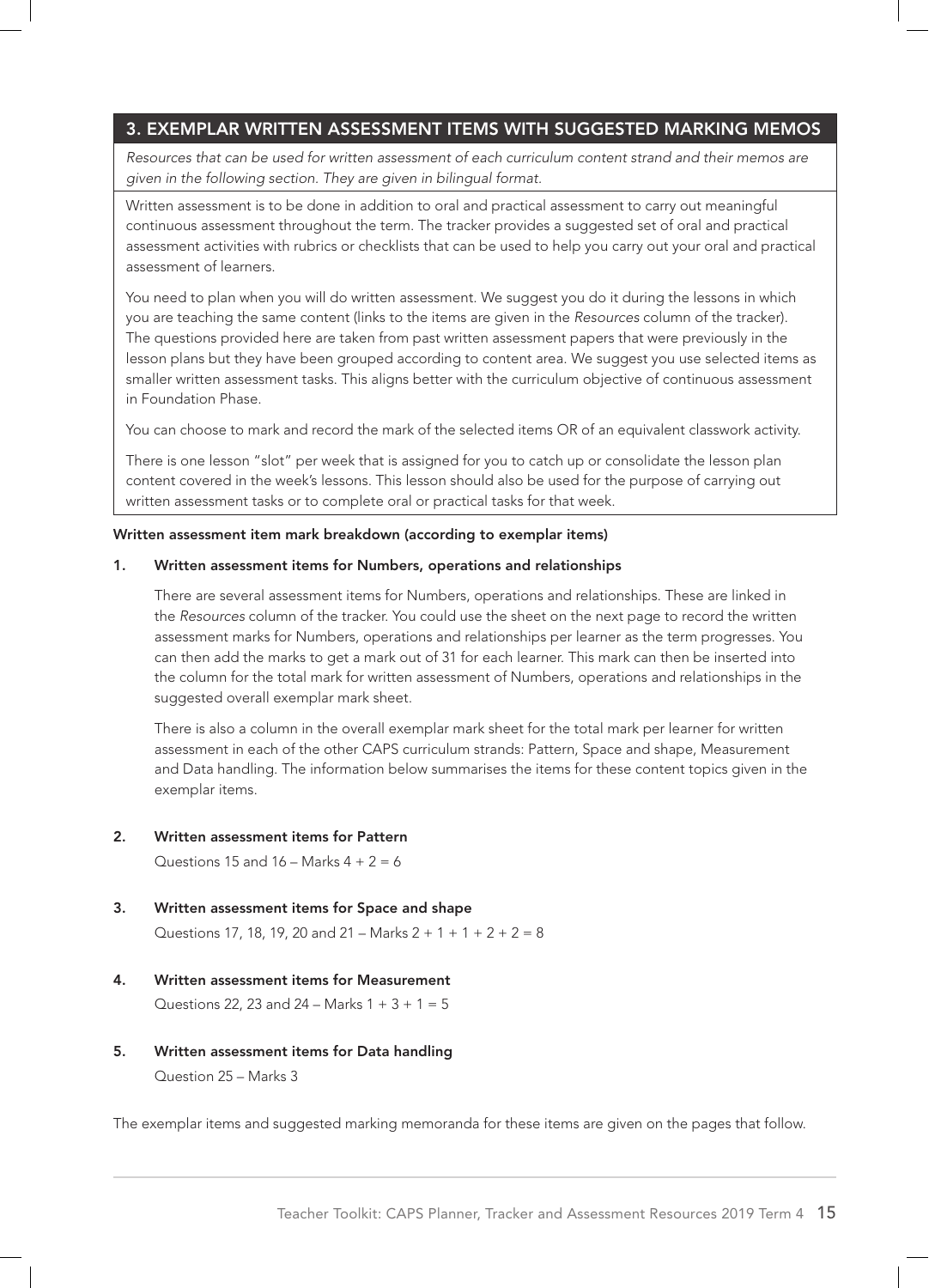|                                                                    |                                    | $\overline{31}$          |                          |                     |  |  |  |  |  |  |  |  |
|--------------------------------------------------------------------|------------------------------------|--------------------------|--------------------------|---------------------|--|--|--|--|--|--|--|--|
|                                                                    | Q.9 Q.10 Q.11 Q.12 Q.13 Q.14 Total | $\sim$                   |                          |                     |  |  |  |  |  |  |  |  |
|                                                                    |                                    | $\infty$                 |                          |                     |  |  |  |  |  |  |  |  |
|                                                                    |                                    | $\infty$                 |                          |                     |  |  |  |  |  |  |  |  |
|                                                                    |                                    | $\sim$                   |                          |                     |  |  |  |  |  |  |  |  |
|                                                                    |                                    | $\sim$                   |                          |                     |  |  |  |  |  |  |  |  |
|                                                                    |                                    | $\sim$                   |                          |                     |  |  |  |  |  |  |  |  |
|                                                                    | $\frac{8}{9}$                      | $\sim$                   |                          |                     |  |  |  |  |  |  |  |  |
|                                                                    | $\overline{a}$ .                   | $\infty$                 |                          |                     |  |  |  |  |  |  |  |  |
|                                                                    | Q.6                                | $\infty$                 |                          |                     |  |  |  |  |  |  |  |  |
|                                                                    | Q.5                                | $\leftarrow$             |                          |                     |  |  |  |  |  |  |  |  |
|                                                                    | 0.4                                | $\leftarrow$             |                          |                     |  |  |  |  |  |  |  |  |
|                                                                    | $\overline{a}$                     | $\overline{\mathcal{A}}$ |                          |                     |  |  |  |  |  |  |  |  |
|                                                                    | Q.2                                | $\leftarrow$             |                          |                     |  |  |  |  |  |  |  |  |
|                                                                    | $\overline{d}$                     | $\sim$                   |                          |                     |  |  |  |  |  |  |  |  |
| WRITTEN ASSESSMENT ITEMS FOR NUMBERS, OPERATIONS AND RELATIONSHIPS | Question number                    | Mark                     | Learner name and surname |                     |  |  |  |  |  |  |  |  |
| 16                                                                 |                                    |                          |                          | Grade 2 Mathematics |  |  |  |  |  |  |  |  |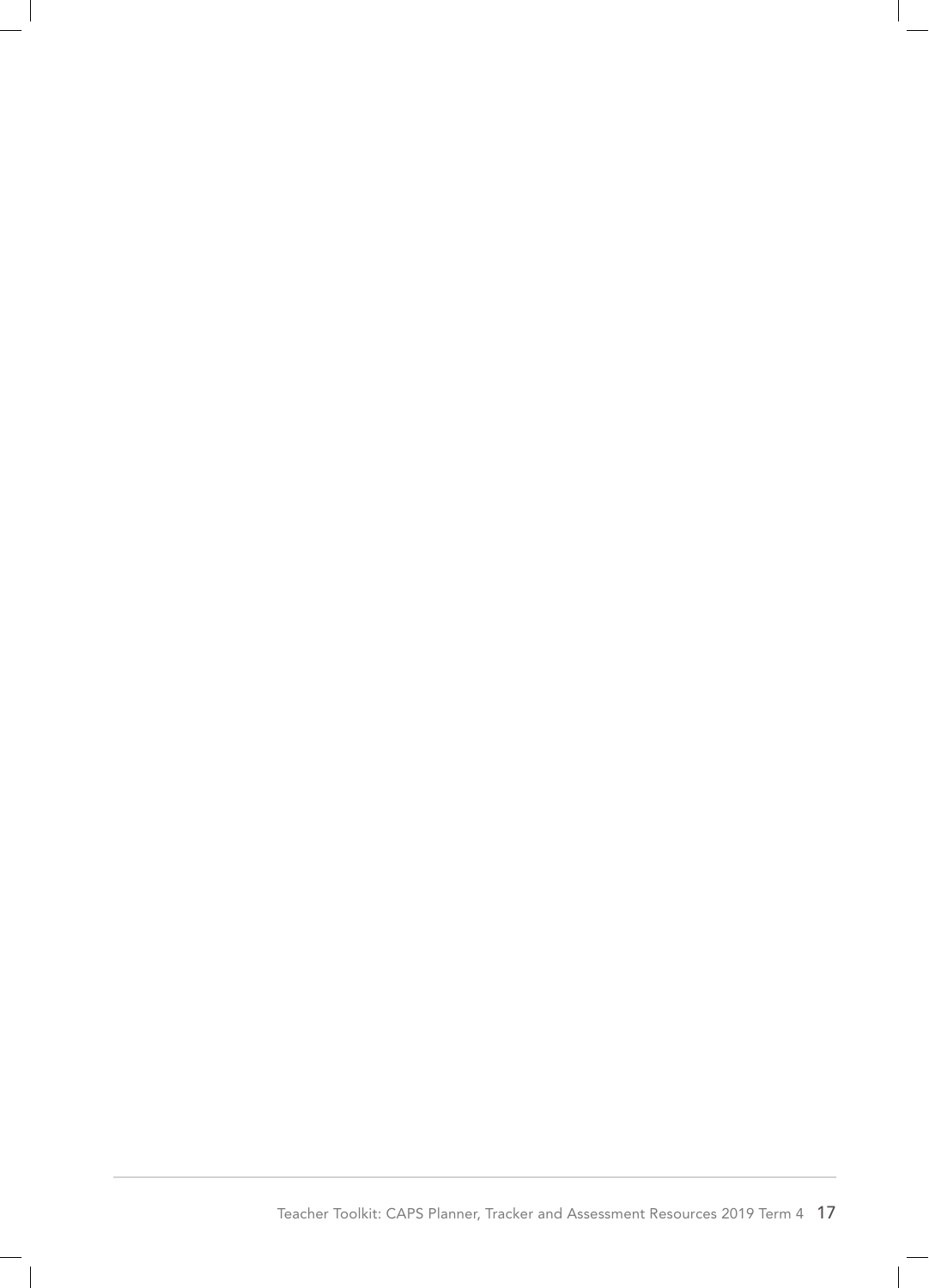Written Assessment: English / isiXhosa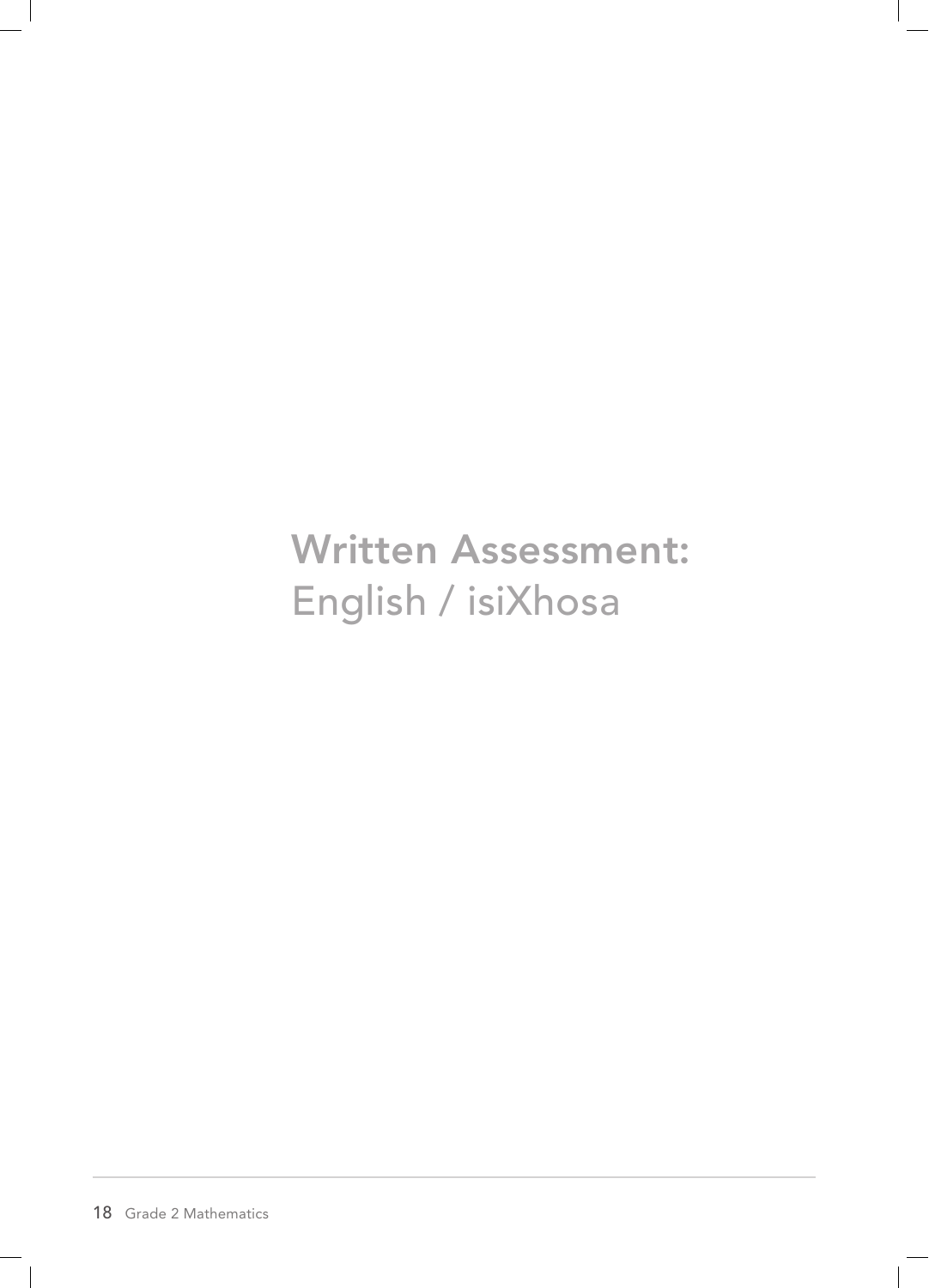#### **4**. ITEM BANK FOR WRITTEN ASSESSMENT

### Written assessment items for Numbers, operations and relationships

#### *Question 1 Umbuzo 1* (2)

Draw base ten blocks to show the number 78, showing tens and units. Zoba iibhloko ezisisiseko samashumi ukubonisa inani 78, ubonisa amashumi nemivo.

#### *Question 2 Umbuzo 2* (1)

Write the number name for 97. Bhala igama lenani 97.

#### *Question 3 Umbuzo 3* (4)

Complete the following: Gqibezela oku kulandelayo:

| a) $9$ tens $+6$ units<br>amashumi ali-9 + imivo emi-6 | $=$                                                                            |
|--------------------------------------------------------|--------------------------------------------------------------------------------|
| b) 7 units $+8$ tens $=$                               |                                                                                |
| imivo esi-7 + amashumi asi-8 =                         | $=$                                                                            |
| c) $85 =$                                              | $tens + \underline{\hspace{1cm}}$ units<br>amashumi asi-_______+ imivo emi-___ |
| d) $70 =$                                              | $tens +$ units<br>amashumi asi-______+ imivo e-___                             |

#### *Question* 4 *Umbuzo* 4 (1)

Write these numbers from the smallest to the biggest: Bhala la manani ukusuka kwelona lincinane ukuya kwelona likhulu.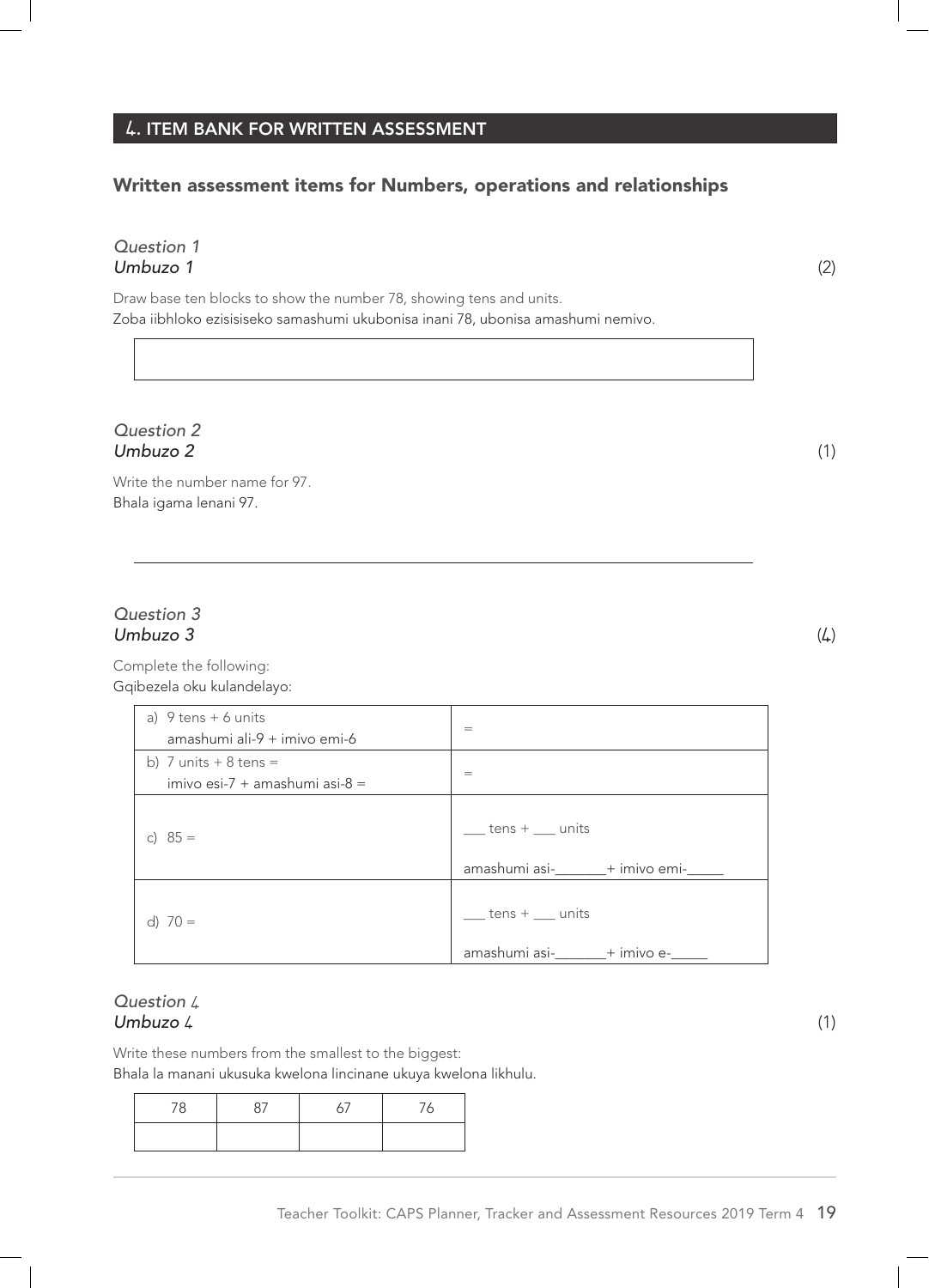#### *Question 5 Umbuzo 5* (1)

Round off 68 to the nearest 10. Sondeza ama-68 kwelona shumi likufutshane.

*Question 6 Umbuzo 6* (3)

 $\overline{\phantom{a}}$ 

Add these two numbers by breaking down both the numbers. Dibanisa la manani mabini ngokuwacazulula.

52 + 37 = \_\_\_\_\_\_\_\_\_

*Question 7 Umbuzo 7* (3)

Subtract by breaking down both numbers: Thabatha ngokucazulula omabini lamanani.

 $87 - 56 =$ 

#### *Question 8 Umbuzo 8* (2)

Jabu buys a toy car for R13,75 and he pays with a R20 note.

How much change will he get?

UJabu uthenga imoto yokudlala ngee- R13,75 aze abhatale nge-R20 eliphepha. Uzakufumana itshintshi eyimalini.?

#### *Question 9 Umbuzo 9* (2)

Write the following as a repeated addition number sentence. Bhala okulandelayo kube sisivakalisi samanani kudibaniso oluphindiweyo.

\_\_\_\_\_\_\_\_\_\_\_\_\_\_\_\_\_\_\_\_\_\_\_\_\_\_\_\_\_\_\_\_\_\_\_\_\_\_\_\_\_\_\_\_\_\_\_\_\_\_\_\_\_\_\_\_

\_\_\_\_\_\_\_\_\_\_\_\_\_\_\_\_\_\_\_\_\_\_\_\_\_\_\_\_\_\_\_\_\_\_\_\_\_\_\_\_\_\_\_\_\_\_\_\_\_\_\_\_\_\_\_\_

a) 6 groups of  $\text{4}$  / Amaqela ama-6 ezi-4

b) 3 groups of 5 / Amaqela ama-3 ezi-5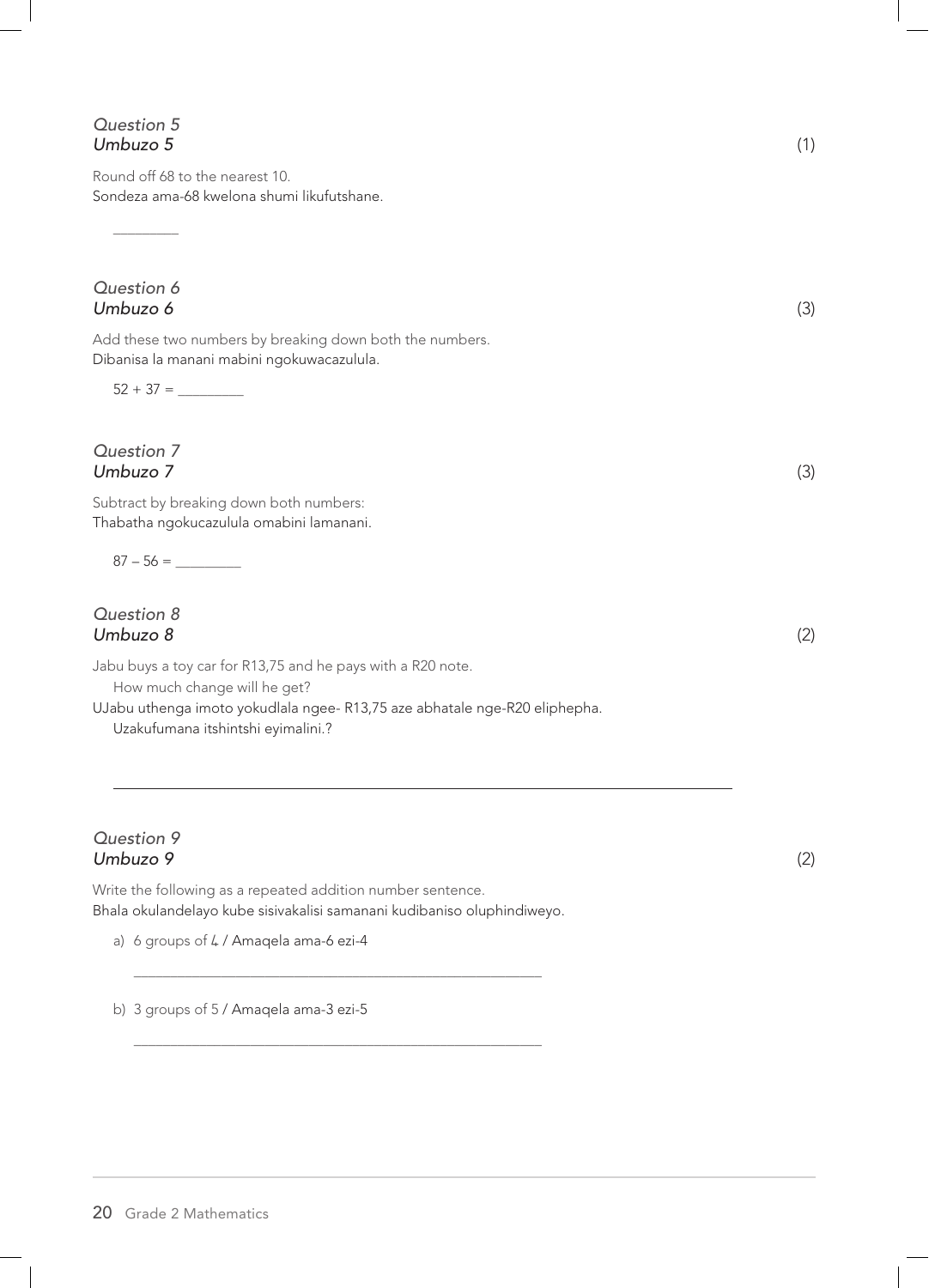#### *Question 10 Umbuzo 10* (2)

Write the following as a multiplication number sentence. Bhala okulandelayo kube sisivakalisi samanani sophindaphindo.

\_\_\_\_\_\_\_\_\_\_\_\_\_\_\_\_\_\_\_\_\_\_\_\_\_\_\_\_\_\_\_\_\_\_\_\_\_\_\_\_\_\_\_\_\_\_\_\_\_\_\_\_\_\_\_\_

\_\_\_\_\_\_\_\_\_\_\_\_\_\_\_\_\_\_\_\_\_\_\_\_\_\_\_\_\_\_\_\_\_\_\_\_\_\_\_\_\_\_\_\_\_\_\_\_\_\_\_\_\_\_\_\_

a) 2 groups of ten / Amaqela ama-2 amashumi

b) 5 groups of three /Amaqela ama-5 oonontathu

#### *Question 11 Umbuzo 11* (2)

Mom baked cupcakes. She made 4 with red icing, 4 with yellow icing, 4 with pink icing, 4 with green icing, 4 with purple icing and 4 with orange icing. How many cupcakes did she make altogether?

Umama ubhake amaqebengwana. Wenze ama-4 nge-aysingi ebomvu, ama-4 nge-aysingi emthubi, ama-4 nge-aysingi eluhlaza, ama-4 nge-aysingi emsobo nama-4 nge-aysingi e-orenji. Mangaphi amaqebengwana awenzileyo xa ewonke?

She made \_\_\_\_\_\_\_\_\_\_\_\_ cupcakes altogether.

Wenze amaqebengwana a- \_\_\_\_\_\_\_ ewonke.

#### *Question 12 Umbuzo 12* (3)

Draw pictures to show your answer. / Zoba imifanekiso ukubonisa impendulo yakho. Share 29 counters equally between 3 friends. / Yahlula izibalisi ezingama- 29 uzahlulele abahlobo aba-3.

| Each friend gets<br>counters.              | There are<br>left over. |
|--------------------------------------------|-------------------------|
| Umhlobo ngamnye uzakufumana izibalisi ezi- | Kushiyeke ezi-          |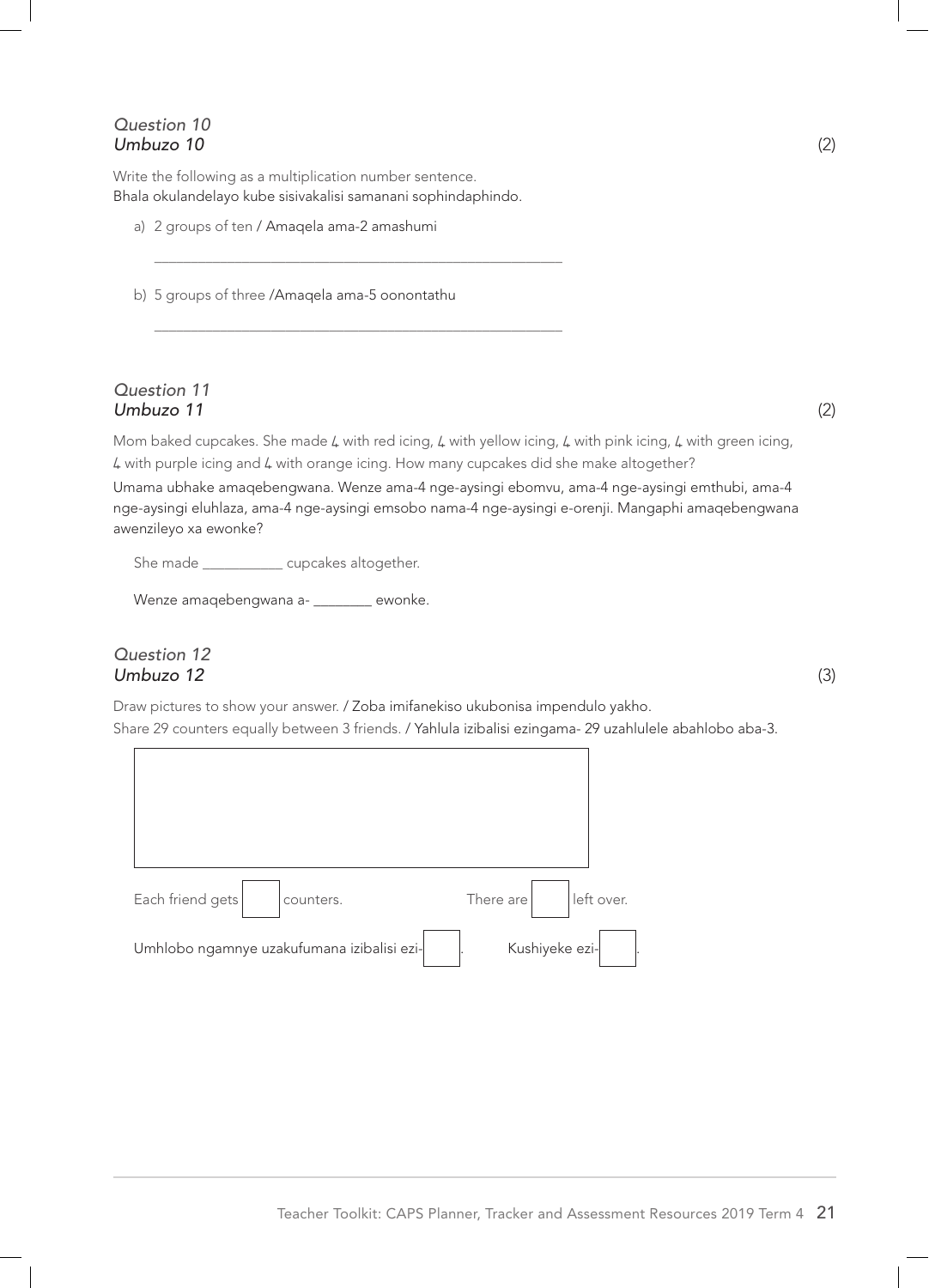#### *Question 13 Umbuzo 13* (3)

What fraction is coloured? Qhezu lini elifakelwe umbala?



(These words might help: half, quarter, fifth, third.) (La magama angaluncedo: ihafu, ikota, isihlanu, isithathu).

#### *Question 1***4** *Umbuzo 1***4** (2)

Draw a picture to show how to find one quarter of 9 cakes. Zoba umfanekiso ukubonisa indlela efumaneka ngayo ikota yeekeyiki ezili-9.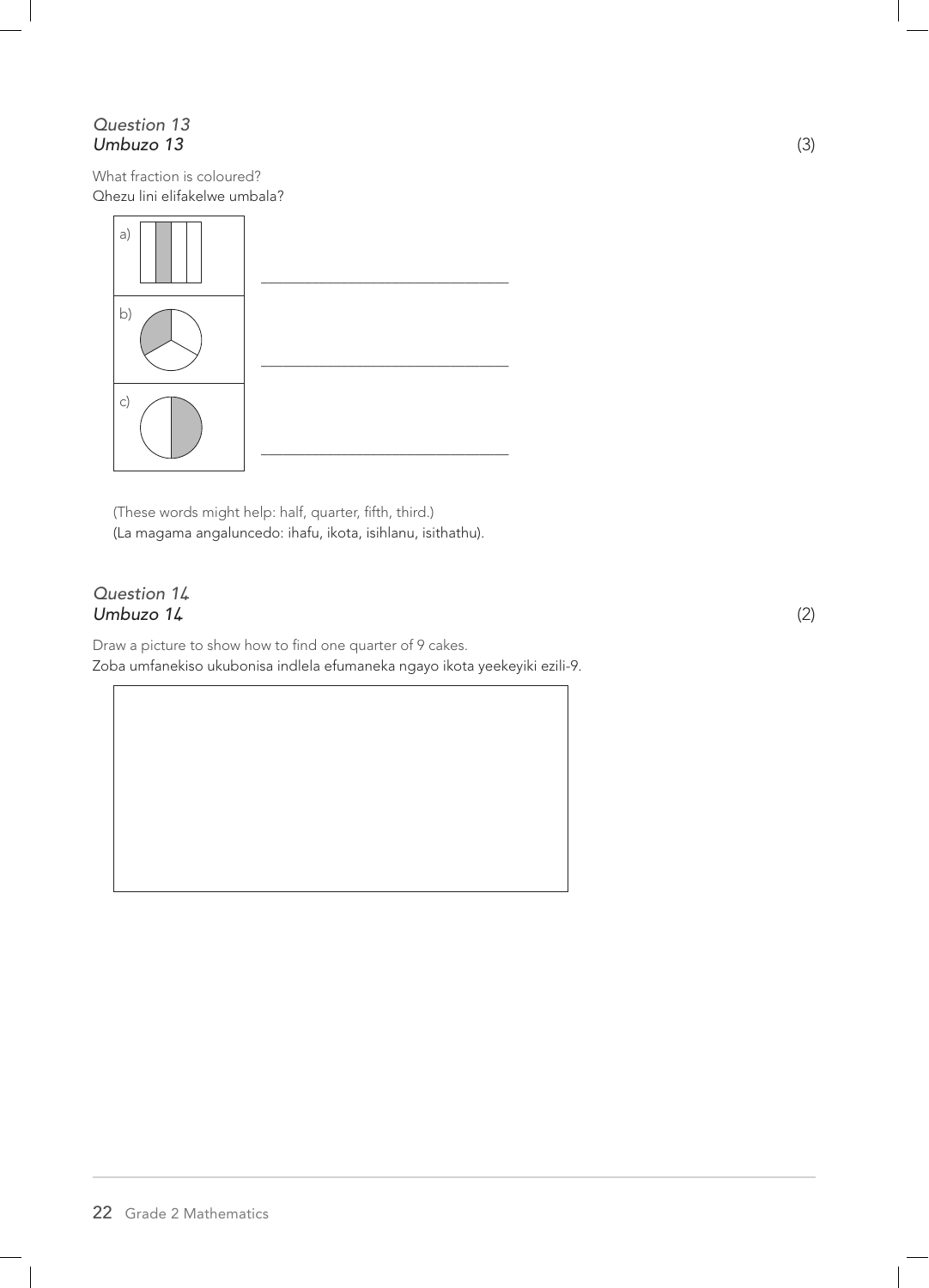#### Written assessment items for Numbers, operations and relationships: solutions and mark allocations

| 1. (1 mark for tens and 1 mark for units) / (Inqaku eli-1 lamashumi neli-1 lemivo)<br>7 tens and 8 units / Amashumi asi-7 nemivo esi-8                                                                              | (2) |
|---------------------------------------------------------------------------------------------------------------------------------------------------------------------------------------------------------------------|-----|
| 2. (1 mark per correct answer) / (Inqaku eli-1 ngempendulo nganye echanekileyo)<br>Ninety-seven / Amashumi alithoba anesixhenxe                                                                                     | (1) |
| 3. (1 mark per correct answer) / (Inqaku eli-1 ngempendulo nganye echanekileyo)<br>a) 96<br>b) 87<br>c) $8$ tens + 5 units<br>d) $7$ tens $+$ 0 units<br>amashumi asi-8 + imivo emi-5<br>amashumi asi-7 + imivo e-0 | (4) |
| 4. (1 mark per correct answer) / (Inqaku eli-1 ngempendulo nganye echanekileyo)<br>67, 76, 78, 87                                                                                                                   | (1) |
| 5. (1 mark for the correct answer) / (Inqaku eli-1 ngempendulo nganye echanekileyo)<br>70                                                                                                                           | (1) |
| 6. (2 marks for the working 1 mark for the correct answer)<br>(Amanqaku ama-2 okubonakalisa isibalo neli-1 lempendulo echanekileyo)<br>$52 + 37$<br>$= (50 + 30) + (2 + 7)$<br>$= 80 + 9$<br>$= 89$                 | (3) |
| 7. (2 marks for the working 1 mark for the correct answer)<br>(Amanqaku ama-2 okusebenza neli-1 lempendulo echanekileyo)<br>$87 - 56 = (80 + 7) - (50 + 6)$<br>$= (80 - 50) + (7 - 6)$<br>$= 30 + 1$<br>$= 31$      | (3) |
| 8. (1 mark for the working 1 mark for the answer)<br>(Inqaku eli-1 ngokubonakalisa isibalo neli-1 ngempendulo echanekileyo)<br>$R20,00 - R13,75 = R6,25$                                                            | (2) |
| 9. (1 mark per correct number sentence)<br>(Inqaku eli-1 ngomgca manani ochanekileyo)<br>a) $4 + 4 + 4 + 4 + 4 + 4 = 24$<br>b) $5 + 5 + 5 = 15$                                                                     | (2) |
| 10.(1 mark per correct number sentence)<br>(Inqaku eli-1 ngomgca manani ochanekileyo)<br>a) $2 \times 10 = 20$<br>b) $5 \times 3 = 15$                                                                              | (2) |
| 11.(1 mark per correct answer)<br>(Inqaku eli-1 ngempendulo echanekileyo)<br>$6 \times 4 = 24$<br>She made 24 cupcakes altogether.<br>Ubhake amaqebengwana angama-22 ewonke.                                        | (2) |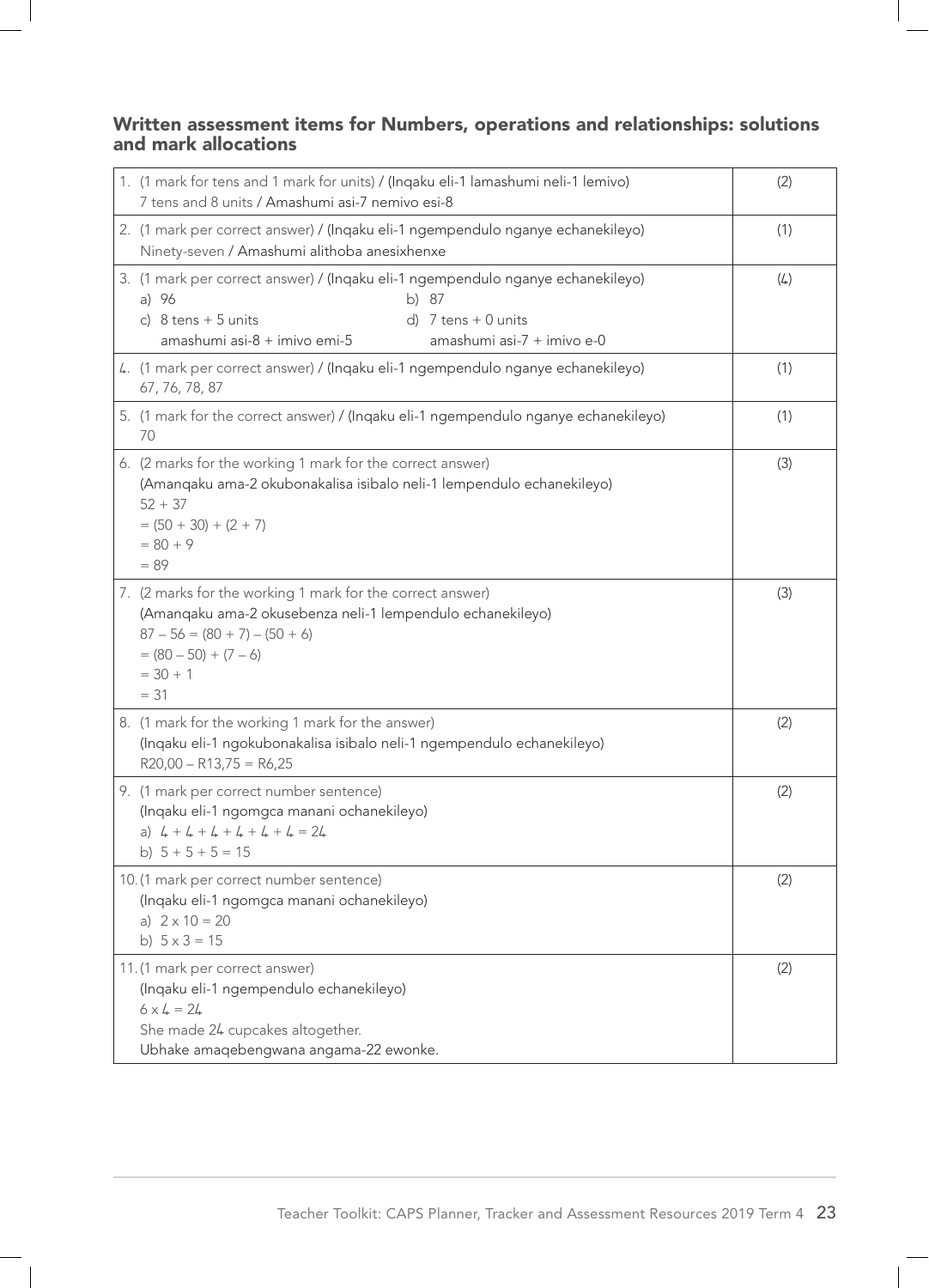| 12. (1 mark for the drawing and 1 mark for each part of the correct answer)<br>(Ingaku eli-1 ngomzobo nengaku eli-1 ngendawo nganye yempendulo echanekileyo) | (3) |
|--------------------------------------------------------------------------------------------------------------------------------------------------------------|-----|
|                                                                                                                                                              |     |
|                                                                                                                                                              |     |
| Each friend gets 9 counters. There are 2 left over.<br>Umhlobo ngamnye uzakufumana izibalisi ezili-9. Kushiyeke ezi-2.                                       |     |
| 13. (1 mark per correct answer)                                                                                                                              | (3) |
| (Ingaku eli-1 ngempendulo nganye echanekileyo)                                                                                                               |     |
| 1 quarter<br>a)                                                                                                                                              |     |
| ikota e-1<br>b) 1 third                                                                                                                                      |     |
| isithathu esi-1                                                                                                                                              |     |
| c) $1$ half                                                                                                                                                  |     |
| ihafu e-1                                                                                                                                                    |     |
| 14. (1 mark per correct answer)                                                                                                                              | (2) |
| (Ingaku eli-1 ngempendulo nganye echanekileyo)                                                                                                               |     |
| Any correct drawing showing how to find one quarter of 9 cakes.<br>Nawuphi na umzobo obonakalisa indlela yokufumana ikota yeekeyiki ezili-9.                 |     |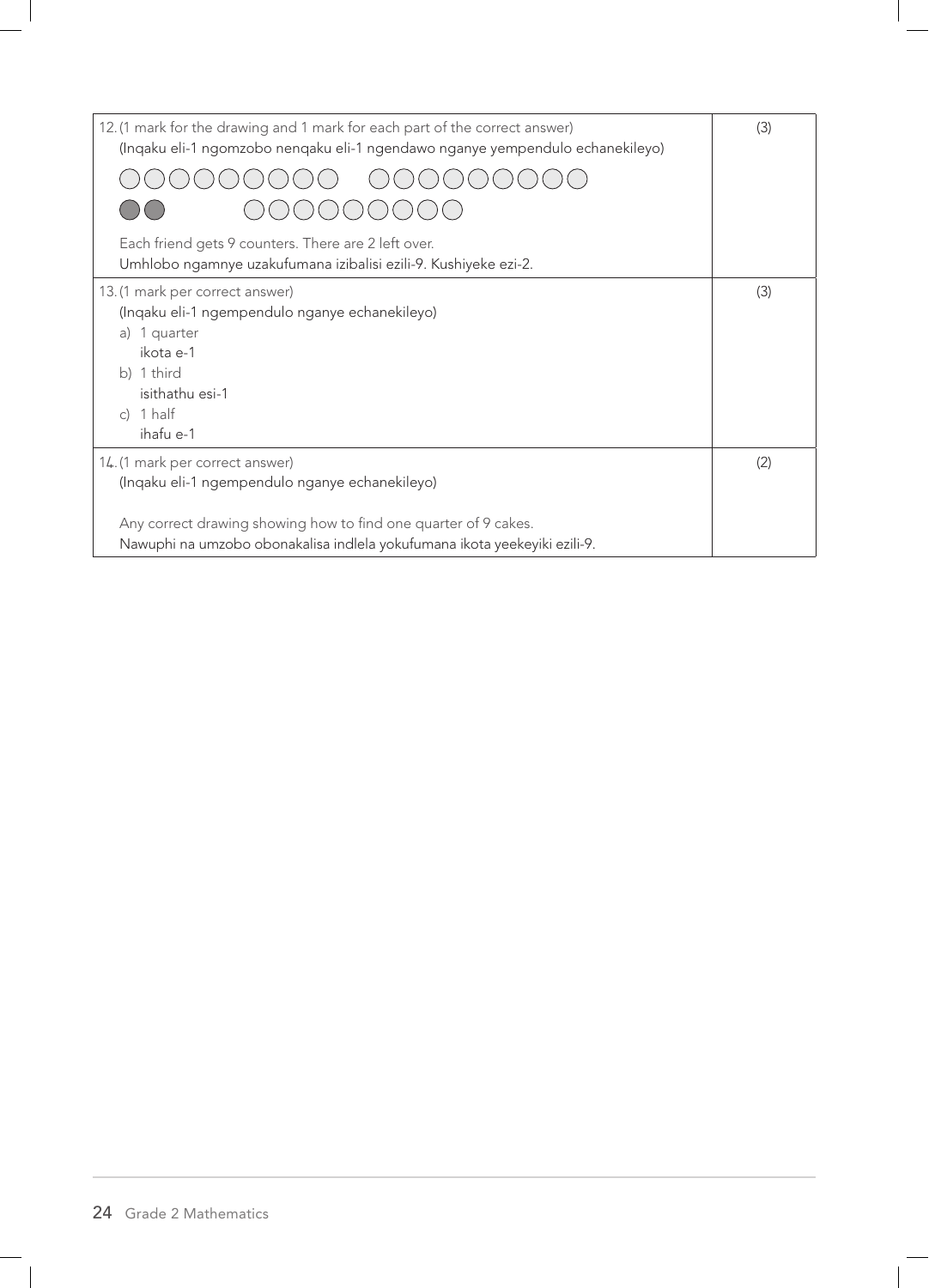#### Written assessment items for Patterns

### *Question 15 Umbuzo 15* (4) Extend the patterns: Yandisa iipatheni:

| a) 12, 16, 20, ______.         |                           |  |
|--------------------------------|---------------------------|--|
| c) 70, 80, 90, $\frac{1}{2}$ . | d) 124, 127, ______, 133. |  |

#### *Question 16 Umbuzo 16* (2)

Draw the next shape in this pattern: Zoba imilo elandelayo kule patheni:

| $T \wedge T \wedge T$ |  |  |
|-----------------------|--|--|
|                       |  |  |

#### Written assessment items for Patterns: solutions and mark allocations

| 15. (1 mark for the fully correct answer) / (Inqaku eli-1 ngempendulo epheleleyo nechanekileyo)<br>a) $24$ | b) 38 | - 100                                                       |  | (L) |
|------------------------------------------------------------------------------------------------------------|-------|-------------------------------------------------------------|--|-----|
| 16. (1 mark for drawing the last shape correctly)                                                          |       | (Ingaku eli-1 ngokuzoba imilo yokugqibela ngokuchanekileyo) |  |     |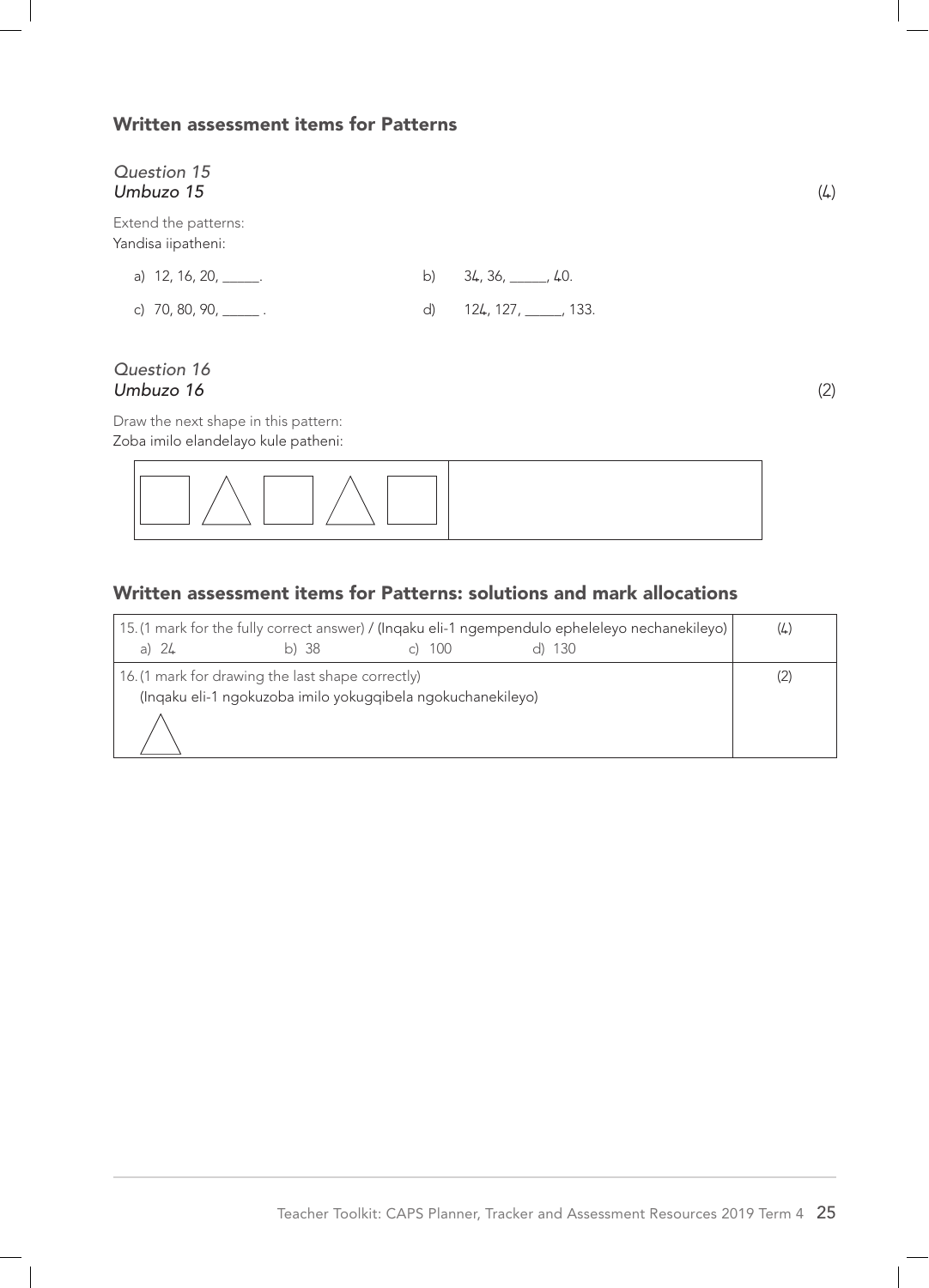### Written assessment items for Space and shape

#### *Question 17 Umbuzo 17* (2)

Draw a shape in the first block that only has round sides. In the second block draw a shape with only straight sides. Zoba imilo enamacala angqukuva kuphela kwibhloko yokuqala. Kwibhloko yesibini, zoba imilo enamacala athe tye kuphela.



a) Round sides b) Straight sides

Amacala angqukuva Amacala athe tye

#### *Question 18 Umbuzo 18* (1)

Name this shape: Nika igama lemilo:

\_\_\_\_\_\_\_\_\_\_\_\_\_\_\_\_\_\_\_\_\_\_\_\_\_\_\_\_\_\_\_

#### *Question 19 Umbuzo 19* (1)

Draw a horizontal line to show symmetry in this picture. Krwela/ zoba umgca oxwesileyo ukubonakalisa ulingano macala kulo mfanekiso.

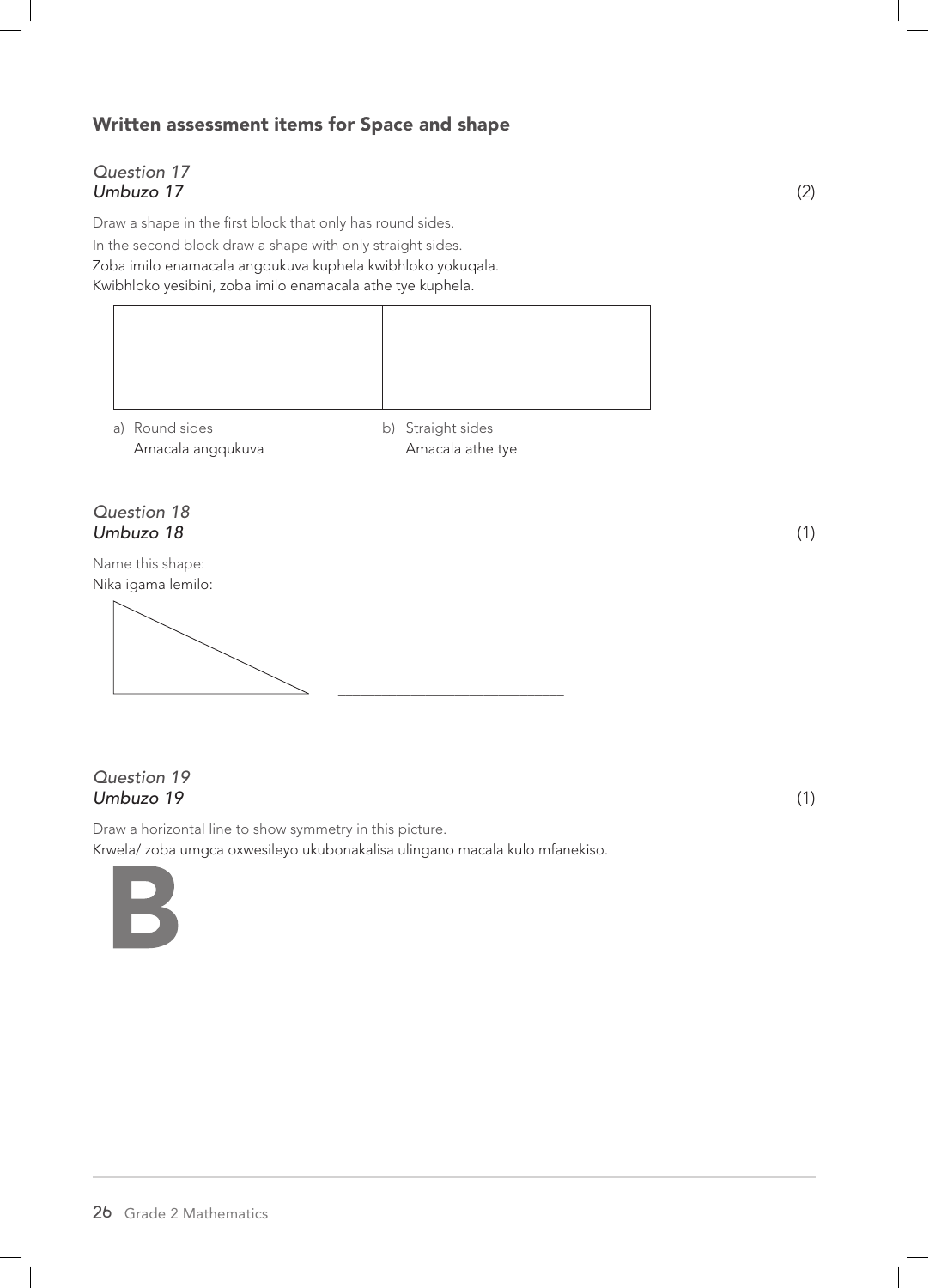#### *Question 20 Umbuzo 20* (2)

Write the correct names for these 3-D objects: Bhala amagama achanekileyo ezi zinto ziphathekayo ze 3-D:

| Prism       |              |
|-------------|--------------|
| Iprizimu    |              |
| Sphere      | a)           |
| Ingqukumba/ |              |
| isazinge    |              |
| Cylinder    |              |
| Isilinda    |              |
| Circle      | $\mathsf{b}$ |
| Isangqa     |              |

#### *Question 21 Umbuzo 21* (2)

Draw two balls of different size. Colour the bigger one red. Zoba iibhola ezimbini ezinemilinganiselo engafaniyo. Fakela umbala obomvu kweyona inkulu.

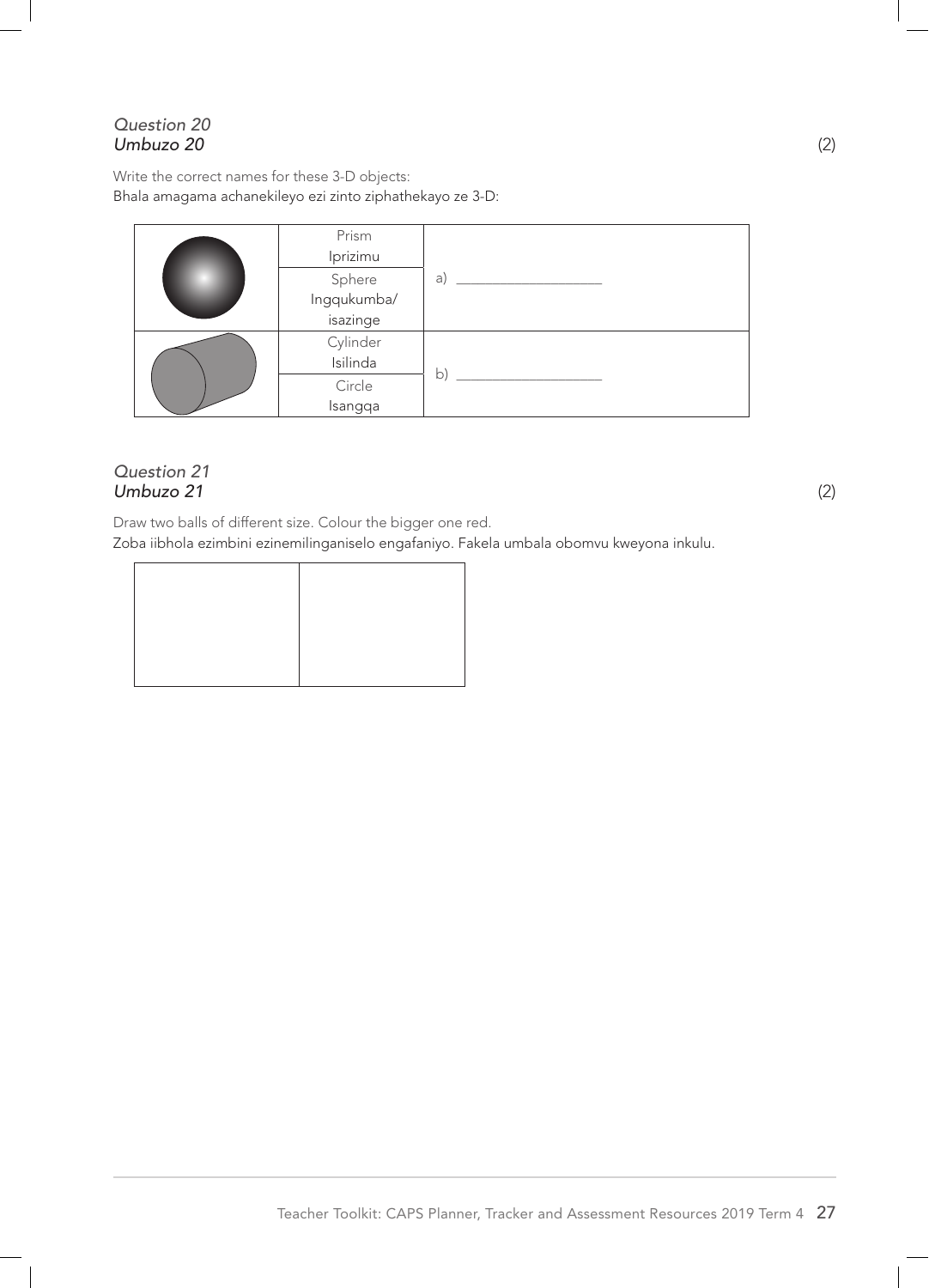## Written assessment items for Space and shape: solutions and mark allocations

| 17. (1 mark per correct answer; only one shape of each type)<br>(Ingaku eli-1 ngempendulo nganye echanekileyo; imilo enye kuphela yohlobo ngalunye.)<br>a) round sides or oval<br>amacala angqukuva okanye ambhoxo<br>b) straight sides<br>amacala athe tye<br>(or other with only straight sides)<br>(okanye ezinye ezinamacala athe tye) | (2) |
|--------------------------------------------------------------------------------------------------------------------------------------------------------------------------------------------------------------------------------------------------------------------------------------------------------------------------------------------|-----|
| 18. (1 mark per correct answer) / (Ingaku eli- 1 ngempendulo nganye echanekileyo)<br>Triangle<br>Unxantathu                                                                                                                                                                                                                                | (1) |
| 19. (1 mark per correct answer) / (Inqaku eli-1 ngempendulo nganye echanekileyo)                                                                                                                                                                                                                                                           | (1) |
| 20. (1 mark per correct answer)<br>(Inqaku eli-1 ngempendulo echanekileyo)<br>a) Sphere / Ingqukumba/ isazinge<br>b) Cylinder / Isilinda                                                                                                                                                                                                   | (2) |
| 21. (1 mark for the drawings, 1 mark for colouring the bigger shape red)<br>(Ingaku eli-1 ngemifanekiso, ingaku eli-1 ngokufakela umbala obomvu kwimilo enkulu)                                                                                                                                                                            | (2) |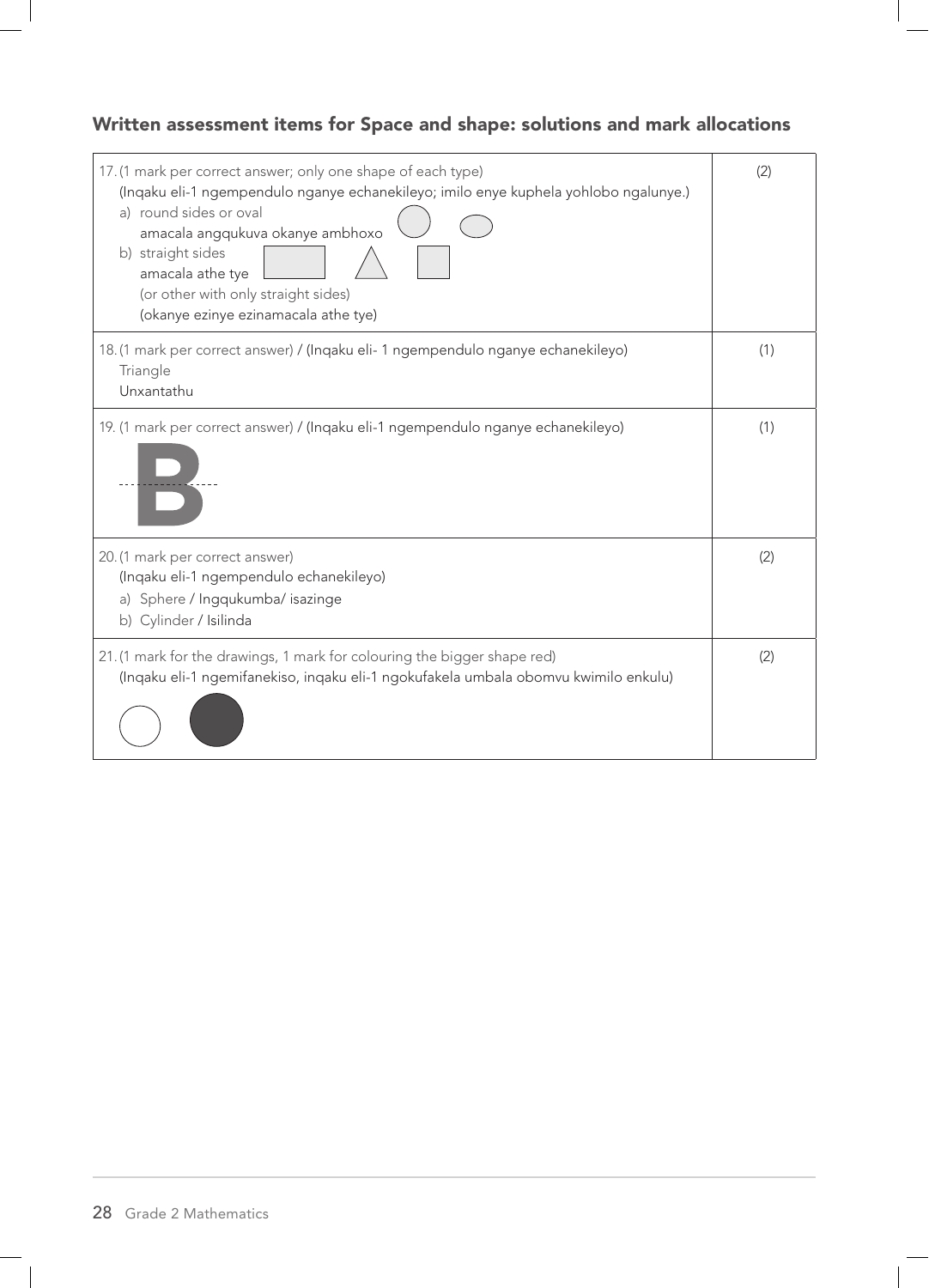#### Written assessment items for Measurement

#### *Question 22 Umbuzo 22* (1)

Circle the correct answer. / Biyela impendulo echanekileyo ngesangqa.



The height of this door is: Ukuphakama kweli cango:

- a) More than 1 metre Kungaphezulu kwemitha e-1
- b) Less than 1 metre Kungaphantsi kwemitha e-1

#### *Question 23 Umbuzo 23* (3)



- a) What mass reading is shown on this scale? Bungakanani ubunzima obubonakaliswa kwesi sikali?\_\_\_\_\_\_\_\_\_\_\_\_\_\_\_
- b) Is anyone standing on this bathroom scale? Circle: yes / no Ingaba ukhona umntu omi kwesi sikali segumbi lokuhlambela? Biyela: ewe/ hayi
- c) How do you know? Wazi njani? \_\_\_\_\_\_\_\_\_\_\_\_\_\_\_\_\_\_\_\_\_\_\_

#### *Question 2***4** *Umbuzo 2***4** (1)

Circle the container that can hold the most water. Biyela isikhongozeli esinokukhongozela awona manzi maninzi.

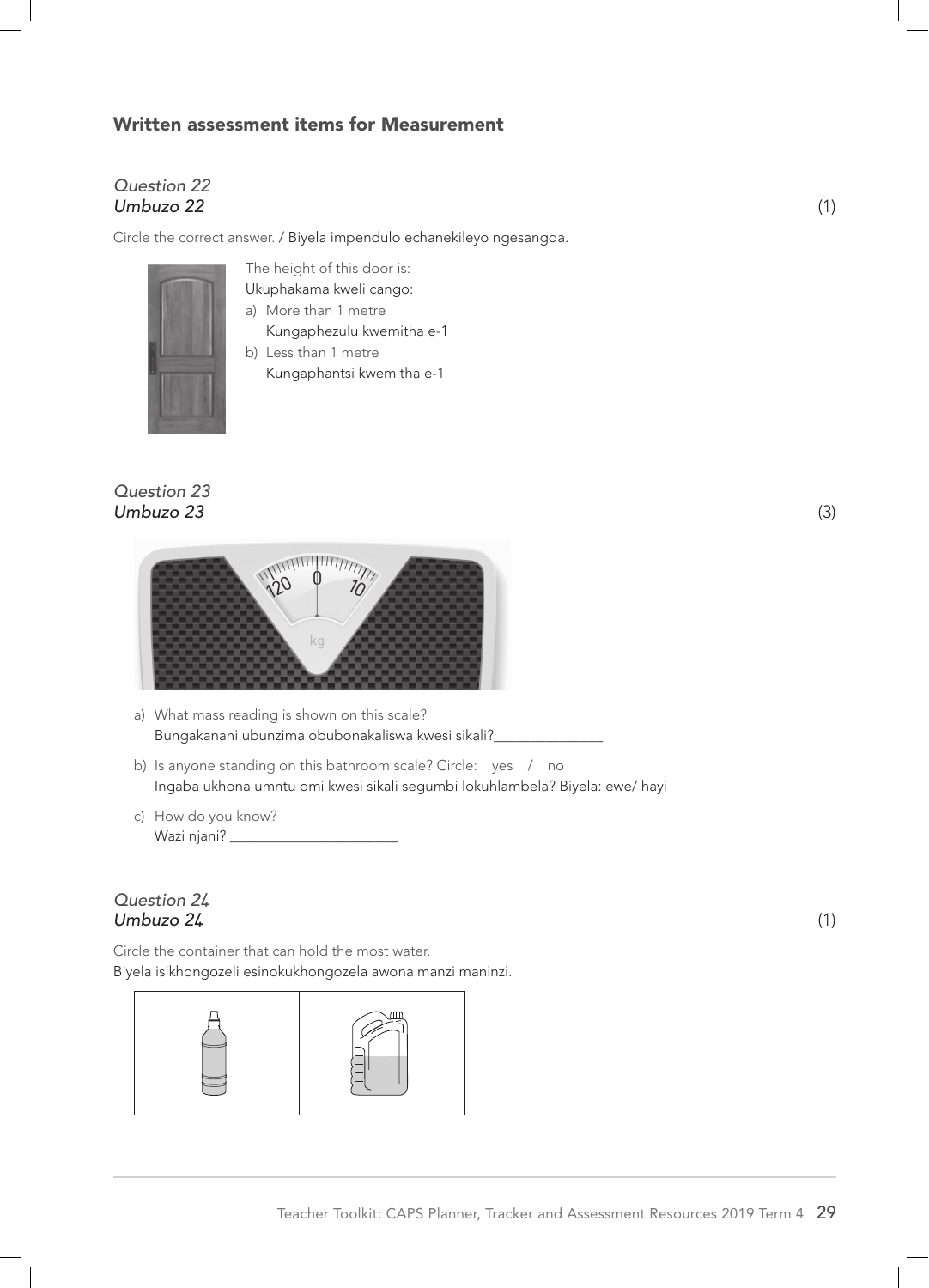### Written assessment items for Measurement: solutions and mark allocations

| 22. (1 mark per correct answer)                | (1) |
|------------------------------------------------|-----|
|                                                |     |
| (Inqaku eli-1 ngempendulo nganye echanekileyo) |     |
| a) more than 1 metre                           |     |
| kungaphezulu kwemitha e-1                      |     |
| 23. (1 mark per correct answer)                | (3) |
| (Inqaku eli-1 ngempendulo nganye echanekileyo) |     |
| a) 0 kg                                        |     |
| b) no / hayi                                   |     |
| c) the scale shows 0 kg                        |     |
| Isikali sibonisa 0 kg                          |     |
| 24. (1 mark per correct answer)                | (1) |
| (Isikali sibonisa 0 kg)                        |     |
|                                                |     |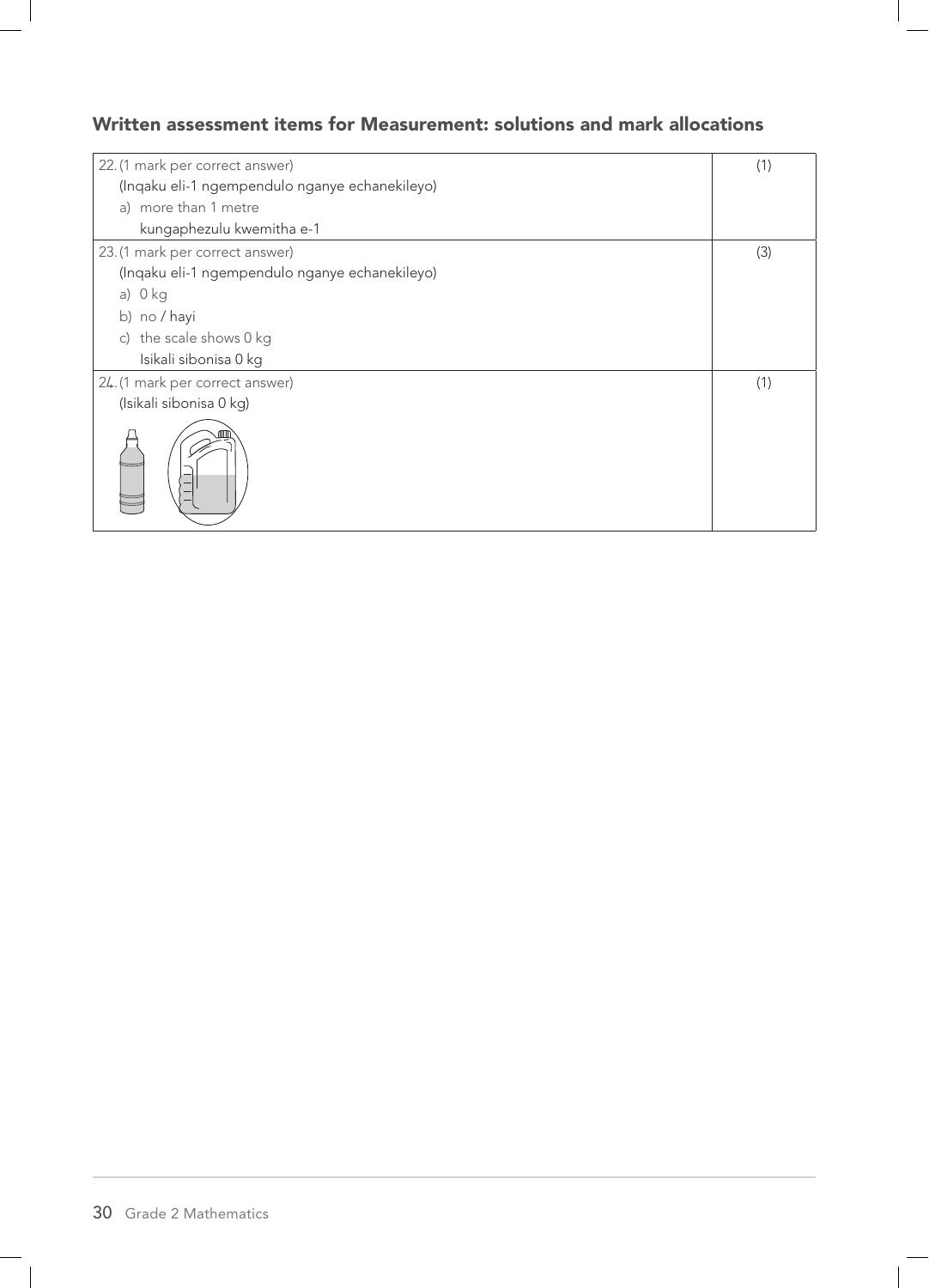#### Written assessment items for Data handling

*Question 25 Umbuzo 25* (3)

| 10             |                          |                     |                      |               |
|----------------|--------------------------|---------------------|----------------------|---------------|
| 9              |                          |                     |                      |               |
| 8              |                          |                     |                      |               |
| $\overline{7}$ |                          |                     |                      |               |
| 6              |                          |                     |                      |               |
| 5              |                          |                     |                      |               |
| 4              |                          |                     |                      |               |
| 3              |                          |                     |                      |               |
| $\overline{2}$ |                          |                     |                      |               |
| 1              |                          |                     |                      |               |
|                | Triangle /<br>Unxantathu | Circle /<br>Isangqa | Square /<br>Isikwere | Arrow / Utolo |

Shapes we see / Iimilo esizibonayo

Answer the questions about the pictograph: Phendula le mibuzo malunga negrafu yemifanekiso:

- a) How many squares are there? Zingaphi izikwere? \_\_\_\_\_\_\_\_\_\_\_\_\_\_\_\_\_\_\_\_\_\_\_\_\_\_\_\_\_\_\_\_\_\_\_\_\_\_\_\_\_\_
- b) How many triangles are there? Bangaphi oonxantathu? \_\_\_\_\_\_\_\_\_\_\_\_\_\_\_\_\_\_\_\_\_\_\_\_\_\_\_\_\_\_\_\_\_\_\_\_\_
- c) Which group has the least objects? Leliphi elona qela linezinto ezincinane?

\_\_\_\_\_\_\_\_\_\_\_\_\_\_\_\_\_\_\_\_\_\_\_\_\_\_\_\_\_\_\_\_\_\_\_\_\_\_\_\_\_\_\_\_\_\_\_\_\_\_\_\_\_\_\_\_\_\_\_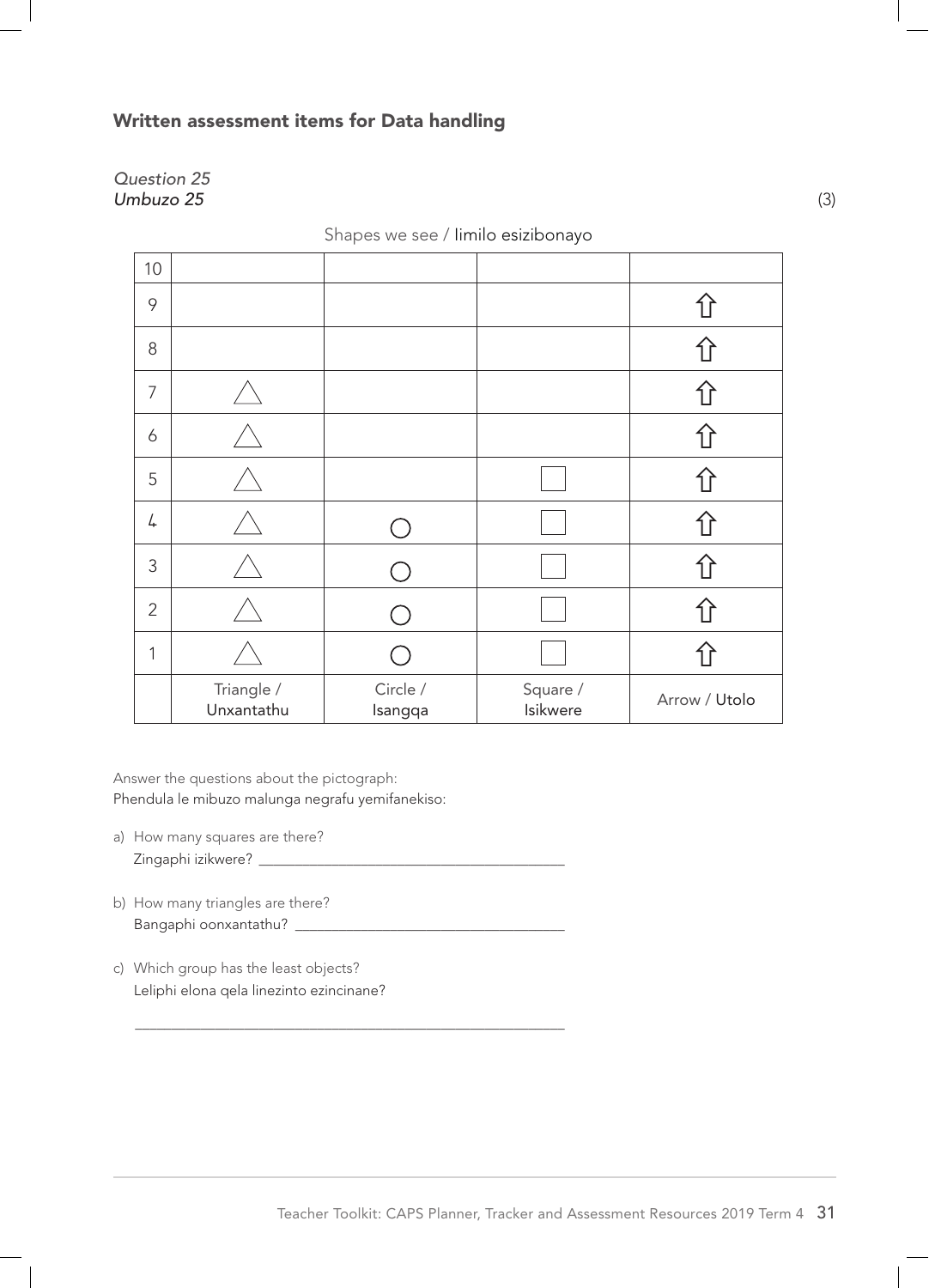### Written assessment items for Data handling: solutions and mark allocations

25.(1 mark for each correct answer) (Inqaku eli-1 ngempendulo nganye echanekileyo) a) 5 b) 7 c) Circle / Isangqa (3)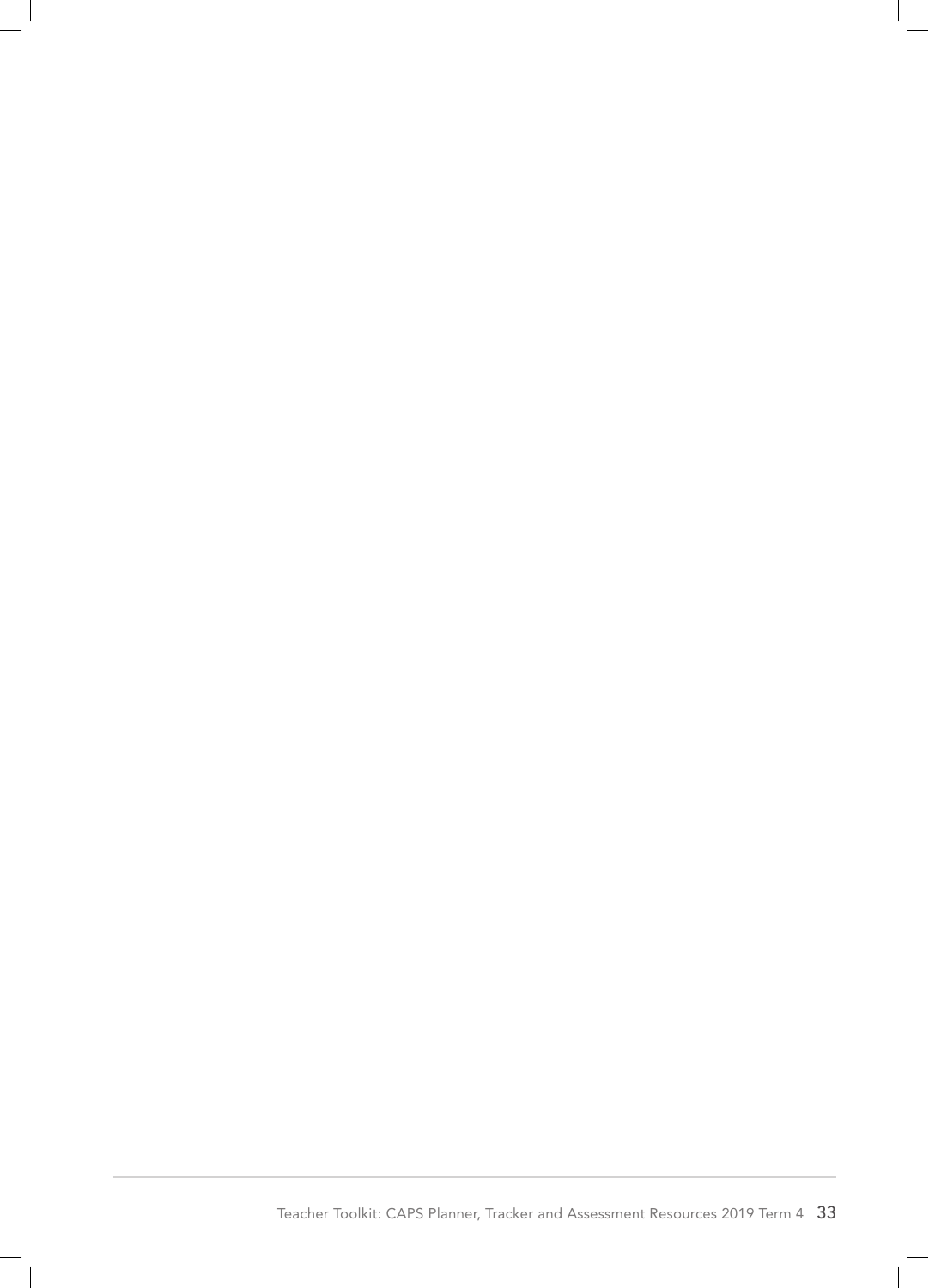Written Assessment: English / Sepedi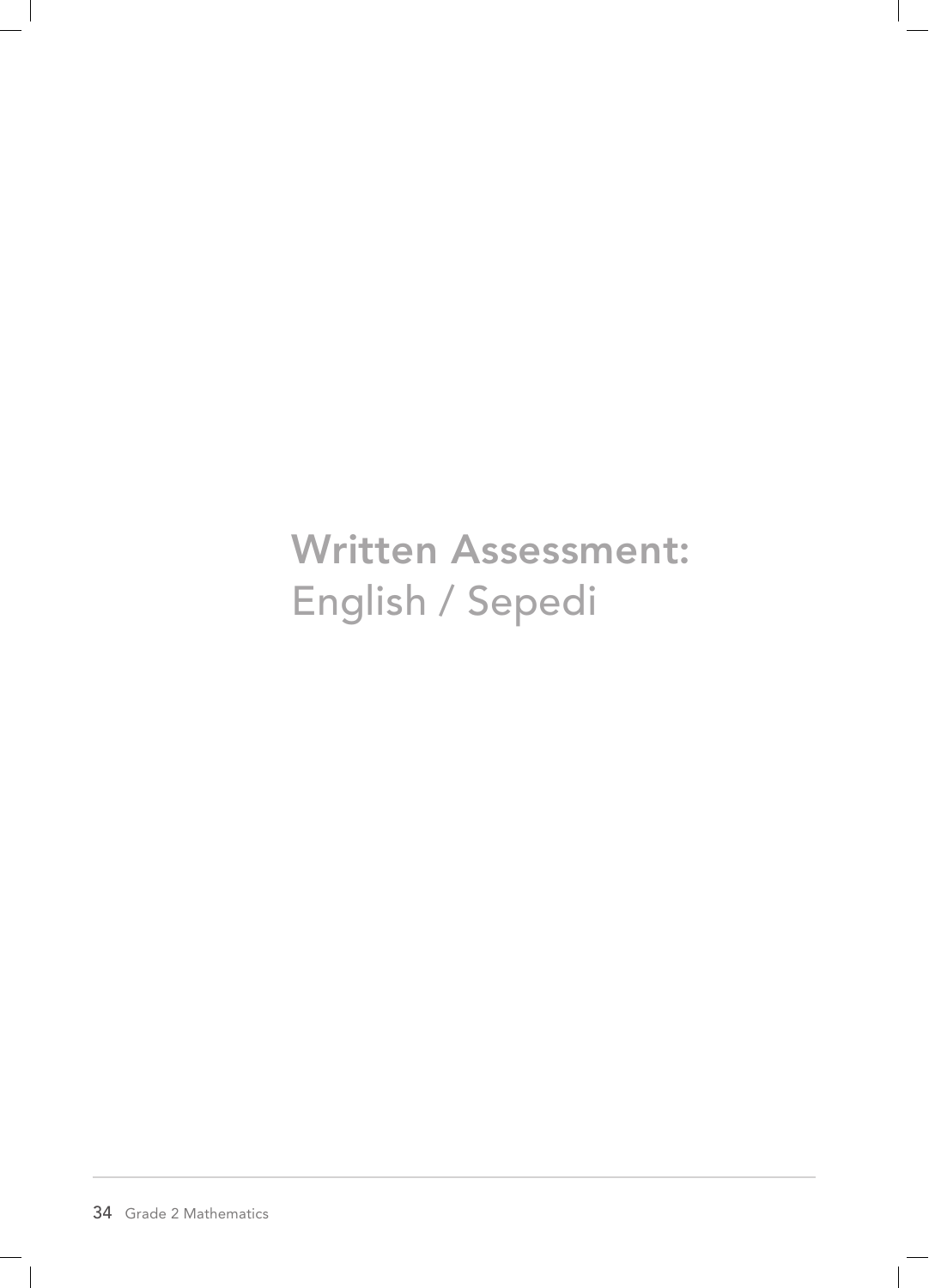## **4**. ITEM BANK FOR WRITTEN ASSESSMENT

## Written assessment items for Numbers, operations and relationships

### *Question 1 Potšišo 1* (2)

Draw base ten blocks to show the number 78, showing tens and units. Thala dipoloko tša bo lesome go laetša nomoro ya 78, o e laetše ka masome le metšo.

### *Question 2 Potšišo 2* (1)

Write the number name for 97. Ngwala leinapalo la 97.

### *Question 3 Potšišo 3* (4)

Complete the following: Feleletša tše di latelago:

| a) $9$ tens + 6 units    | $=$                                                                |
|--------------------------|--------------------------------------------------------------------|
| masome a $9 +$ metšo e 6 |                                                                    |
| b) 7 units $+8$ tens $=$ |                                                                    |
| metšo e 7 le masome a 8  | $=$                                                                |
| c) $85 =$                | $tens + \underline{\qquad}$ units                                  |
|                          | masome a _______ + metšo e _____                                   |
| d) $70 =$                | $tens + \underline{\qquad}$ units<br>masome a _____ + metšo e ____ |

### *Question* 4 *Potšišo* 4 (1)

Write these numbers from the smallest to the biggest: Ngwala nomoro ye go tloga go yennyane go ya go ye kgolo.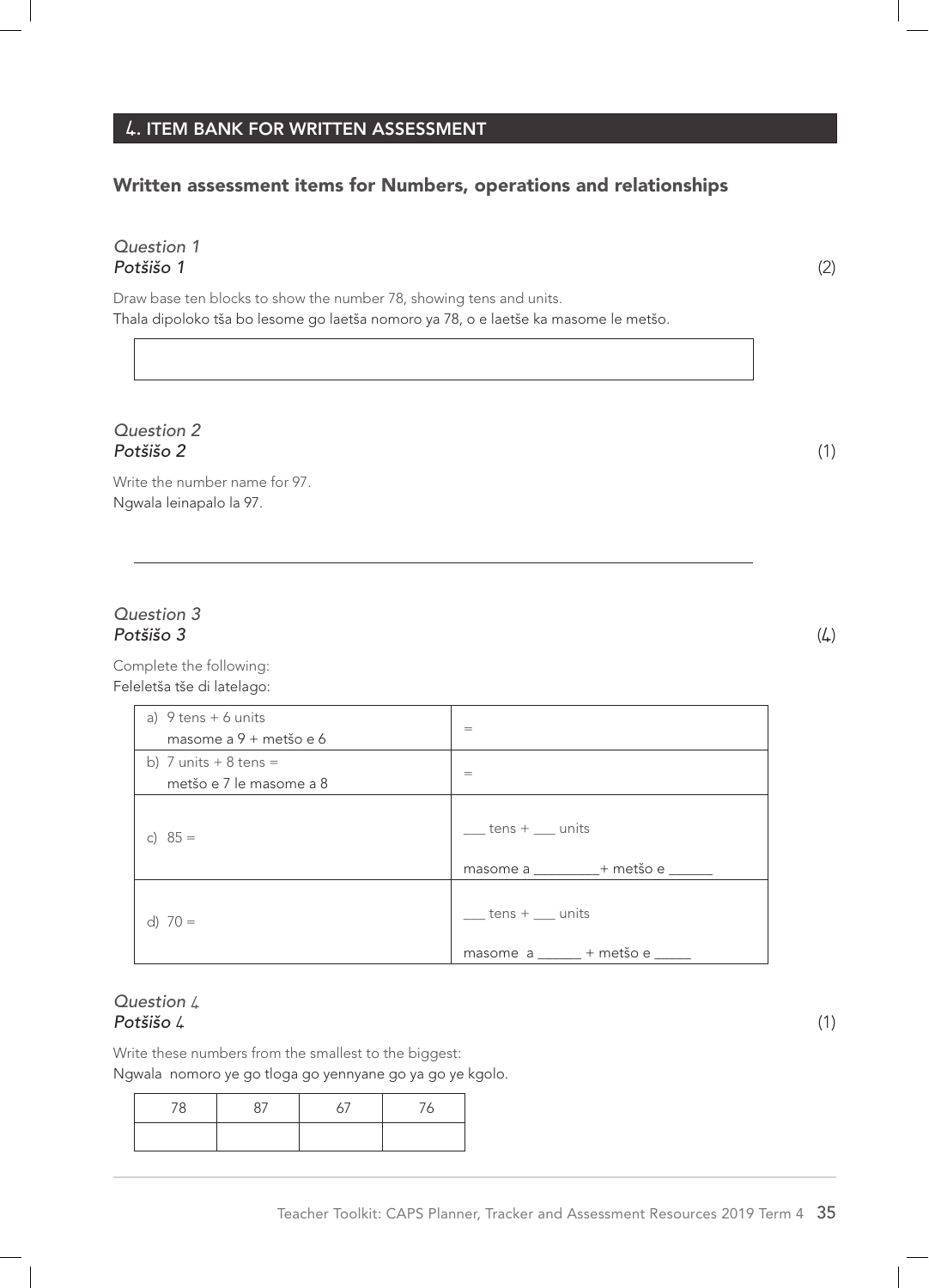### *Question 5 Potšišo 5* (1)

 $\overline{\phantom{a}}$ 

Round off 68 to the nearest 10. Batametše 68 go lesome la kgauswi.

| Question 6<br>Potšišo 6                                                                                                                   | (3) |
|-------------------------------------------------------------------------------------------------------------------------------------------|-----|
| Add these two numbers by breaking down both the numbers.<br>Hlakantšha dinomoro tše gomme o šomiše mokgwa wa go di hlahlamolla ka bobedi. |     |
|                                                                                                                                           |     |
| Question 7<br>Potšišo 7                                                                                                                   | (3) |
| Subtract by breaking down both numbers:<br>Ntšha o šomiša mokgwa wa go hlahlamolla dinomoro ka bobedi:                                    |     |
|                                                                                                                                           |     |
| Question 8<br>Potšišo 8                                                                                                                   | (2) |
| Jabu buys a toy car for R13,75 and he pays with a R20 note.<br>How much change will he get?                                               |     |
| Jabu o reka koloi ya go bapadiša ka R13,75 gomme o patela ka R20 ya pampiri.<br>Na o tla humana tšhentšhi ya bokae?                       |     |
|                                                                                                                                           |     |

### *Question 9 Potšišo 9* (2)

Write the following as a repeated addition number sentence. Ngwala lefokopalo la hlakantšho poeletšo go tše di latelago.

\_\_\_\_\_\_\_\_\_\_\_\_\_\_\_\_\_\_\_\_\_\_\_\_\_\_\_\_\_\_\_\_\_\_\_\_\_\_\_\_\_\_\_\_\_\_\_\_\_\_\_\_\_\_\_\_

\_\_\_\_\_\_\_\_\_\_\_\_\_\_\_\_\_\_\_\_\_\_\_\_\_\_\_\_\_\_\_\_\_\_\_\_\_\_\_\_\_\_\_\_\_\_\_\_\_\_\_\_\_\_\_\_

a) 6 groups of  $\sqrt{2}$  / Dihlopha tše 6 tša bo 4

b) 3 groups of 5 / Dihlopha tše 3 tša bo 5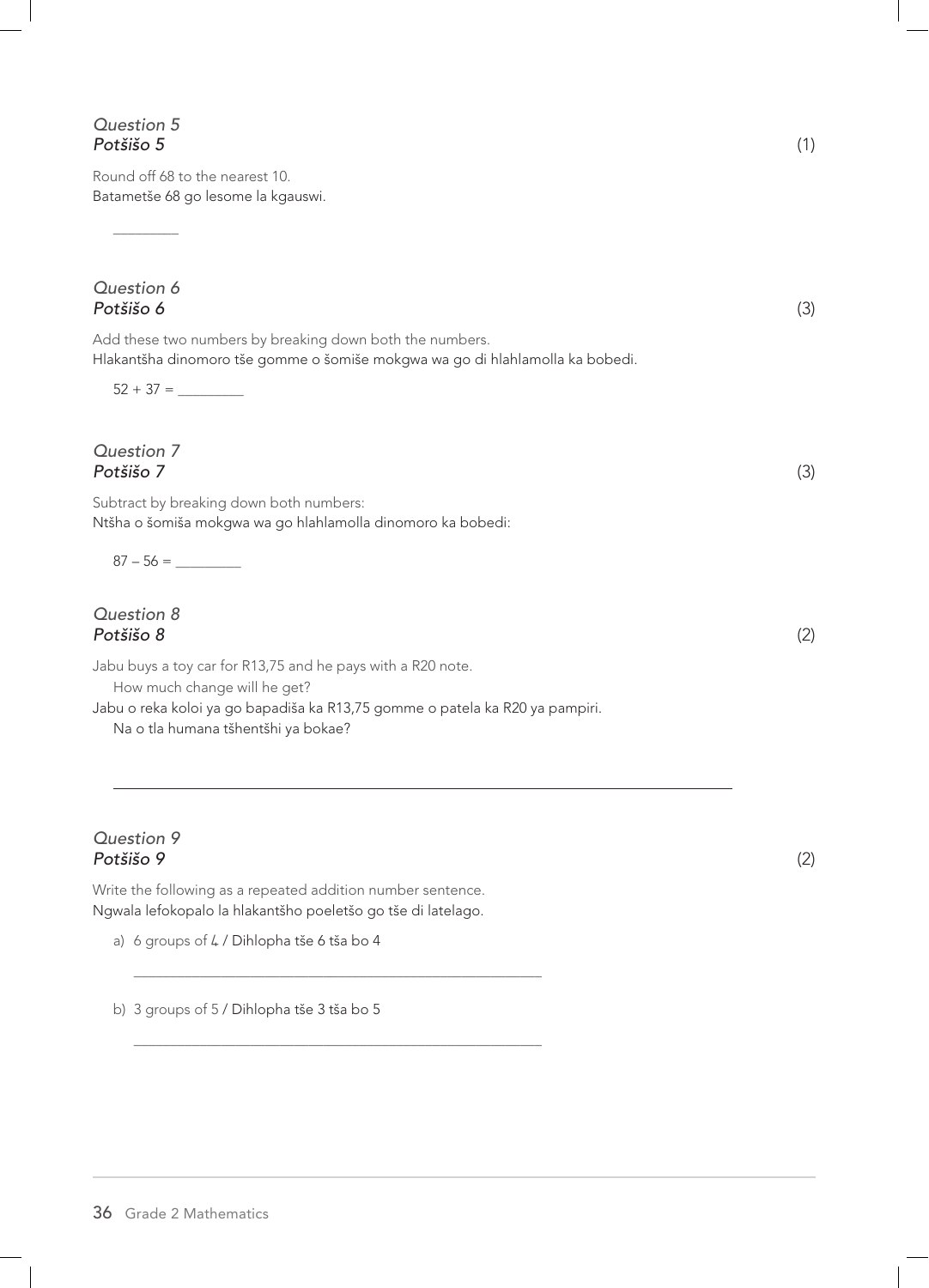### *Question 10 Potšišo 10* (2)

Write the following as a multiplication number sentence. Ngwala lefokopalo la go atiša go tše di latelago.

a) 2 groups of ten / Dihlopha tše 2 tša bo lesome

\_\_\_\_\_\_\_\_\_\_\_\_\_\_\_\_\_\_\_\_\_\_\_\_\_\_\_\_\_\_\_\_\_\_\_\_\_\_\_\_\_\_\_\_\_\_\_\_\_\_\_\_\_\_\_\_

\_\_\_\_\_\_\_\_\_\_\_\_\_\_\_\_\_\_\_\_\_\_\_\_\_\_\_\_\_\_\_\_\_\_\_\_\_\_\_\_\_\_\_\_\_\_\_\_\_\_\_\_\_\_\_\_

b) 5 groups of three / Dihlopha tše 5 tša bo tharo

### *Question 11 Potšišo 11* (2)

Mom baked cupcakes. She made 4 with red icing, 4 with yellow icing, 4 with pink icing, 4 with green icing, 4 with purple icing and 4 with orange icing. How many cupcakes did she make altogether?

Mma o pakile dikukukomikana. O dirile tše 4 ka aesing ye khwibidu, tše 4 ka ye serolwane,tše 4 ka ye pinki,tše 4 ka ye talamorogo,tše 4 ka ye phepholo, tše 4 ka mmala wa namune. Na o dirile dikukukomikana tše kae?

She made \_\_\_\_\_\_\_\_\_\_\_\_ cupcakes altogether.

O dirile dikukukomikana tše \_\_\_\_\_\_ kamoka.

### *Question 12 Potšišo 12* (3)

Draw pictures to show your answer. / Thala seswantšho go laetša karabo ya gago. Share 29 counters equally between 3 friends. / Abela bagwera ba 3 dibaledi tše 29 ka go lekana.

| Each friend gets<br>counters.       | left over.<br>There are |
|-------------------------------------|-------------------------|
| Mogwera o tee ohwetša dibaledi tše= | Go šala tše-            |

Teacher Toolkit: CAPS Planner, Tracker and Assessment Resources 2019 Term 4 37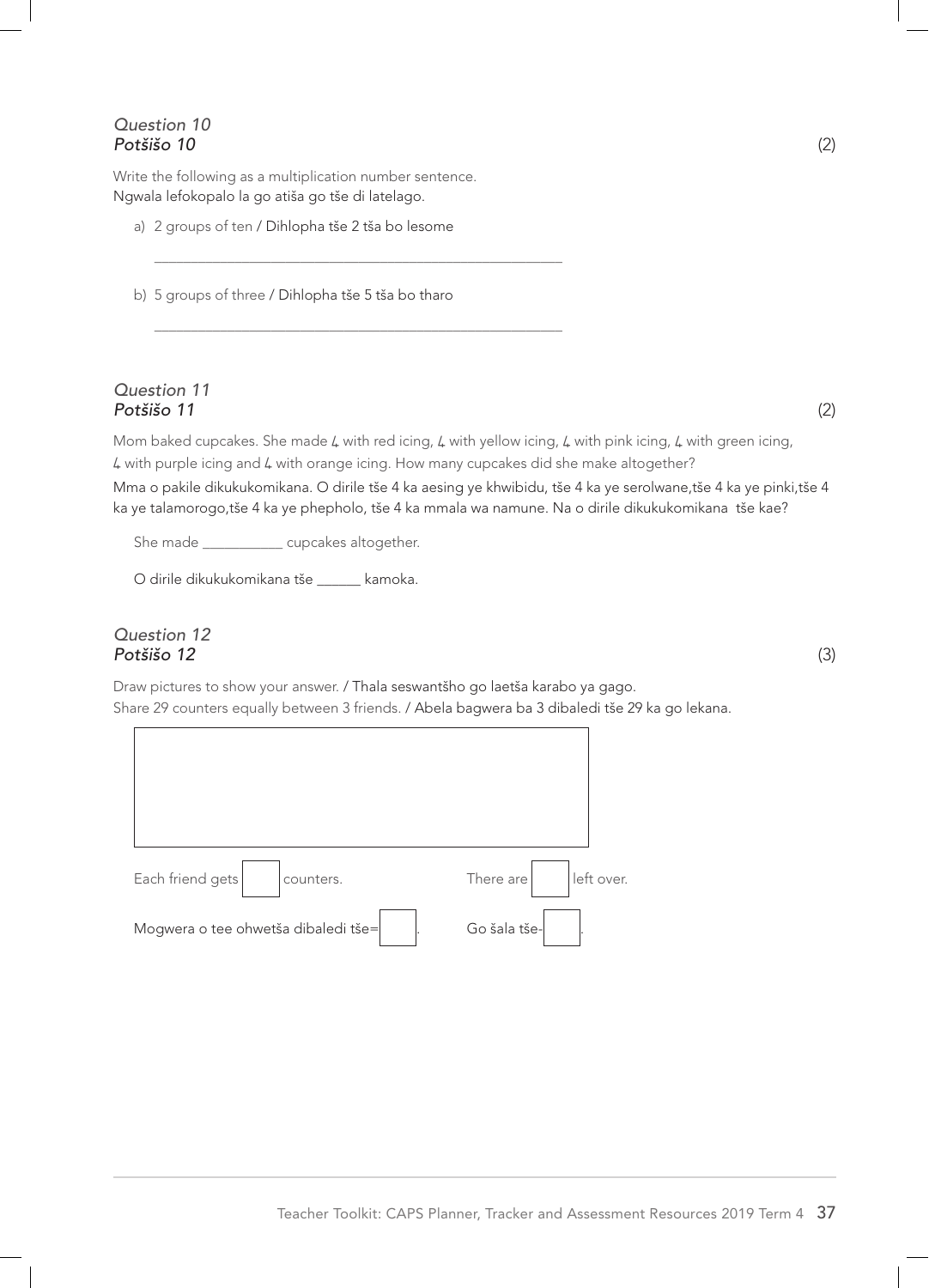### *Question 13 Potšišo 13* (3)

What fraction is coloured? Ke palophatlo efe yeo e balafaditšwego?



(These words might help: half, quarter, fifth, third.) (Mantšu a a ka go thuša: seripagare,kotara, teehlanong,teetharong).

### *Question 1***4** *Potšišo 1***4** (2)

Draw a picture to show how to find one quarter of 9 cakes. Thala seswantšho go laetša gore o ka hwetša bjang kotara te tee ya dikuku tše 9.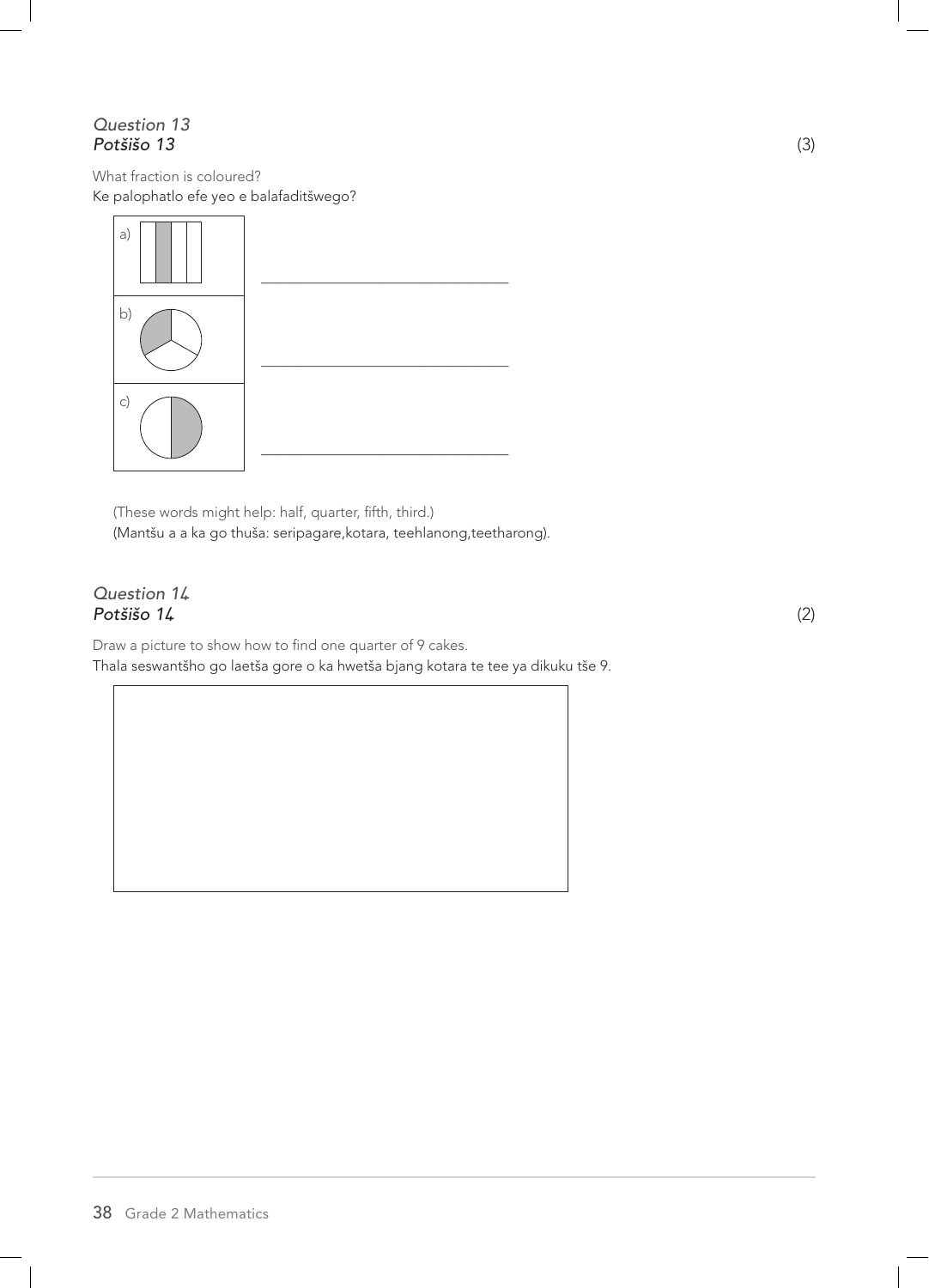### Written assessment items for Numbers, operations and relationships: solutions and mark allocations

| 1. (1 mark for tens and 1 mark for units) / (Aba moputso o 1 wa masome le moputso o 1 wa<br>metšo)                                                                                                                                 | (2) |
|------------------------------------------------------------------------------------------------------------------------------------------------------------------------------------------------------------------------------------|-----|
| 7 tens and 8 units / Masome a 7 le metšo e 8                                                                                                                                                                                       |     |
| 2. (1 mark per correct answer) / (Aba moputso o 1 go karabo yeo e nepagetšego)<br>Ninety-seven / Masome senyane šupa                                                                                                               | (1) |
| 3. (1 mark per correct answer) / (Aba moputso o tee go karabo e tee ya maleba)<br>a) 96<br>b) 87<br>c) $8$ tens + 5 units<br>d) $7$ tens $+$ 0 units<br>masome a 8 + le metšo e 5<br>masome a 7 le metšo e 0                       | (4) |
| 4. (1 mark per correct answer) / (Aba moputso o 1 go karabo yeo e nepagetšego)<br>67, 76, 78, 87                                                                                                                                   | (1) |
| 5. (1 mark for the correct answer) / (Aba moputso o 1 go karabo yeo e nepagetšego)<br>70                                                                                                                                           | (1) |
| 6. (2 marks for the working 1 mark for the correct answer)<br>(Aba meputso e 2 ya go šoma dipalo le moputso o 1 wa karabo yeo e nepagetšego)<br>$52 + 37$<br>$= (50 + 30) + (2 + 7)$<br>$= 80 + 9$<br>$= 89$                       | (3) |
| 7. (2 marks for the working 1 mark for the correct answer)<br>(Aba meputso e 2 ya go šoma dipalo le moputso o 1 wa karabo yeo e nepagetšego)<br>$87 - 56 = (80 + 7) - (50 + 6)$<br>$= (80 - 50) + (7 - 6)$<br>$= 30 + 1$<br>$= 31$ | (3) |
| 8. (1 mark for the working 1 mark for the answer)<br>(Aba moputso o 1 wa go šoma dipalo le moputso o 1 wa karabo yeo e nepagetšego)<br>$R20,00 - R13,75 = R6,25$                                                                   | (2) |
| 9. (1 mark per correct number sentence)<br>(Aba moputso o 1 go lefokopalo leo le nepagetšego)<br>a) $4 + 4 + 4 + 4 + 4 + 4 = 24$<br>b) $5 + 5 + 5 = 15$                                                                            | (2) |
| 10. (1 mark per correct number sentence)<br>(Aba moputso o 1 go lefokopalo leo le nepagetšego)<br>a) $2 \times 10 = 20$<br>b) $5 \times 3 = 15$                                                                                    | (2) |
| 11.(1 mark per correct answer)<br>(Aba moputso o 1 go karabo yeo e nepagetšego)<br>$6 \times 4 = 24$<br>She made 24 cupcakes altogether.<br>O pakile dikukukomikana tše 24 kamoka.                                                 | (2) |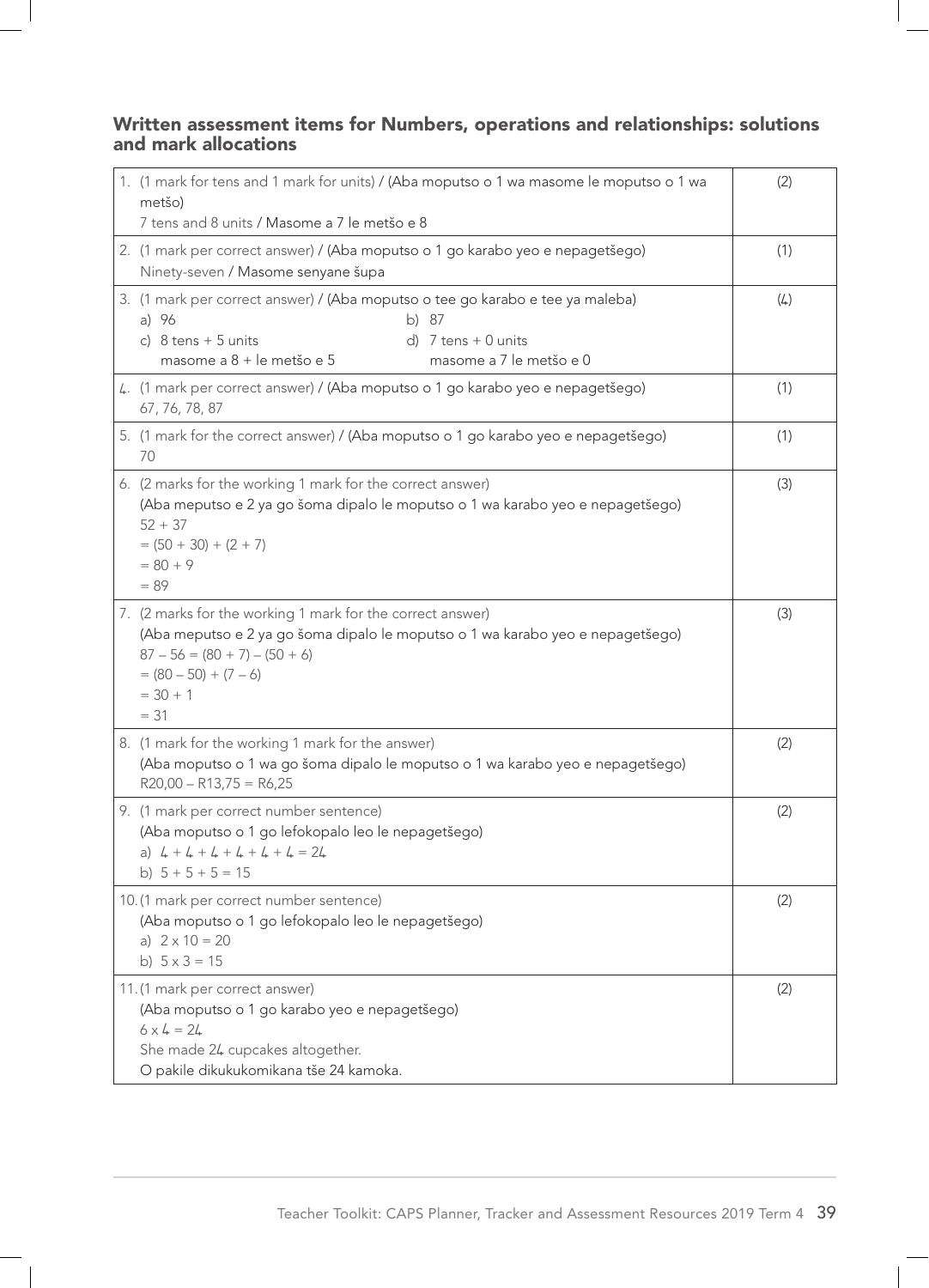| 12. (1 mark for the drawing and 1 mark for each part of the correct answer)<br>(Moputso o 1 wa sethalwa le moputso o 1 wa karabo yeo e nepagetšego) | (3) |
|-----------------------------------------------------------------------------------------------------------------------------------------------------|-----|
|                                                                                                                                                     |     |
|                                                                                                                                                     |     |
| Each friend gets 9 counters. There are 2 left over.<br>Mogwera o tee o hwetša dibaledi tše 9 go šala tše 2.                                         |     |
| 13. (1 mark per correct answer)                                                                                                                     | (3) |
| (Aba moputso o 1 go karabo yeo e nepagetšego)                                                                                                       |     |
| 1 quarter<br>a)                                                                                                                                     |     |
| kotara e 1                                                                                                                                          |     |
| b) 1 third                                                                                                                                          |     |
| teetharong                                                                                                                                          |     |
| c) $1$ half                                                                                                                                         |     |
| seripagare se tee                                                                                                                                   |     |
| 14. (1 mark per correct answer)                                                                                                                     | (2) |
| (Aba moputso o 1 go karabo yeo e nepagetšego)                                                                                                       |     |
| Any correct drawing showing how to find one quarter of 9 cakes.<br>Sethalwa se sengwe le se sengwe seo se laetšago go hwetša kotara ya 9.           |     |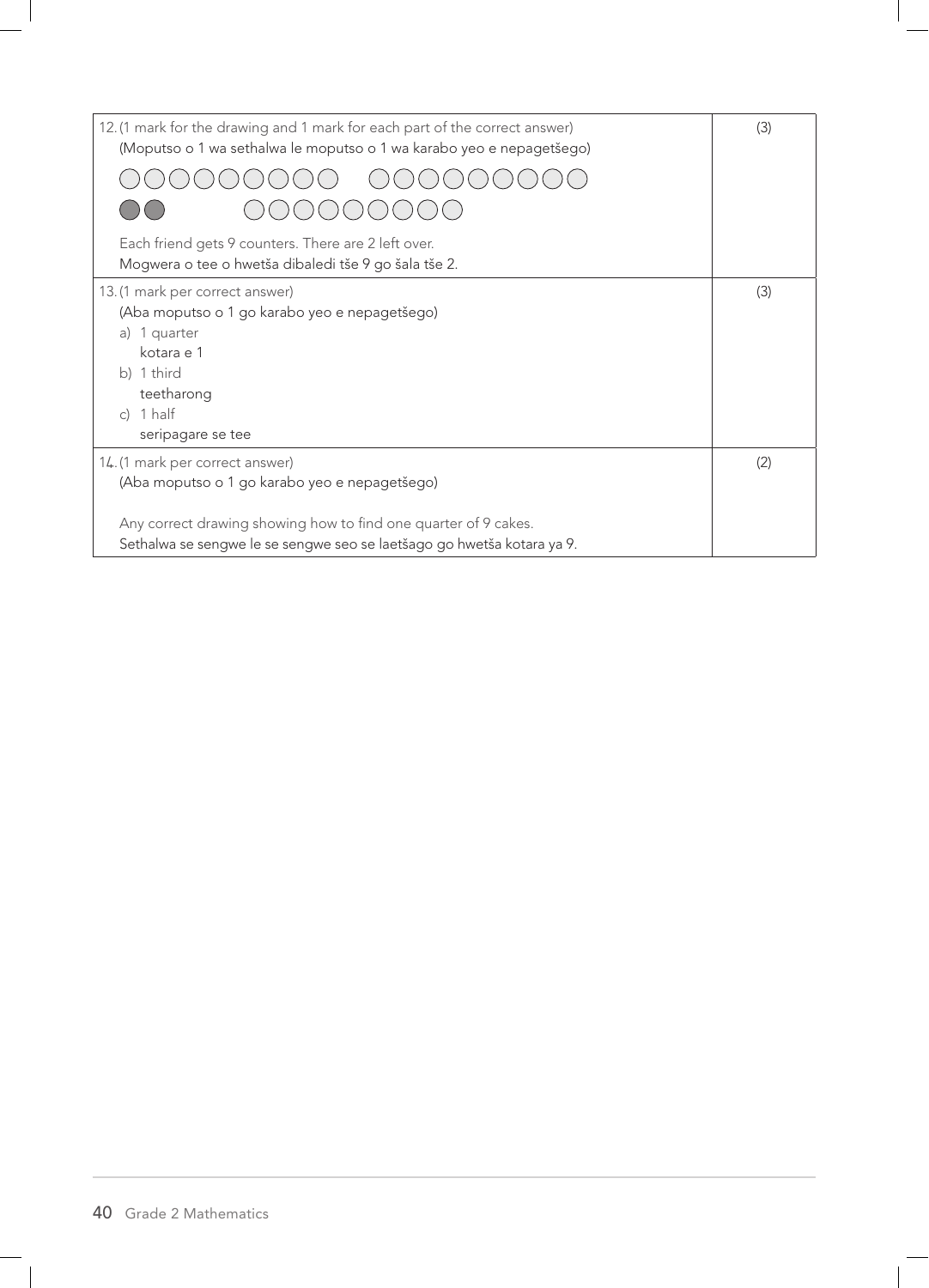### Written assessment items for Patterns

### *Question 15 Potšišo 15* (4)

Extend the patterns: Katološa paterone:

| a) 12, 16, 20, ______.         | b) $34, 36, \underline{\qquad}$ , 40. |  |
|--------------------------------|---------------------------------------|--|
| c) 70, 80, 90, $\frac{1}{2}$ . | d) 124, 127, 133.                     |  |

### *Question 16 Potšišo 16* (2)

Draw the next shape in this pattern:

Thala sebopego seo se latelago pateroneng ye:

|  | $\Box \wedge \Box \wedge$ |
|--|---------------------------|
|  |                           |

### Written assessment items for Patterns: solutions and mark allocations

| a) $24$ | b)38                                              | . 100                                               | 15. (1 mark for the fully correct answer) / (Aba moputso o 1 go karabo yeo e nepagetšego))<br>130 | 4. |
|---------|---------------------------------------------------|-----------------------------------------------------|---------------------------------------------------------------------------------------------------|----|
|         | 16. (1 mark for drawing the last shape correctly) | (Aba moputso o 1 ge a thadile sebopego ka nepagalo) |                                                                                                   |    |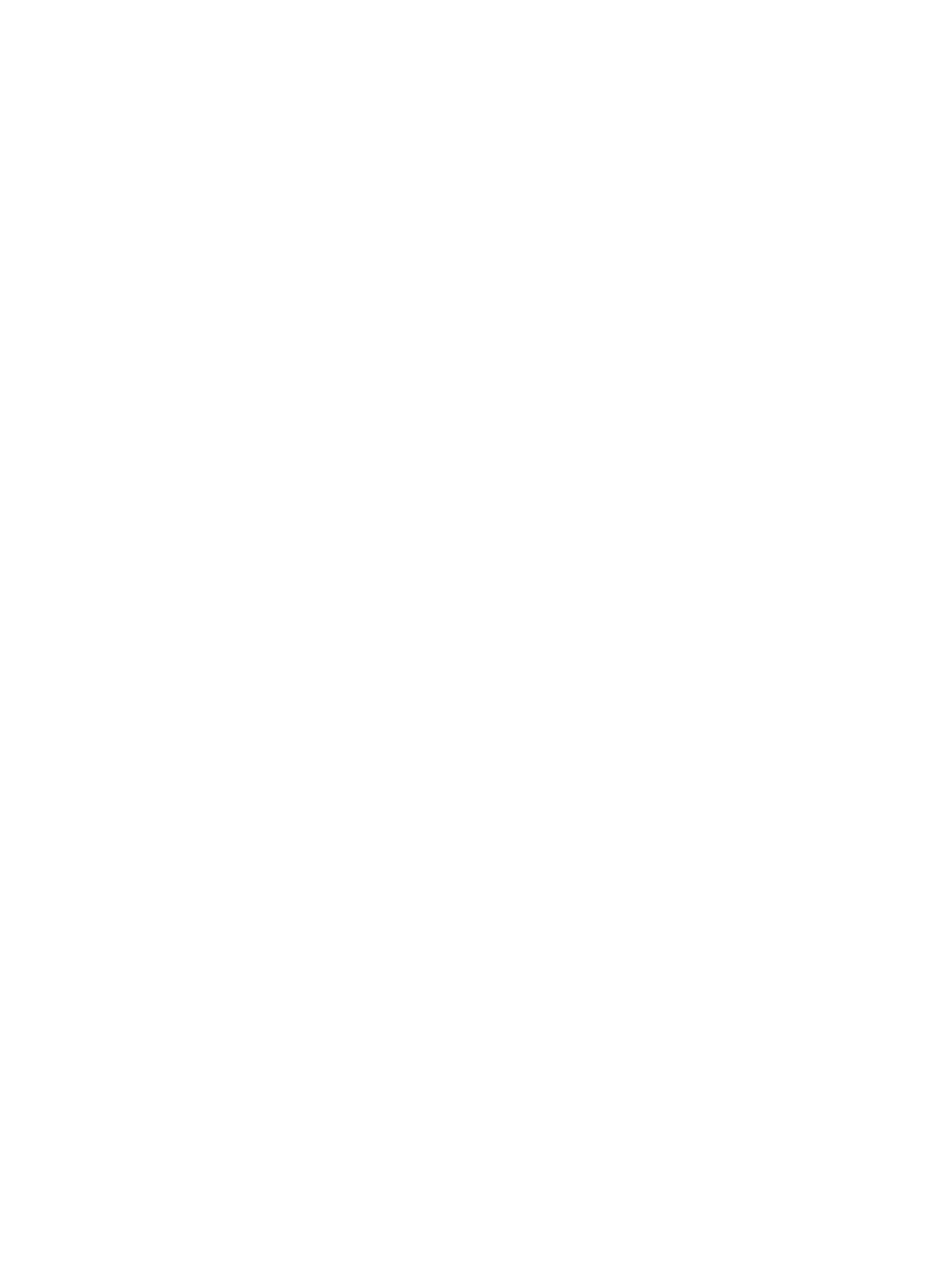Written Assessment: English / Setswana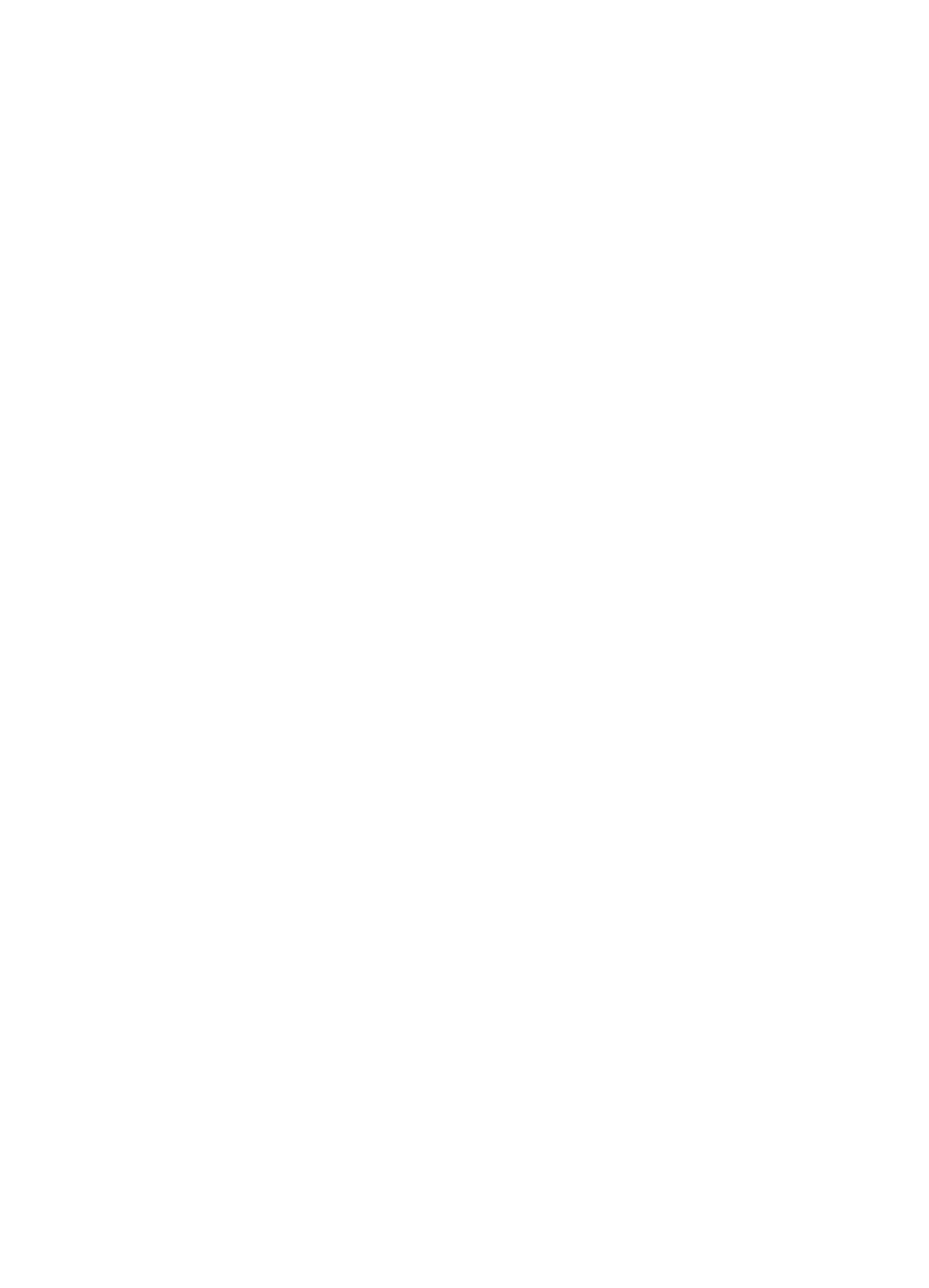## Written assessment items for Data handling: solutions and mark allocations

| 25. (1 mark for each correct answer)<br>(Leduo le le 1 la karabo e e nepagetseng) | (3) |
|-----------------------------------------------------------------------------------|-----|
| a) $5$                                                                            |     |
| $h)$ /                                                                            |     |
| c) Circle / Sediko                                                                |     |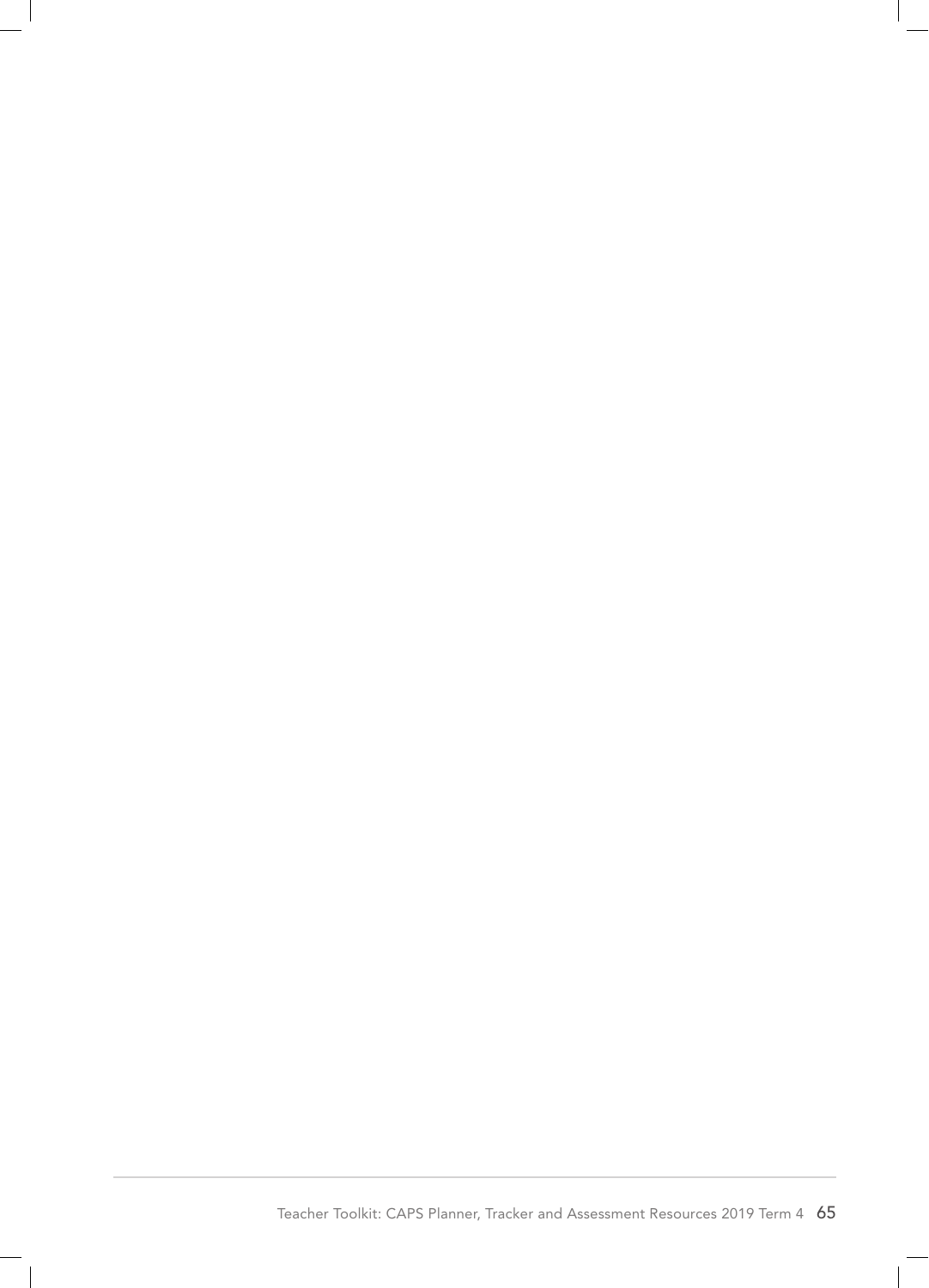**Written Assessment:** English / Xistsonga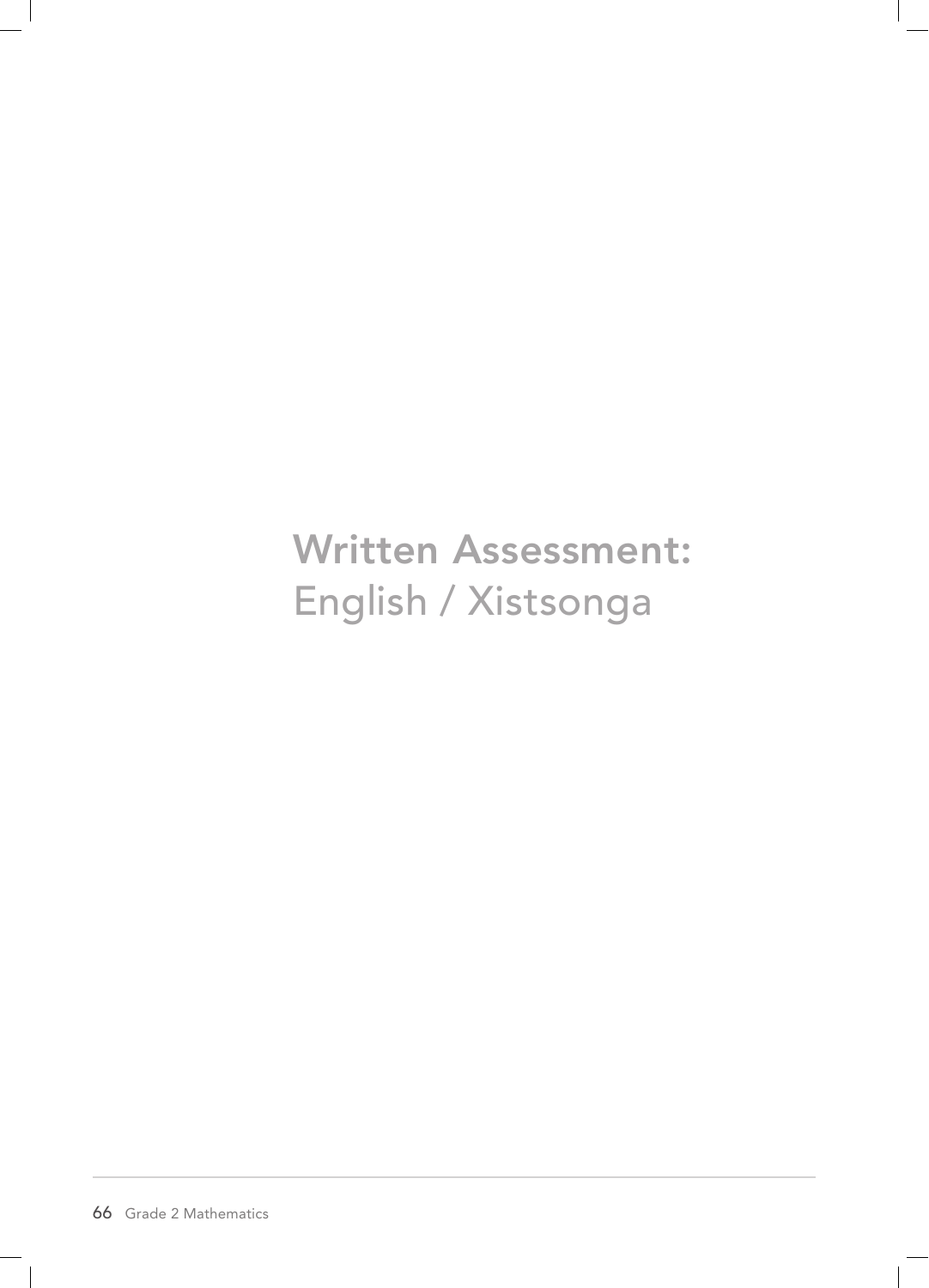### **4**. ITEM BANK FOR WRITTEN ASSESSMENT

## Written assessment items for Numbers, operations and relationships

### *Question 1 Xivutiso 1* (2)

Draw base ten blocks to show the number 78, showing tens and units. Dirowa khume wa tibuloko ku komba nomboro 78, kombisa vukhume na vun'we.

#### *Question 2 Xivutiso 2* (1)

Write the number name for 97. Tsala vito ra nomboro 97.

### *Question 3 Xivutiso 3* (4)

Complete the following: Hetisa leswi landzelaka:

| a) $9$ tens + 6 units<br>9 vukhume + 6 vun'we      | $=$                                                                       |
|----------------------------------------------------|---------------------------------------------------------------------------|
| b) 7 units $+8$ tens =<br>$7$ vun'we + 8 vukhume = | $=$                                                                       |
| c) $85 =$                                          | $tens + \underline{\hspace{1cm}}$ units<br>vukhume -_____ + vun'we -_____ |
| d) $70 =$                                          | $tens + \underline{\hspace{1cm}}$ units<br>vukhume -_____ + vun'we -_     |

### *Question* 4 *Xivutiso* 4 (1)

Write these numbers from the smallest to the biggest: Tsala nomboro ku suka ka leyintsongo swinene ku fika ka leyikulu swinene: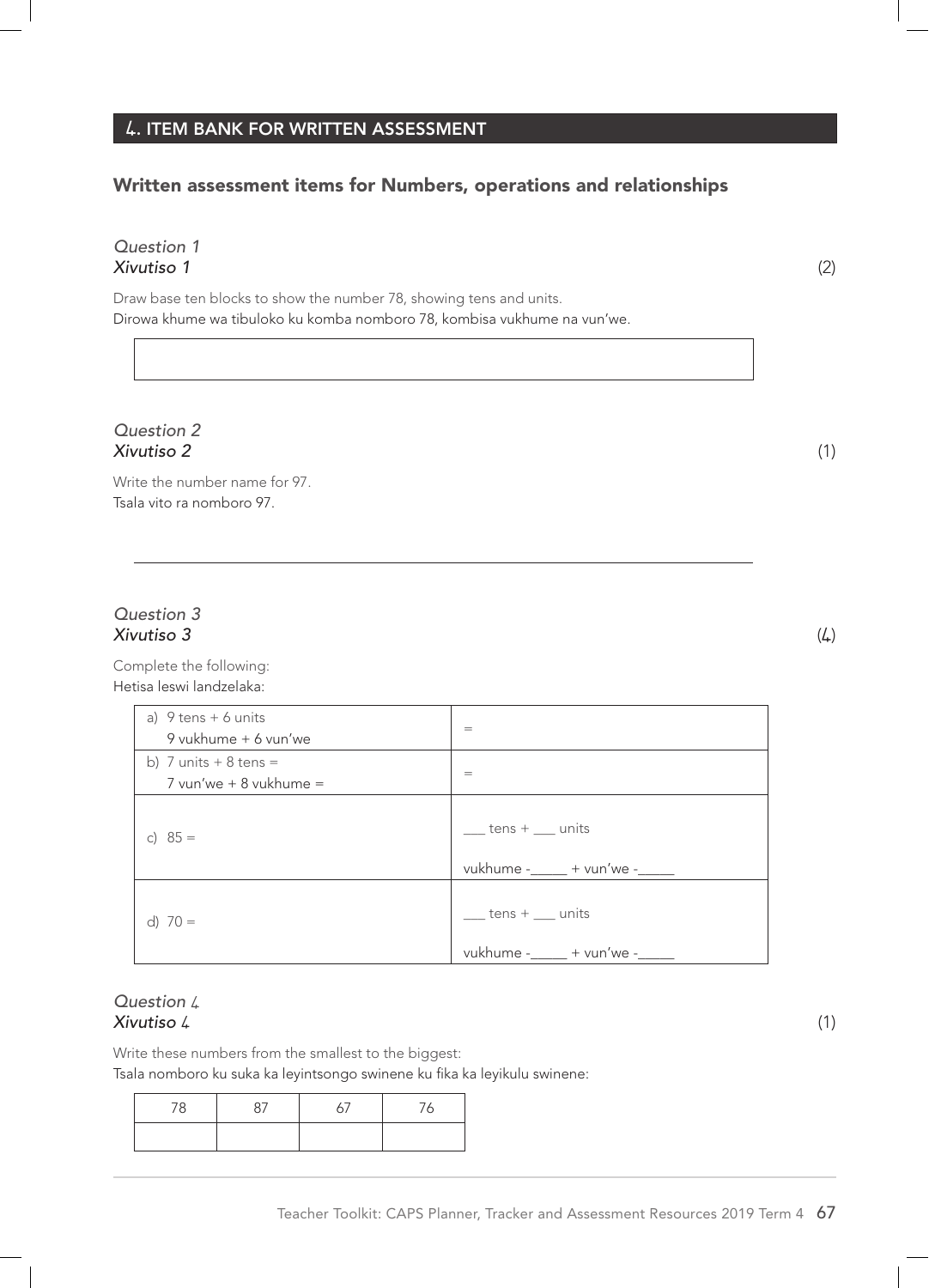### *Question 5 Xivutiso 5* (1)

 $\overline{\phantom{a}}$ 

Round off 68 to the nearest 10. Fikisa 68 kusuhi na 10.

# *Question 6 Xivutiso 6* (3) Add these two numbers by breaking down both the numbers. Hlanganisa tinomboro timbirhi hi ku tlhantlha tinomboro hi timbirhi ka tona. 52 + 37 = \_\_\_\_\_\_\_\_\_ *Question 7 Xivutiso 7* (3) Subtract by breaking down both numbers: Susa hi ku tlhantlha tinomboro hi timbirhi ka tona:  $87 - 56 =$ *Question 8 Xivutiso 8* (2) Jabu buys a toy car for R13,75 and he pays with a R20 note. How much change will he get? Jabu u xavile movha yo tlangisa hi R13,75 u hakerile hi R20 ya phepha. Xana u ta kuma cini ya mali muni?

### *Question 9 Xivutiso 9* (2)

Write the following as a repeated addition number sentence. Tsala leswi landzelaka tanihi hi xivulwa xa nomboro xa ku hlanganisa loku vuyeleriweke.

\_\_\_\_\_\_\_\_\_\_\_\_\_\_\_\_\_\_\_\_\_\_\_\_\_\_\_\_\_\_\_\_\_\_\_\_\_\_\_\_\_\_\_\_\_\_\_\_\_\_\_\_\_\_\_\_

\_\_\_\_\_\_\_\_\_\_\_\_\_\_\_\_\_\_\_\_\_\_\_\_\_\_\_\_\_\_\_\_\_\_\_\_\_\_\_\_\_\_\_\_\_\_\_\_\_\_\_\_\_\_\_\_

a) 6 groups of  $4 / 6$  wa mintlawa hi 4

b) 3 groups of 5 / 3 wa mintlawa hi 5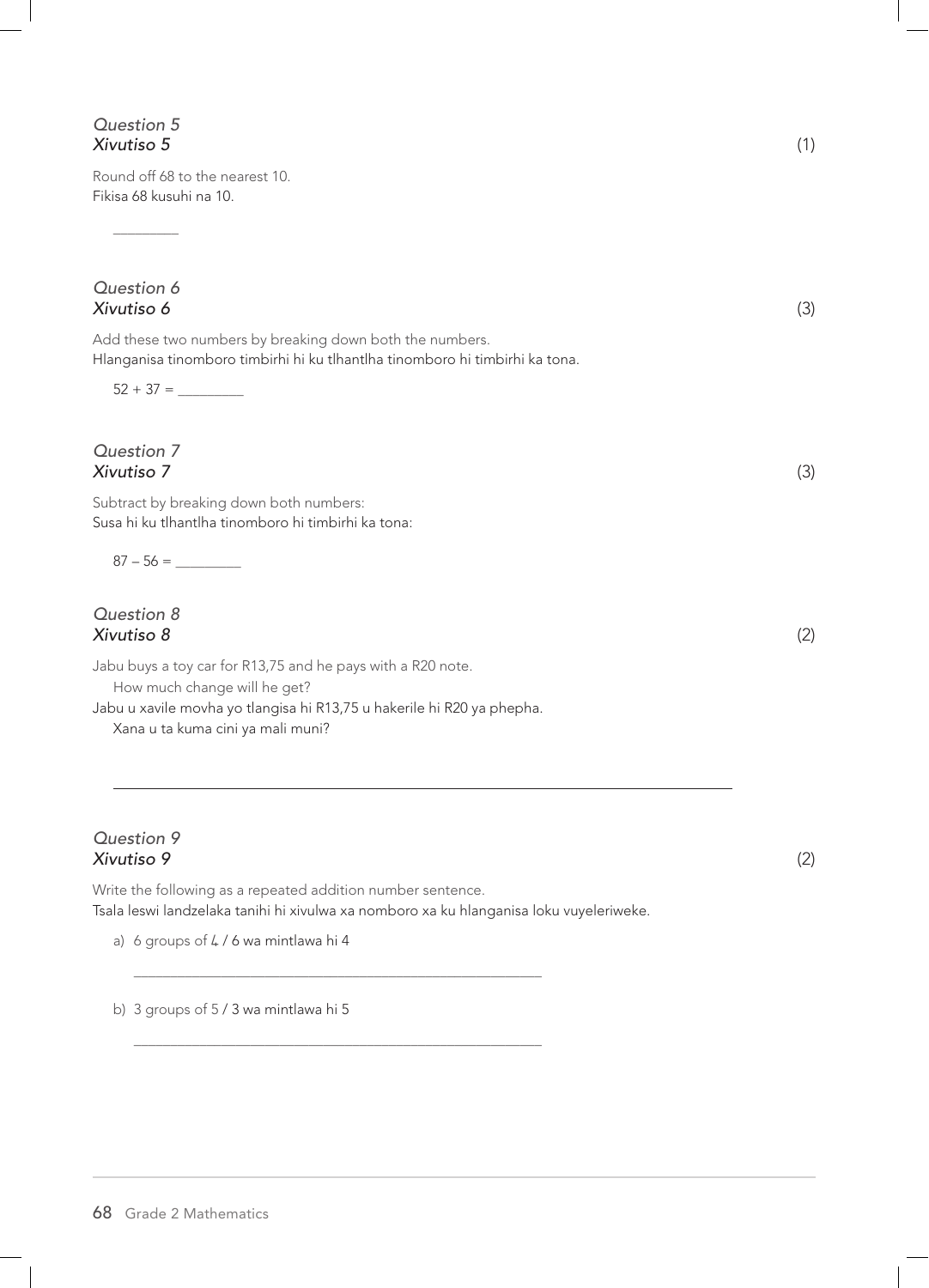### *Question 10 Xivutiso 10* (2)

Write the following as a multiplication number sentence. Tsala leswi landzelaka tanihi hi xivulwa xa nomboro xa ku susa.

\_\_\_\_\_\_\_\_\_\_\_\_\_\_\_\_\_\_\_\_\_\_\_\_\_\_\_\_\_\_\_\_\_\_\_\_\_\_\_\_\_\_\_\_\_\_\_\_\_\_\_\_\_\_\_\_

\_\_\_\_\_\_\_\_\_\_\_\_\_\_\_\_\_\_\_\_\_\_\_\_\_\_\_\_\_\_\_\_\_\_\_\_\_\_\_\_\_\_\_\_\_\_\_\_\_\_\_\_\_\_\_\_

a) 2 groups of ten / 2 wa mintlawa hi khume

b) 5 groups of three / 5 wa mintlawa hi vunharhu

### *Question 11 Xivutiso 11* (2)

Mom baked cupcakes. She made 4 with red icing, 4 with yellow icing, 4 with pink icing, 4 with green icing, 4 with purple icing and 4 with orange icing. How many cupcakes did she make altogether?

Manana u bakile makhekhe. U endlile 4 hi ayisingi yo tshwuka, 4 ayisingi ya xitshopana, 4 ayisingi ya pinki, 4 hi ayisingi ya rihlaza, 4 ayisingi ya ribuwana na 4 hi muhlovo wa xilamula. Xana u endlile makhekhe mangani loko ma hlanganile hinkwawo?

She made \_\_\_\_\_\_\_\_\_\_\_\_ cupcakes altogether.

U endlile -\_\_\_\_\_\_\_\_\_\_\_ makhekhe.

### *Question 12 Xivutiso 12* (3)

Draw pictures to show your answer. / Dirowa swifaniso ku kombisa nhlamulo ya wena. Share 29 counters equally between 3 friends. / Ava 29 wa swihlayelo exikarhi ka vanghana va 3.

| Each friend gets<br>counters.                        | There are | left over. |
|------------------------------------------------------|-----------|------------|
| Munghana un'wana na un'wana u kumile wa swihlayelo.- |           | Ku sale-   |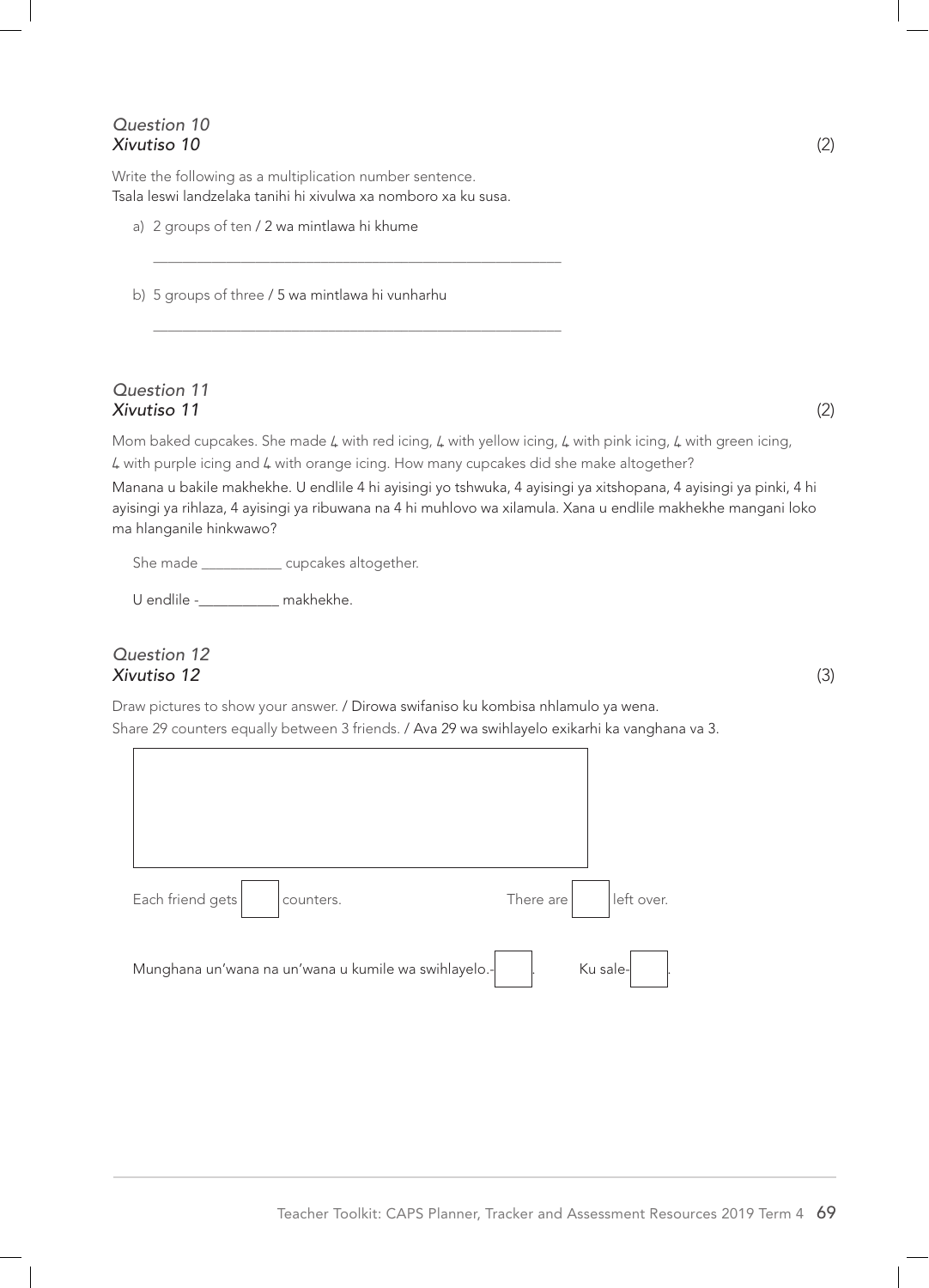### *Question 13 Xivutiso 13* (3)

What fraction is coloured? Hi yihi furakixini leyi khalariweke?



(These words might help: half, quarter, fifth, third.) (Marito lawa ma nga ku pfuna: hafu, kotara, xantlhanu, xanharhu).

### *Question 1***4** *Xivutiso 1***4** (2)

Draw a picture to show how to find one quarter of 9 cakes. Dirowa xifaniso u kombisa ku kuma kotara yin'we ka 9 wa makhekhe.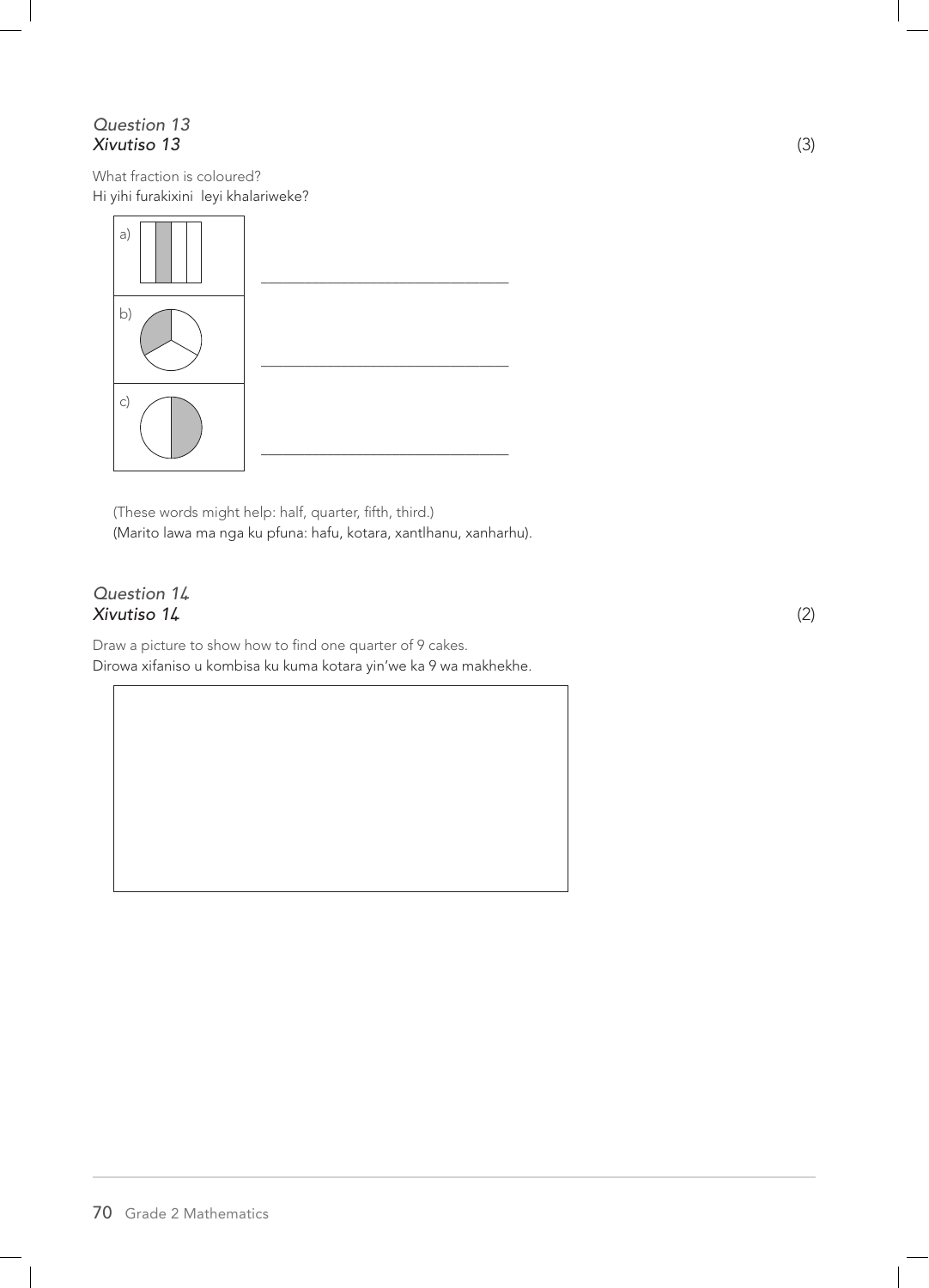## Written assessment items for Numbers, operations and relationships: solutions and mark allocations

| 1. (1 mark for tens and 1 mark for units) / (Maraka yi1 ya vukhume na maraka yi1 ya vun'we)<br>7 tens and 8 units / 7 wa vukhume na 8 wa vun'we                                                                            | (2) |
|----------------------------------------------------------------------------------------------------------------------------------------------------------------------------------------------------------------------------|-----|
| 2. (1 mark per correct answer) / (Imaki eli-1 ngempendulo eyodwa eyamukelekayo)<br>Ninety-seven / Makumenhungu nkombo                                                                                                      | (1) |
| 3. (1 mark per correct answer) / (Imaki eli-1 ngempendulo eyodwa eyamukelekayo)<br>a) 96<br>b) 87<br>c) $8$ tens + 5 units<br>d) $7$ tens $+$ 0 units<br>8 wa vukhume + 5 wa vun'we<br>7 wa vukhume + 0 wa vun'we          | (4) |
| 4. (1 mark per correct answer) / (Maraka yi1 ya hi nhlamulo leyi faneleke)<br>67, 76, 78, 87                                                                                                                               | (1) |
| 5. (1 mark for the correct answer) / (Maraka yi1 ya nhlamulo leyi faneleke)<br>70                                                                                                                                          | (1) |
| 6. (2 marks for the working 1 mark for the correct answer)<br>(Timaraka ti2 ta matirhelo, maraka yi1 ya nhlamulo leyi faneleke)<br>$52 + 37$<br>$= (50 + 30) + (2 + 7)$<br>$= 80 + 9$<br>$= 89$                            | (3) |
| 7. (2 marks for the working 1 mark for the correct answer)<br>(Timaraka ti2, yi1 ya matirhelo, maraka yi1 ya nhlamulo leyi faneleke)<br>$87 - 56 = (80 + 7) - (50 + 6)$<br>$= (80 - 50) + (7 - 6)$<br>$= 30 + 1$<br>$= 31$ | (3) |
| 8. (1 mark for the working 1 mark for the answer)<br>(Maraka yi1 ya matirhelo, maraka yi1 ya nhlamulo)<br>$R20,00 - R13,75 = R6,25$                                                                                        | (2) |
| 9. (1 mark per correct number sentence)<br>(1 imaki ngomushonombolo owodwa okahle)<br>a) $4 + 4 + 4 + 4 + 4 + 4 = 24$<br>b) $5 + 5 + 5 = 15$                                                                               | (2) |
| 10. (1 mark per correct number sentence)<br>(maraka yi1 ya xivulwa xa nomboro lexi faneleke)<br>a) $2 \times 10 = 20$<br>b) $5 \times 3 = 15$                                                                              | (2) |
| 11.(1 mark per correct answer)<br>(maraka yi1 ya nhlamulo leyi faneleke)<br>$6 \times 4 = 24$<br>She made 24 cupcakes altogether.<br>U endlile 24 wa makhekhe loko mahlanganile hinkwawo.                                  | (2) |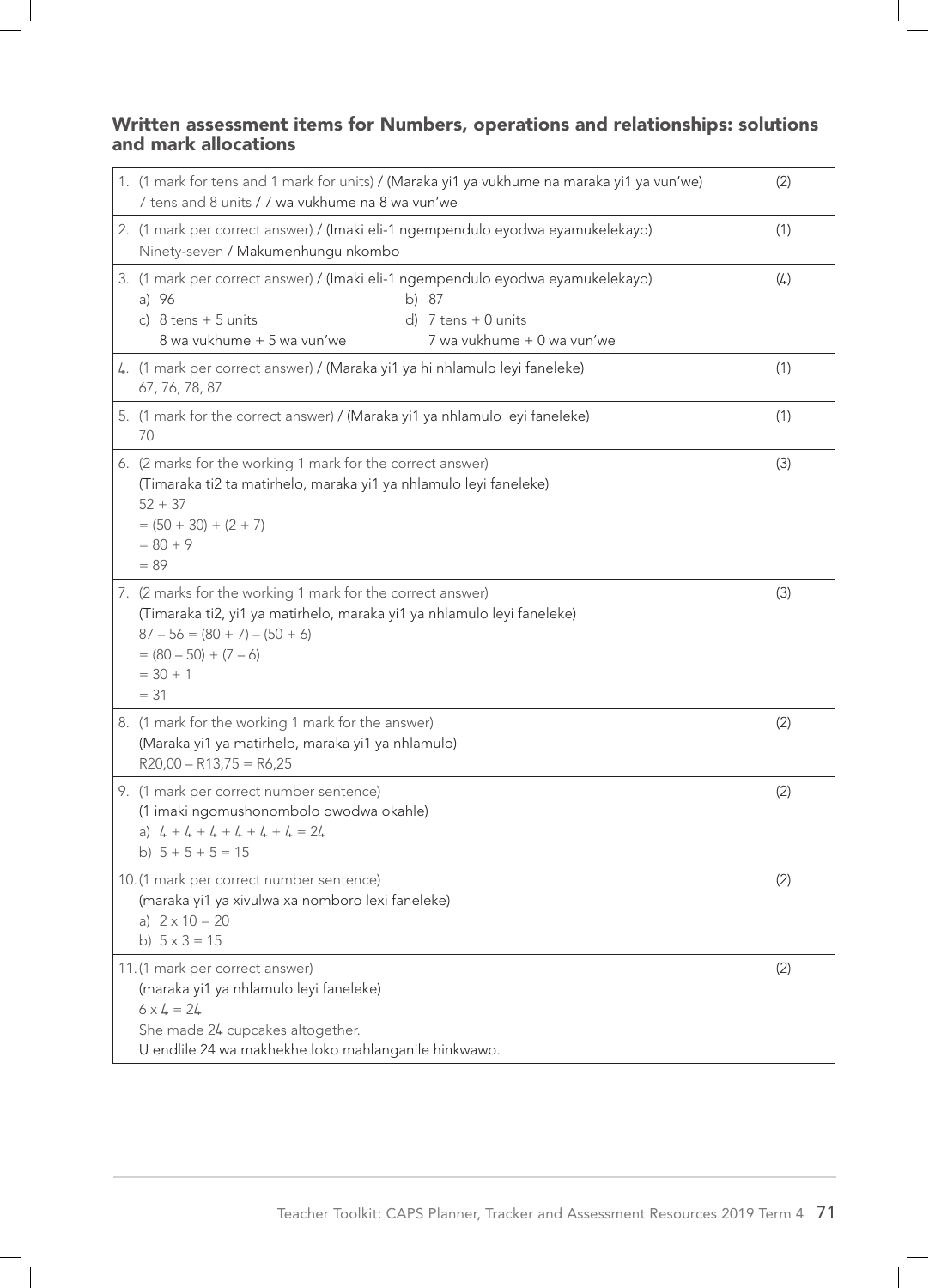| 12. (1 mark for the drawing and 1 mark for each part of the correct answer)<br>(maraka yi1 yo dirowa na maraka yi1 ya xiyenge xa nhlamulo leyi faneleke)                                                                                        | (3) |
|-------------------------------------------------------------------------------------------------------------------------------------------------------------------------------------------------------------------------------------------------|-----|
| Each friend gets 9 counters. There are 2 left over.<br>Munghana wun'wana na wun'wana u kumile 9 wa swihlayelo. Ku sala 2.                                                                                                                       |     |
| 13. (1 mark per correct answer)<br>(Maraka yi1 ya nhlamulo leyi faneleke)<br>1 quarter<br>a)<br>1 kotara<br>b) 1 third<br>1 xanharhu<br>c) $1$ half<br>1 hafu                                                                                   | (3) |
| 14. (1 mark per correct answer)<br>(Maraka yi1 ya nhlamulo leyi faneleke)<br>Any correct drawing showing how to find one quarter of 9 cakes.<br>Nhlamulo yin'wana na yin'wana leyi faneleke yi kombisa ku kuma n'we kotara ka 9 wa<br>makhekhe. | (2) |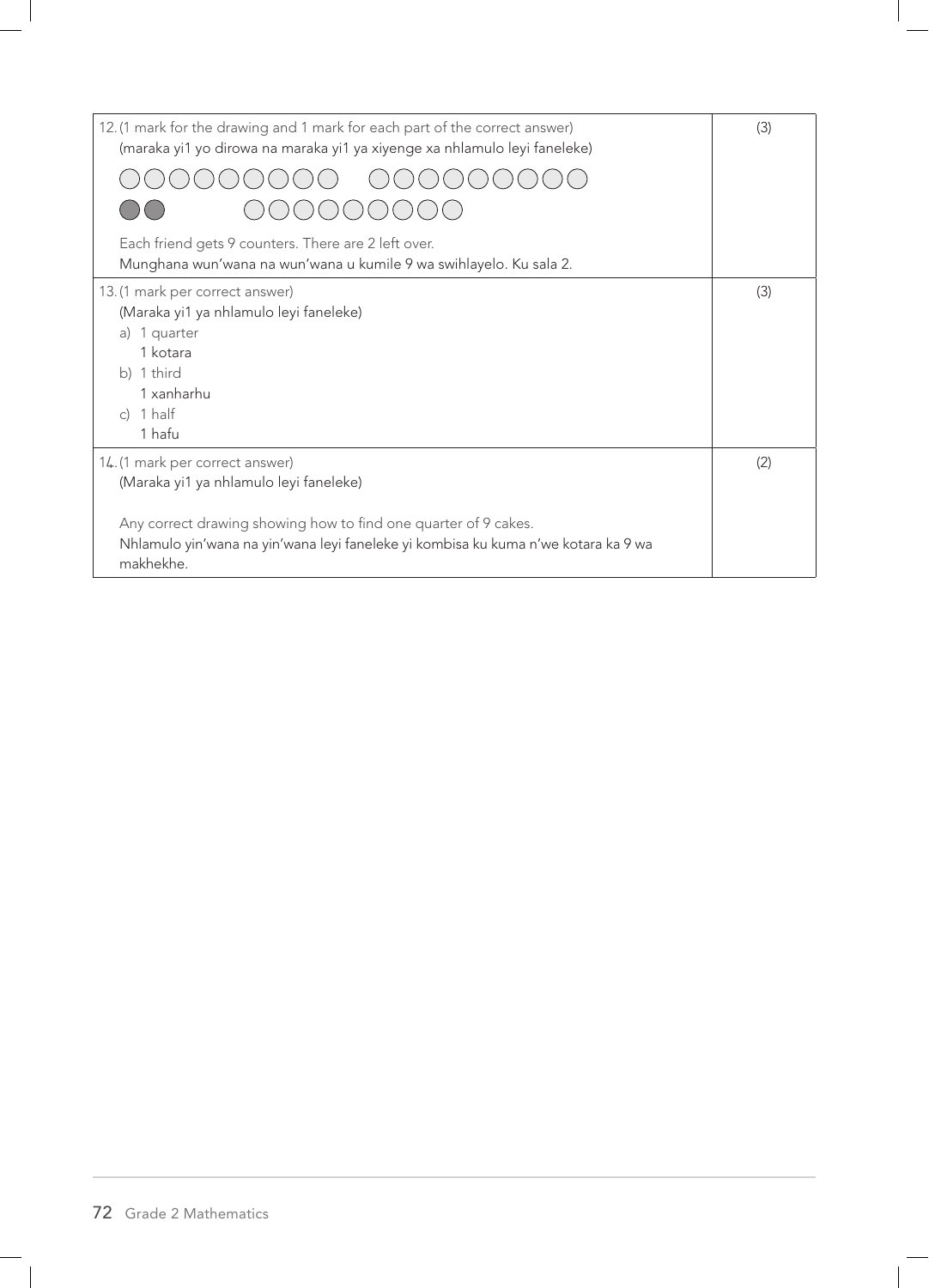## Written assessment items for Patterns

## *Question 15 Xivutiso 15* (4)

Extend the patterns: Engetela tipatironi:

| a) 12, 16, 20, ______.         | b) $34, 36, \underline{\qquad}$ , 40. |
|--------------------------------|---------------------------------------|
| c) 70, 80, 90, $\frac{1}{2}$ . | d) $124, 127, \_\_\_\_\_$ , 133.      |

#### *Question 16 Xivutiso 16* (2)

Draw the next shape in this pattern: Dirowa xivumbeko lexi landzelaka ka patironi:

|  | $\begin{array}{c} \begin{array}{c} \begin{array}{c} \end{array} \\ \begin{array}{c} \end{array} \end{array} \end{array}$ |  |  |
|--|--------------------------------------------------------------------------------------------------------------------------|--|--|
|  |                                                                                                                          |  |  |

# Written assessment items for Patterns: solutions and mark allocations

| a) $24$ | b) 38                                                                                                                         | c) $100$ | 15. (1 mark for the fully correct answer) / (Maraka yi1 ya nhlamulo leyi faneleke)<br>-130 | (4) |
|---------|-------------------------------------------------------------------------------------------------------------------------------|----------|--------------------------------------------------------------------------------------------|-----|
|         | 16. (1 mark for drawing the last shape correctly)<br>(Maraka yi1 ya ku dirowa xivumbeko xo hetelella hi ndlela leyi faneleke) |          |                                                                                            |     |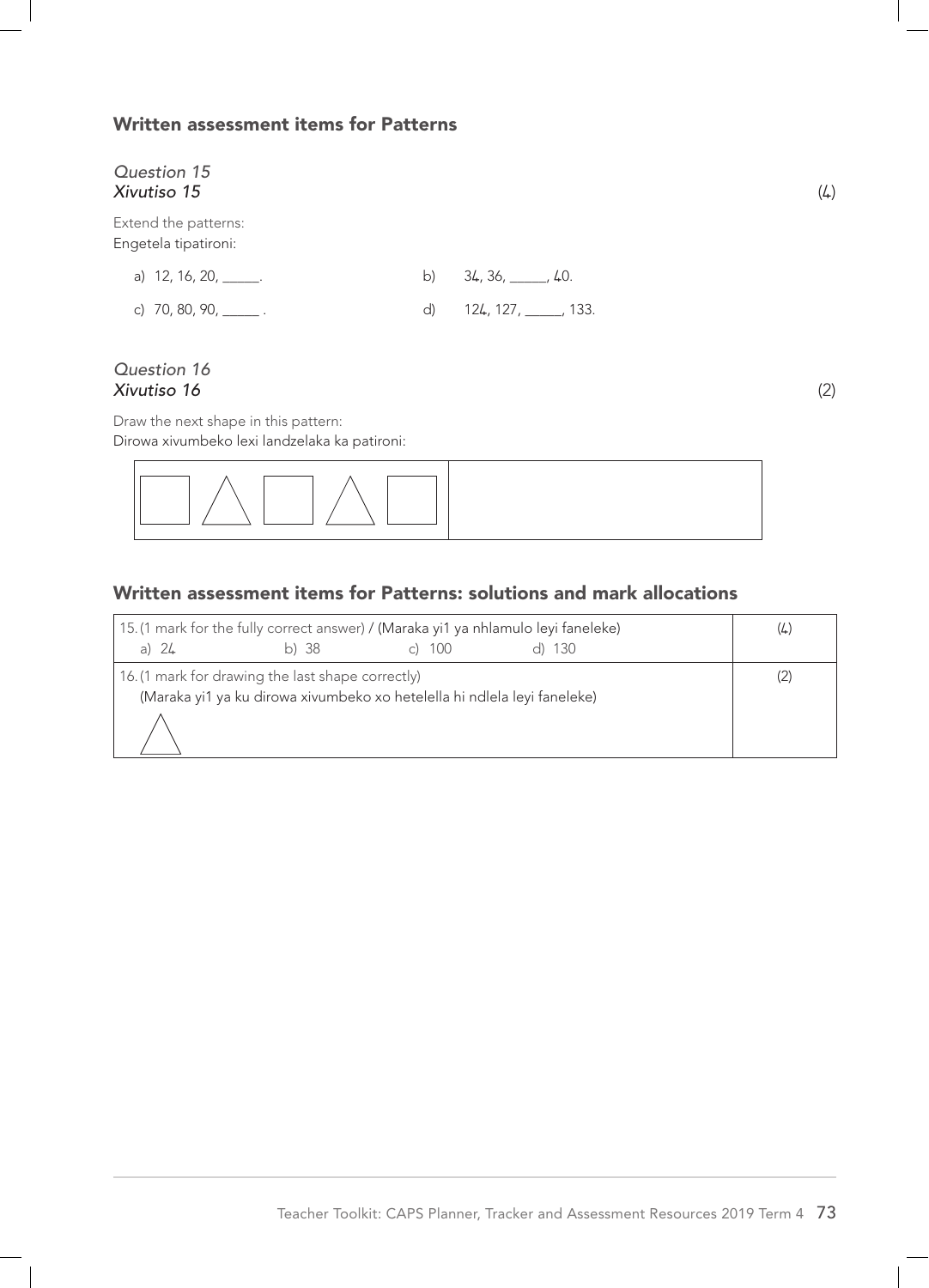## Written assessment items for Space and shape

## *Question 17 Xivutiso 17* (2)

Draw a shape in the first block that only has round sides.

In the second block draw a shape with only straight sides.

Dirowa xivumbeko ka buloko ro sungula lexi nga na matlhelo ya xirhendzevutana. Eka buloko ra vumbirhi dirowa xivumbeko xa matlhelo yo ololoka.



a) Round sides b) Straight sides Matlhelo ya xirhendzevutana Matlhelo yo ololoka

## *Question 18 Xivutiso 18* (1)

Name this shape: Nyika vito ra xivumbeko:

\_\_\_\_\_\_\_\_\_\_\_\_\_\_\_\_\_\_\_\_\_\_\_\_\_\_\_\_\_\_\_

## *Question 19 Xivutiso 19* (1)

Draw a horizontal line to show symmetry in this picture. Dirowa ntila wo ololoka ku kombisa ntilandzhungano ka xifaniso.

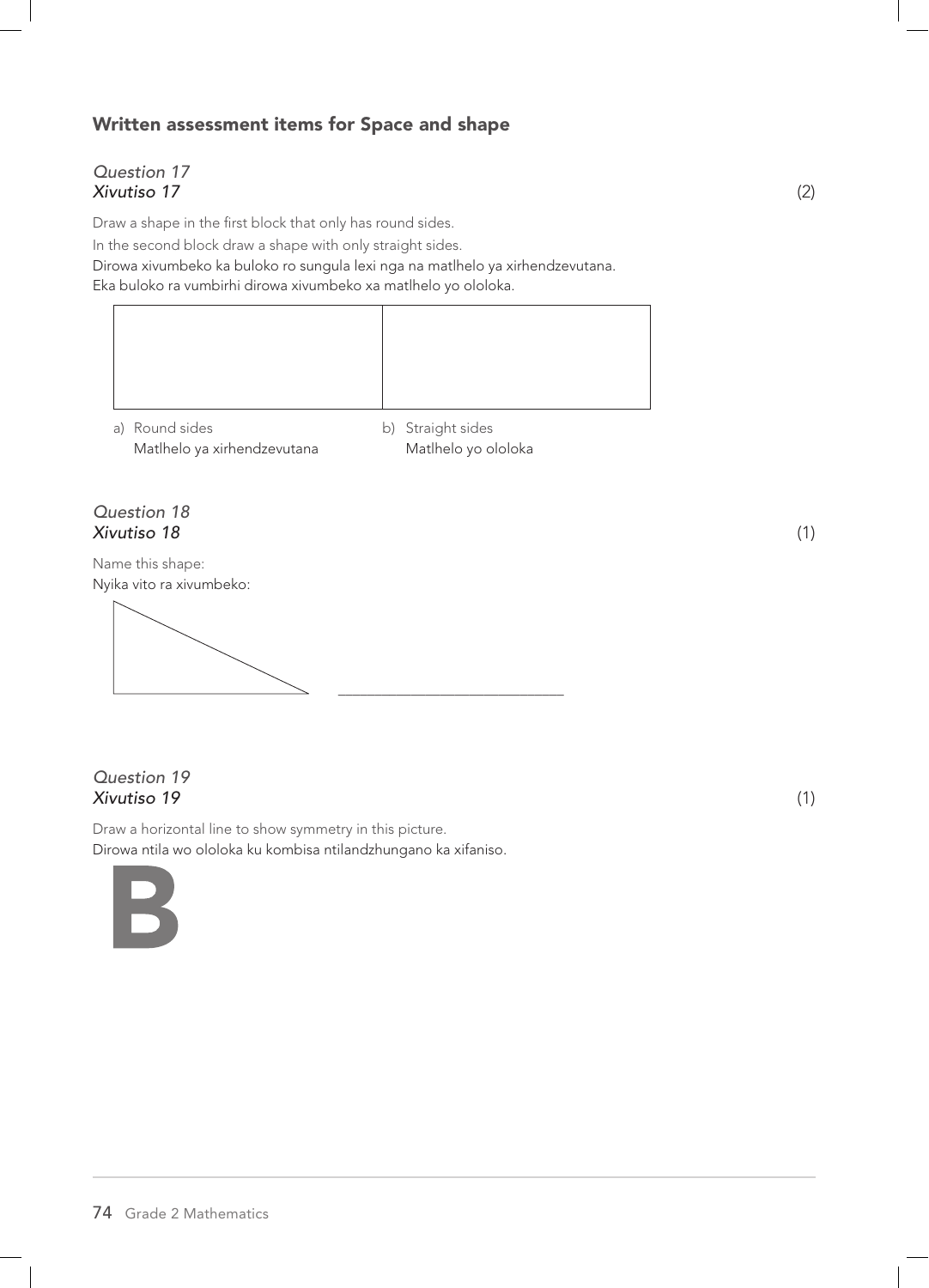## *Question 20 Xivutiso 20* (2)

Write the correct names for these 3-D objects: Tsala mavito lama faneleke ya minchumu ya 3-D:

| Prism<br>Phirizimu |    |
|--------------------|----|
| Sphere<br>Xa bolo  | a) |
|                    |    |
| Cylinder           |    |
| Silindara          |    |
| Circle             | b  |
| Xirhendzevutana    |    |

## *Question 21 Xivutiso 21* (2)

Draw two balls of different size. Colour the bigger one red. Dweba amabhola amabili angalingani. Faka umbala obomvu kwelikhulu kunawo wonke.

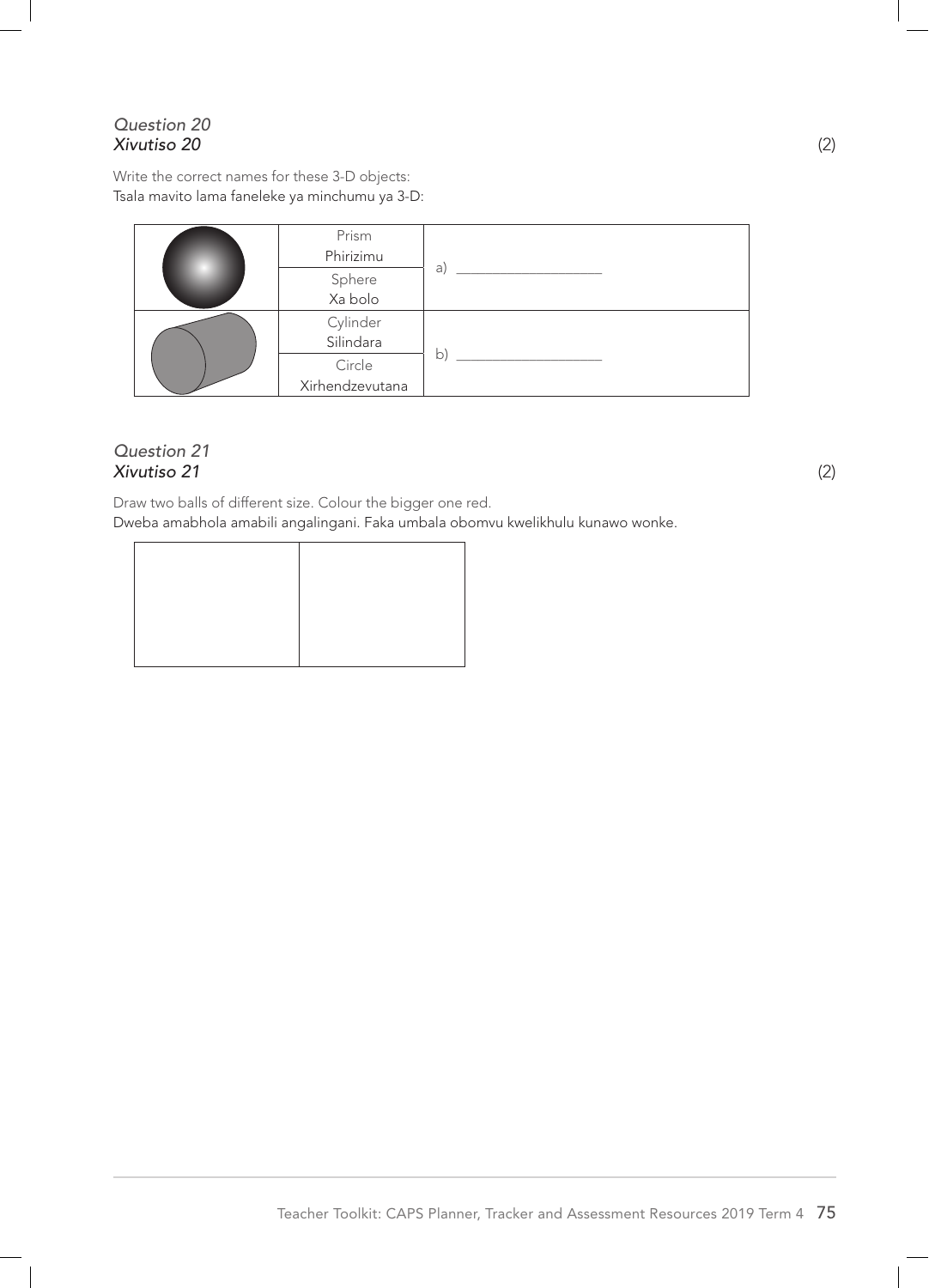# Written assessment items for Space and shape: solutions and mark allocations

| 17. (1 mark per correct answer; only one shape of each type)<br>(Maraka yi1 ya nhlamulo leyi faneleke; xivumbeko xa muhlovo wun'we)<br>a) round sides or oval<br>matlhelo ya xirhendzevutana kumbe bolo<br>b) straight sides<br>matlhelo yo ololoka<br>(or other with only straight sides)<br>(man'wana lama nga na matlhelo yo ololoka ntsena) | (2) |
|-------------------------------------------------------------------------------------------------------------------------------------------------------------------------------------------------------------------------------------------------------------------------------------------------------------------------------------------------|-----|
| 18.(1 mark per correct answer) / (Maraka yi1 ya nhlamulo leyi faneleke)<br>Triangle<br>Yinhlanharhu                                                                                                                                                                                                                                             | (1) |
| 19. (1 mark per correct answer) / (Maraka yi1 ya nhlamulo ley faneleke)                                                                                                                                                                                                                                                                         | (1) |
| 20. (1 mark per correct answer)<br>(Maraka yi1 ya nhlamulo leyi faneleke)<br>a) Sphere / Bolo<br>b) Cylinder / Silindara                                                                                                                                                                                                                        | (2) |
| 21. (1 mark for the drawings, 1 mark for colouring the bigger shape red)<br>(Maraka yi1 yo dirowa, maraka yi1 yo khalara xivumbeko lexikulu hi muhlovo wo tshwuka)                                                                                                                                                                              | (2) |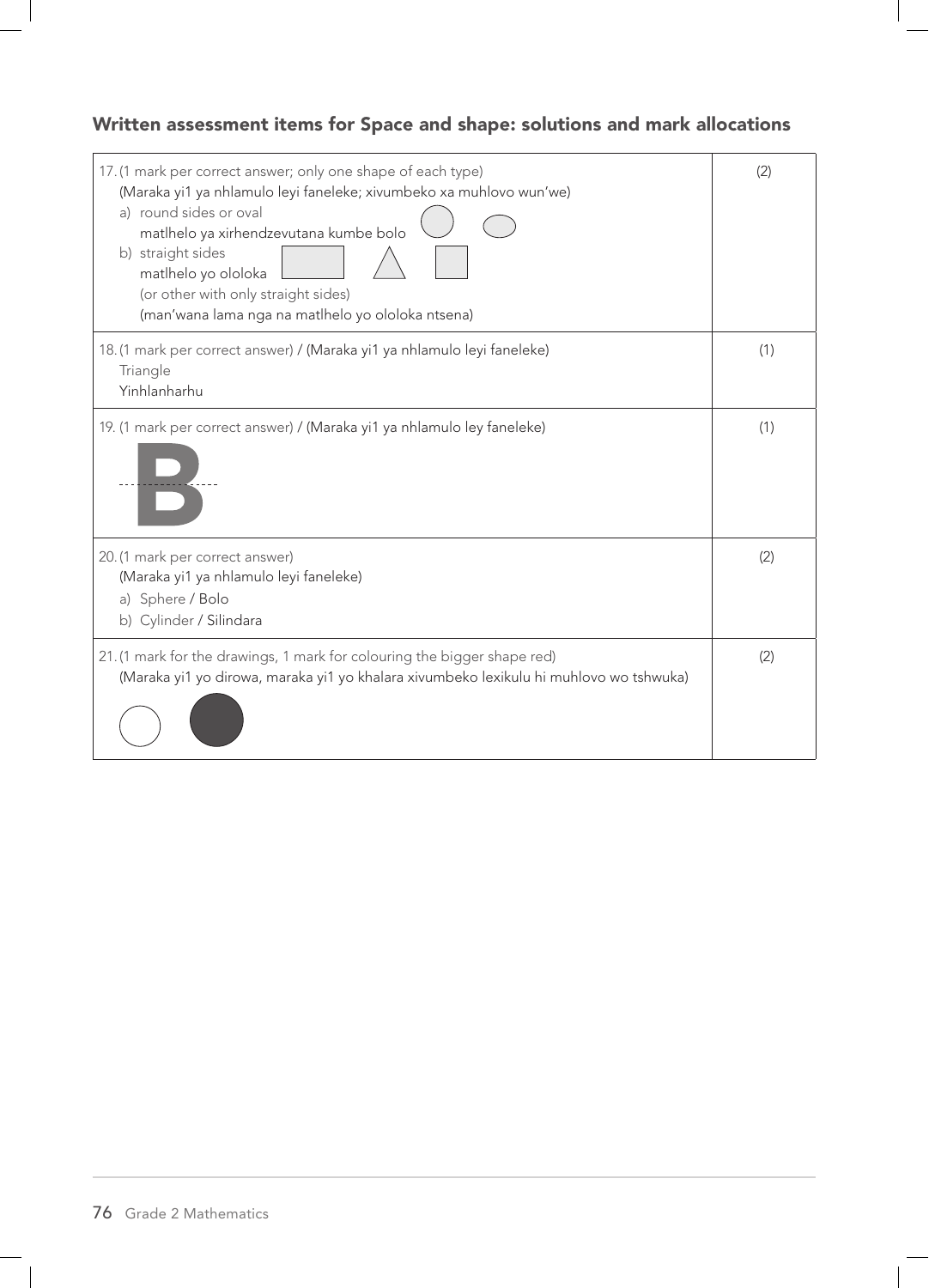## Written assessment items for Measurement

## *Question 22 Xivutiso 22* (1)

Circle the correct answer. / Tsondzela nhlamulo leyi faneleke.



The height of this door is: Vulehi bya rivati i:

- a) More than 1 metre Ku lehenhla ka 1 mitara
- b) Less than 1 metre Ku le hansi ka 1 mitara

#### *Question 23 Xivutiso 23* (3)



- a) What mass reading is shown on this scale? Xana hi wihi ntiko lowu kombisiweke eka xikalo? \_\_\_\_\_\_\_\_\_\_\_\_\_\_\_\_\_\_\_\_\_\_\_\_\_\_\_\_\_\_\_\_
- b) Is anyone standing on this bathroom scale? Circle: yes / no U kona loyi a yimeke eka xikalo xa le kamereni ro hlambela? Tsondzela ina / ee
- c) How do you know? U swi tiva njhani? \_\_

## *Question 2***4** *Xivutiso 2***4** (1)

Circle the container that can hold the most water. Tsondzela khontheyina leyi chelaka mati mo tala.

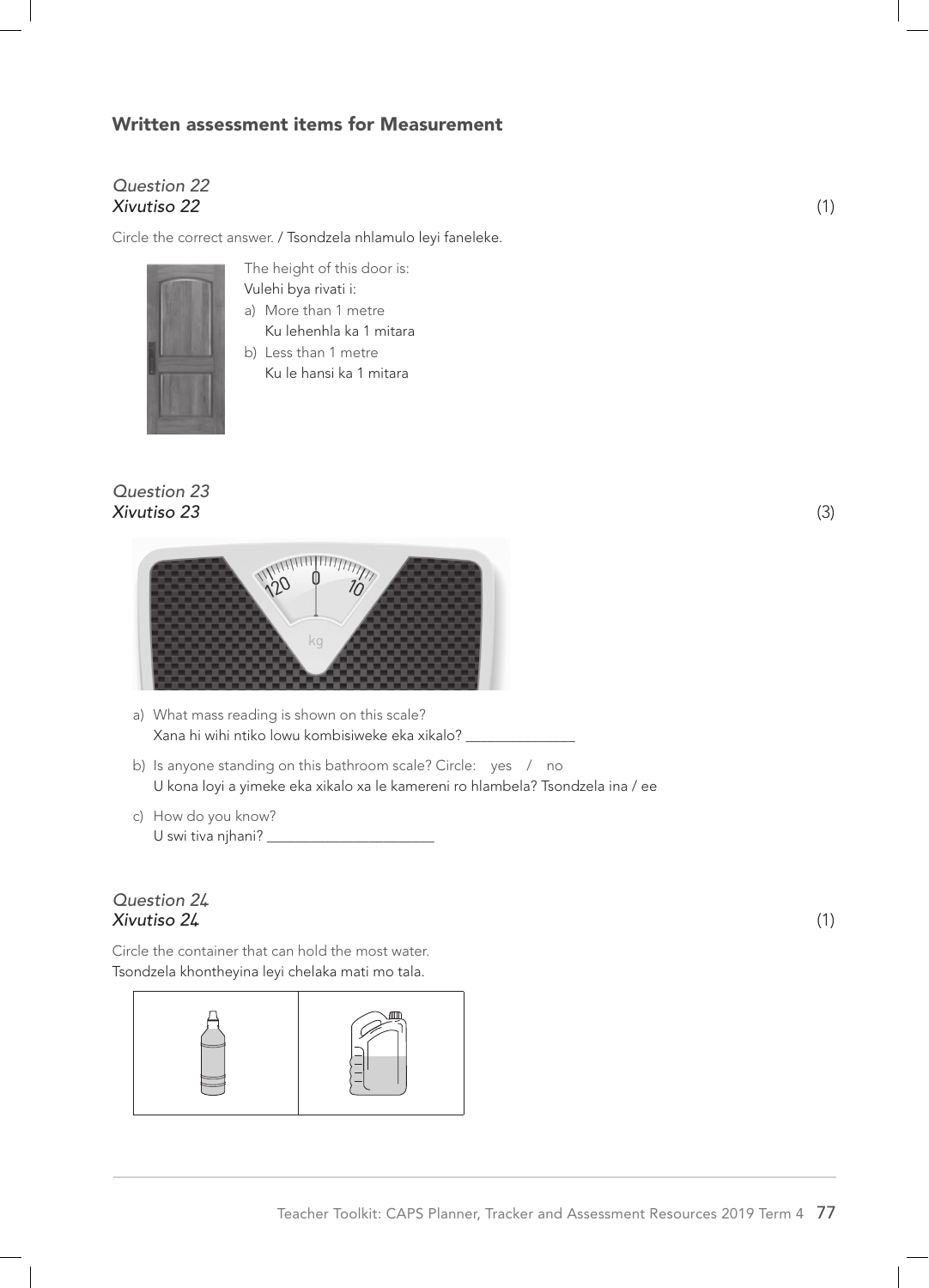## Written assessment items for Measurement: solutions and mark allocations

| 22. (1 mark per correct answer)                | (1) |
|------------------------------------------------|-----|
| (Maraka yi1 ya nhlamulo leyi faneleke)         |     |
| a) more than 1 metre                           |     |
| ku tlula 1 mitara                              |     |
| 23. (1 mark per correct answer)                | (3) |
| (Imaki eli-1 ngempendulo eyodwa eyamukelekayo) |     |
| a) $0$ kg                                      |     |
| b) $no/no$                                     |     |
| c) the scale shows 0 kg                        |     |
| xikalo xi kombisa 0 kg                         |     |
| 24. (1 mark per correct answer)                | (1) |
| (Maraka yi1 ya nhlamulo leyi faneleke)         |     |
|                                                |     |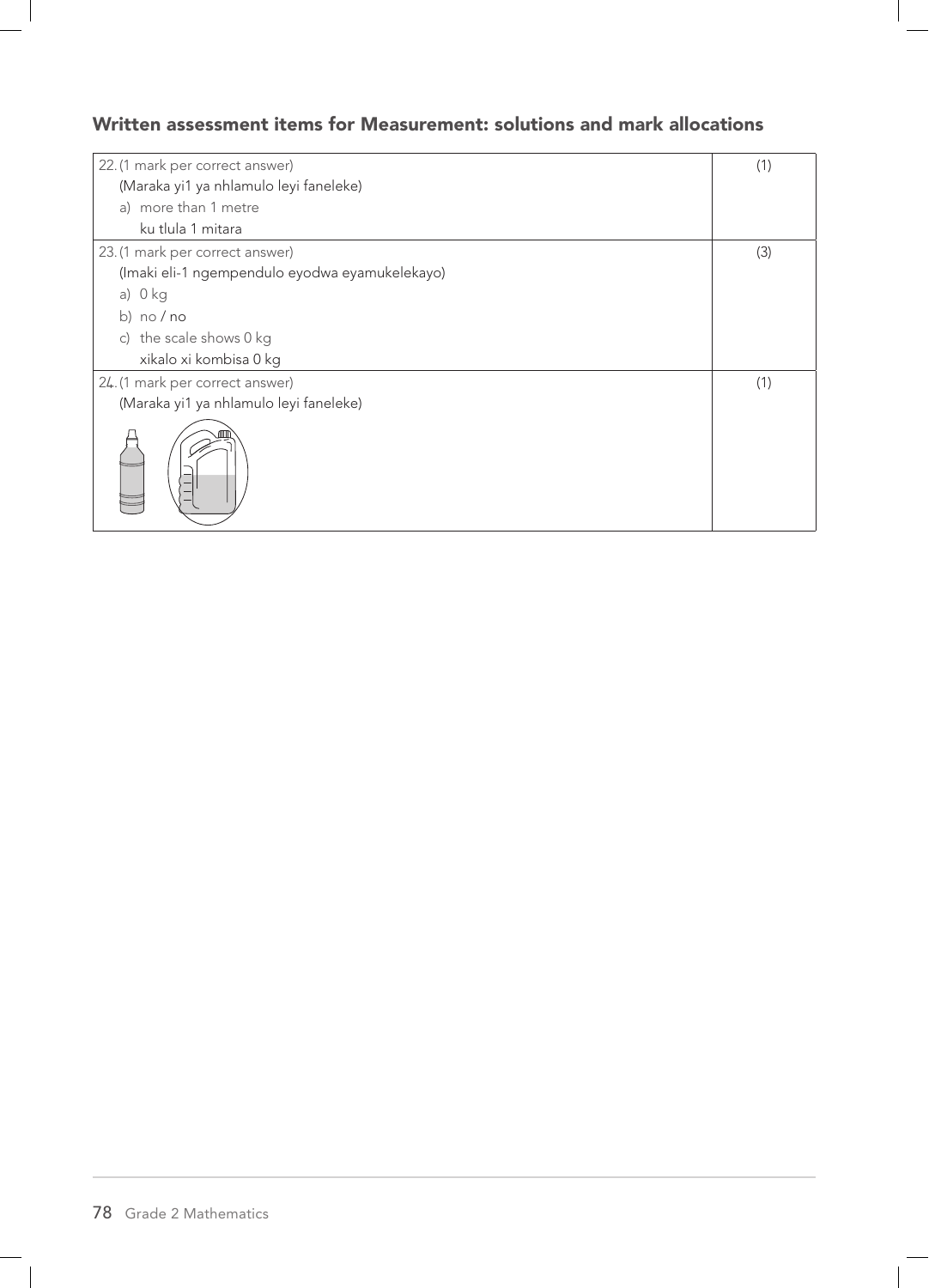## Written assessment items for Data handling

*Question 25 Xivutiso 25* (3)

| 10             |                            |                             |                     |               |
|----------------|----------------------------|-----------------------------|---------------------|---------------|
| 9              |                            |                             |                     | 仆             |
| 8              |                            |                             |                     |               |
| $\overline{7}$ |                            |                             |                     |               |
| 6              |                            |                             |                     |               |
| 5              |                            |                             |                     |               |
| 4              |                            |                             |                     |               |
| 3              |                            |                             |                     |               |
| $\overline{2}$ |                            |                             |                     |               |
| 1              |                            |                             |                     |               |
|                | Triangle /<br>Yinhlanharhu | Circle /<br>Xirhendzevutana | Square /<br>Xikwere | Arrow / Nseve |

Shapes we see / Swivumbeko leswi ndzi swi vonaka

Answer the questions about the pictograph: Hlamula swivutiso hi girafu ya swifaniso:

- a) How many squares are there? Zingaki izikwele? \_\_\_\_\_\_\_\_\_\_\_\_\_\_\_\_\_\_\_\_\_\_\_\_\_\_\_\_\_\_\_\_\_\_\_\_\_\_\_\_\_\_\_\_
- b) How many triangles are there? Xana ku na tiyinhlanharhu tingani? \_\_\_\_\_\_\_\_\_\_\_\_\_\_\_\_\_\_\_\_\_\_\_\_\_\_\_\_

\_\_\_\_\_\_\_\_\_\_\_\_\_\_\_\_\_\_\_\_\_\_\_\_\_\_\_\_\_\_\_\_\_\_\_\_\_\_\_\_\_\_\_\_\_\_\_\_\_\_\_\_\_\_\_\_\_\_\_

c) Which group has the least objects? Hi wihi ntlawa lowu nga na minchumu yintsongo?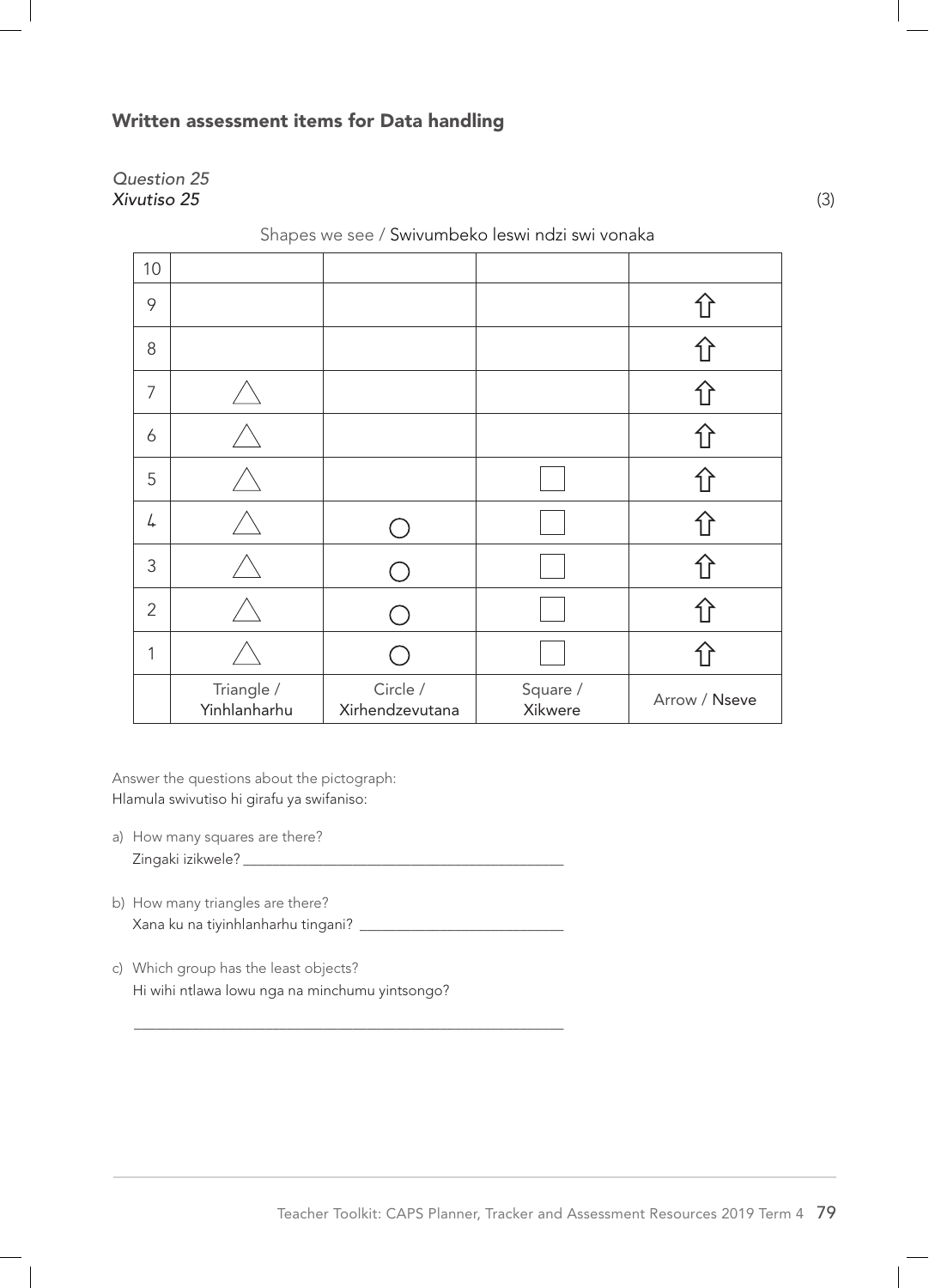# Written assessment items for Data handling: solutions and mark allocations

| 25. (1 mark for each correct answer)<br>(Maraka yi1 ya nhlamulo leyi faneleke) | (3) |
|--------------------------------------------------------------------------------|-----|
| a) $5$                                                                         |     |
| b) $7$                                                                         |     |
| c) Circle / Xirhendzevutana                                                    |     |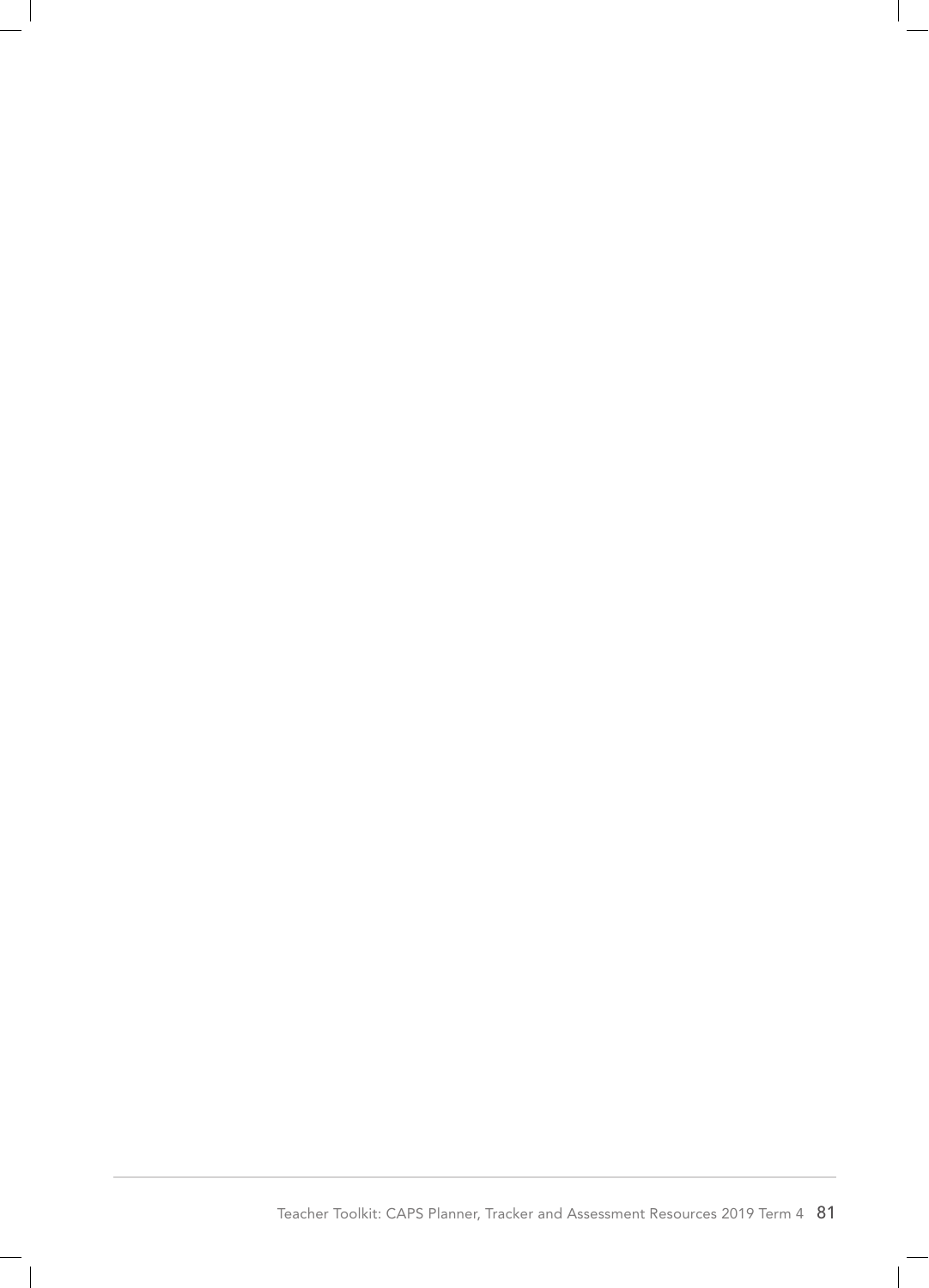Written Assessment: English / Tshivenda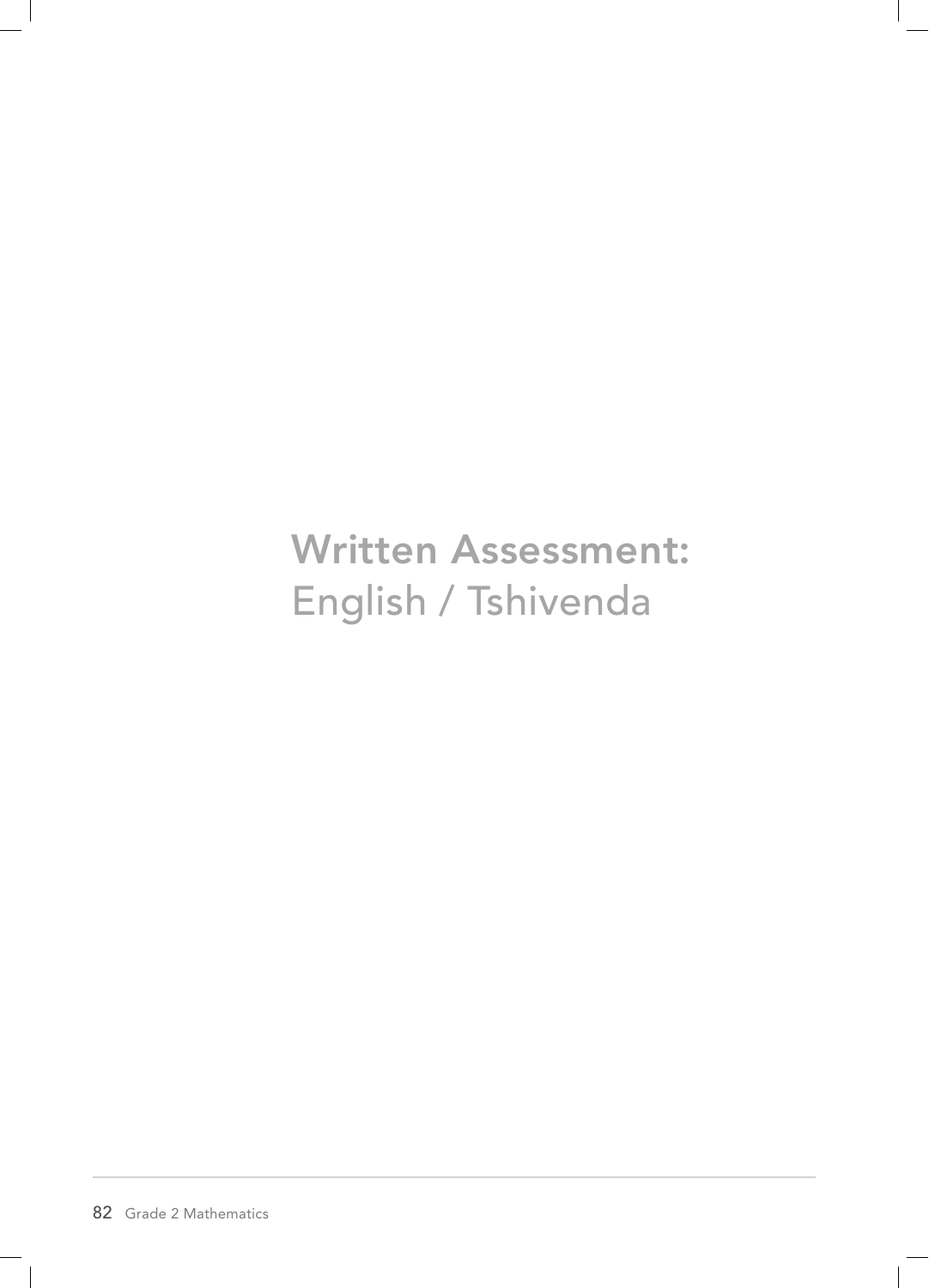## **4**. ITEM BANK FOR WRITTEN ASSESSMENT

## Written assessment items for Numbers, operations and relationships

#### *Question 1 Mbudziso 1* (2)

Draw base ten blocks to show the number 78, showing tens and units. Olani mabuloko a u vhalela, ni sumbedze nomboro 78, ni sumbedze mahumi na vhuthihi.

*Question 2 Mbudziso 2* (1)

Write the number name for 97. Ṅwalani dzina nomboro ya 97.

## *Question 3 Mbudziso 3* (4)

Complete the following: Fhedzisani zwi tevhelaho:

| a) $9$ tens $+6$ units<br>mahumi a 9 na vhuthihi ha 6     | $=$                                                                 |
|-----------------------------------------------------------|---------------------------------------------------------------------|
| b) 7 units $+8$ tens $=$<br>vhuthihi ha 7 na mahumi a 8 = | $=$                                                                 |
| c) $85 =$                                                 | $_t$ tens $+$ $\_\_$ units<br>na mahumi a-_____ + na vhuthihi ha-__ |
| d) $70 =$                                                 | tens $+$ $\quad$ units<br>na mahumi a-_____ + na vhuthihi ha-___    |

#### *Question* 4 *Mbudziso* 4 (1)

Write these numbers from the smallest to the biggest: Ṅwalani nomboro u bva kha ṱhukhusa u yak ha khulwanesa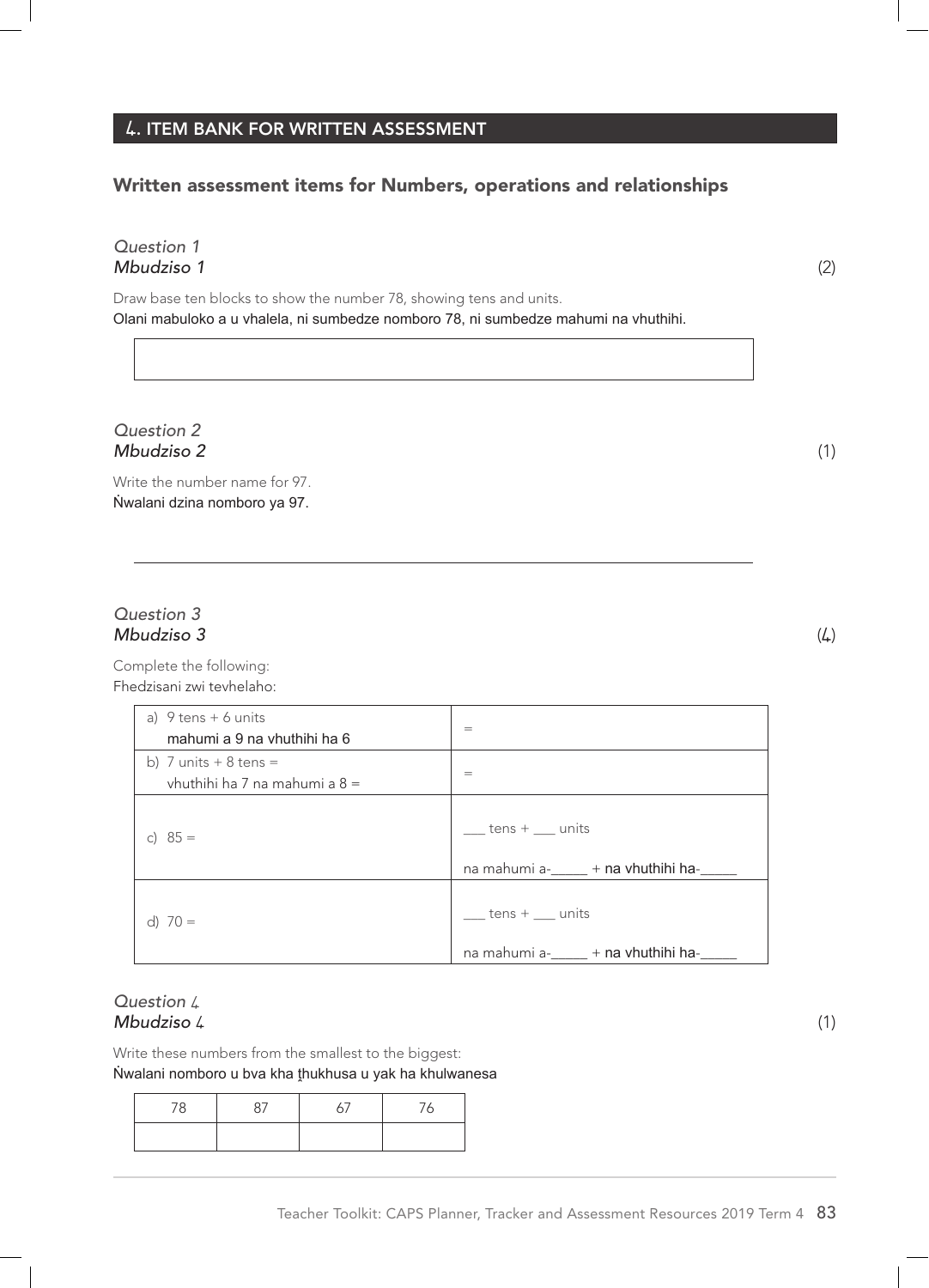| Question 5 |  |
|------------|--|
| Mbudziso 5 |  |

 $\overline{\phantom{a}}$ 

Round off 68 to the nearest 10. Tanganyisani nomboro mmbili nga u dzi kwashekanya vhuvhili hadzo.

*Question 6 Mbudziso 6* (3) Add these two numbers by breaking down both the numbers. Ṱanganyisani nomboro mmbili nga u dzi kwashekanya vhuvhili hadzo. 52 + 37 = \_\_\_\_\_\_\_\_\_ *Question 7 Mbudziso 7* (3) Subtract by breaking down both numbers: Ṱusani nomboro mmbili nga u dzi kwashekanya vhuvhili hadzo:  $87 - 56 =$ *Question 8 Mbudziso 8* (2)

Jabu buys a toy car for R13,75 and he pays with a R20 note. How much change will he get? Jabu u renga thoyi ya goloi nga R13,75 a badela nga R20.

U do wana tshentshi ya vhugai?

#### *Question 9 Mbudziso 9* (2)

Write the following as a repeated addition number sentence. Nwalani zwi tevhelaho sa nomboro fhungo la tanganyisa kavhili

\_\_\_\_\_\_\_\_\_\_\_\_\_\_\_\_\_\_\_\_\_\_\_\_\_\_\_\_\_\_\_\_\_\_\_\_\_\_\_\_\_\_\_\_\_\_\_\_\_\_\_\_\_\_\_\_

\_\_\_\_\_\_\_\_\_\_\_\_\_\_\_\_\_\_\_\_\_\_\_\_\_\_\_\_\_\_\_\_\_\_\_\_\_\_\_\_\_\_\_\_\_\_\_\_\_\_\_\_\_\_\_\_

a) 6 groups of 4 / zwigwada zwa 6 zwa zwithu zwa 4

b) 3 groups of 5 / zwigwada zwa 3 zwa zwithu zwa 5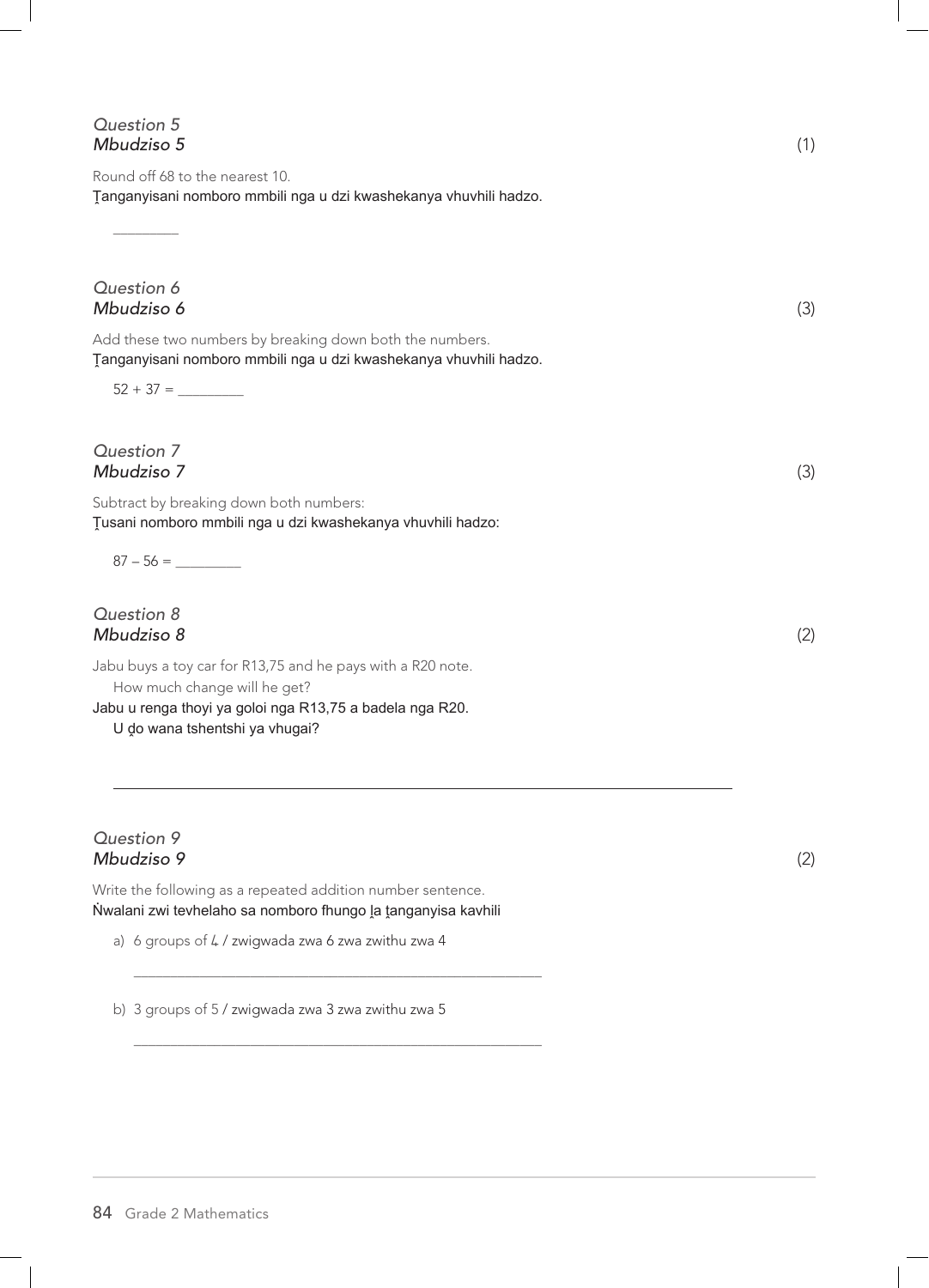#### *Question 10 Mbudziso 10* (2)

Write the following as a multiplication number sentence. Nwalani zwi tevhelaho sa fhungo nomboro la u andisa.

a) 2 groups of ten / zwigwada zwa 2 zwa zwithu zwa 10

b) 5 groups of three / zwigwada zwa 5 zwa zwithu zwa 3

\_\_\_\_\_\_\_\_\_\_\_\_\_\_\_\_\_\_\_\_\_\_\_\_\_\_\_\_\_\_\_\_\_\_\_\_\_\_\_\_\_\_\_\_\_\_\_\_\_\_\_\_\_\_\_\_

\_\_\_\_\_\_\_\_\_\_\_\_\_\_\_\_\_\_\_\_\_\_\_\_\_\_\_\_\_\_\_\_\_\_\_\_\_\_\_\_\_\_\_\_\_\_\_\_\_\_\_\_\_\_\_\_

#### *Question 11 Mbudziso 11* (2)

Mom baked cupcakes. She made 4 with red icing, 4 with yellow icing, 4 with pink icing, 4 with green icing, 4 with purple icing and 4 with orange icing. How many cupcakes did she make altogether?

Mme o baga dzikhekhe. U baga 4 a shela muvhala mutshwuku, 4 dza tshitopana, 4 dza pinki, 4 dza muvhala mudala, 4 dza phephulu, 4 dza orenji. O baga dzikhekhe nngana dzothe dzo fhelela?

She made \_\_\_\_\_\_\_\_\_\_\_\_ cupcakes altogether.

O baga dzikhekhe dza\_\_\_\_

#### *Question 12 Mbudziso 12* (3)

Draw pictures to show your answer. / Olani zwifanyiso zwa u sumbedza phindulo yanu. Share 29 counters equally between 3 friends. / Kovhekanyani zwithu zwa u vhalela zwa 24 vhukati kha khonani dza 3.

| Each friend gets<br>counters. | left over.<br>There are |
|-------------------------------|-------------------------|
| Khonani nthihi i do wana zwa- | Hu do sala-             |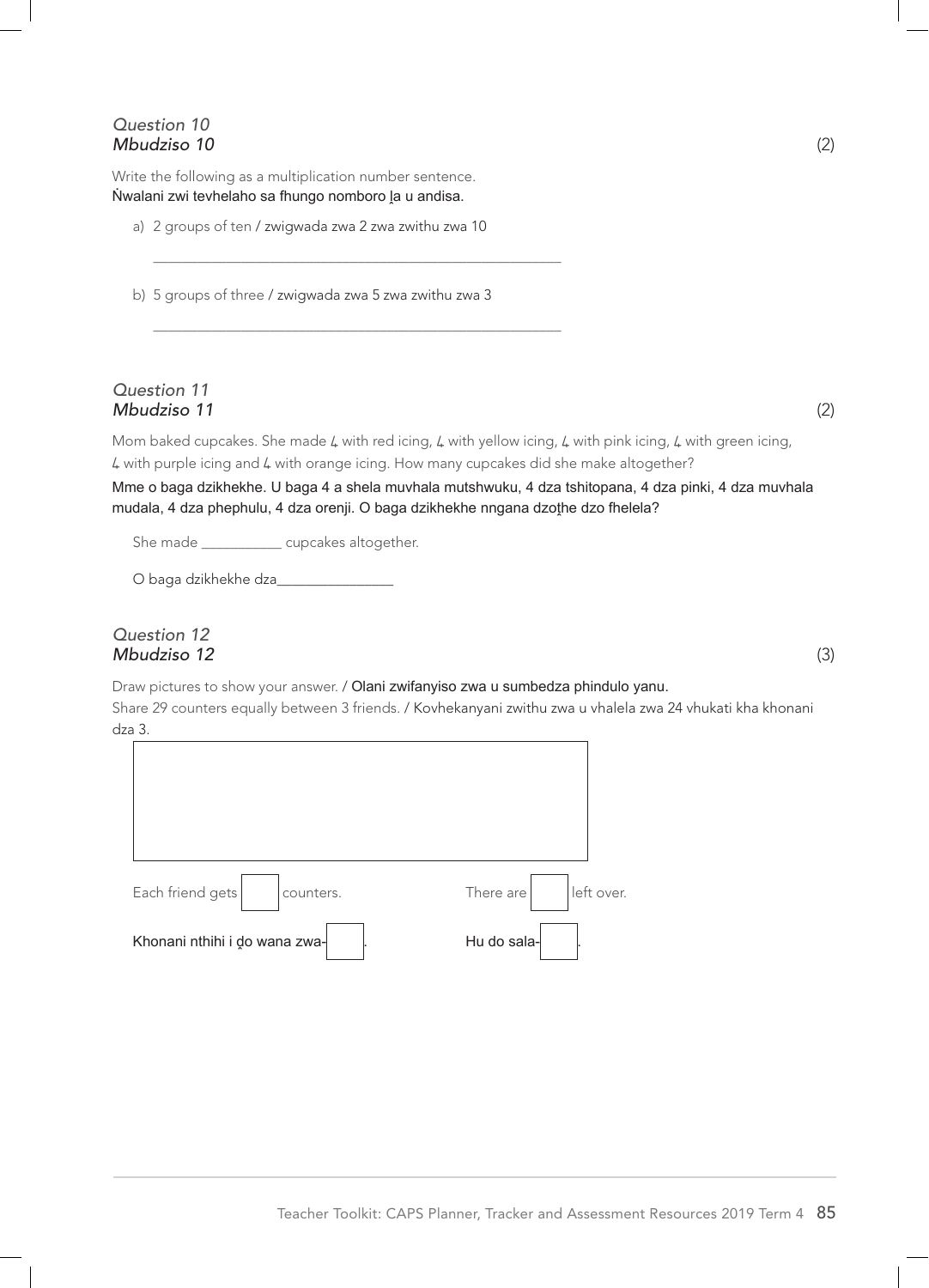## *Question 13 Mbudziso 13* (3)

What fraction is coloured? Ndi furakisheni ifhio yo swifhadziwaho?



(These words might help: half, quarter, fifth, third.) (Maipfi ane a nga thusa, hafu, kotare, tshithihi kha tsha raru, tsha thanu, tsha raru).

#### *Question 1***4** *Mbudziso 1***4** (2)

Draw a picture to show how to find one quarter of 9 cakes. Olani tshifanyiso tsha u sumbedza kotara nthihi ya khekhe dza 9.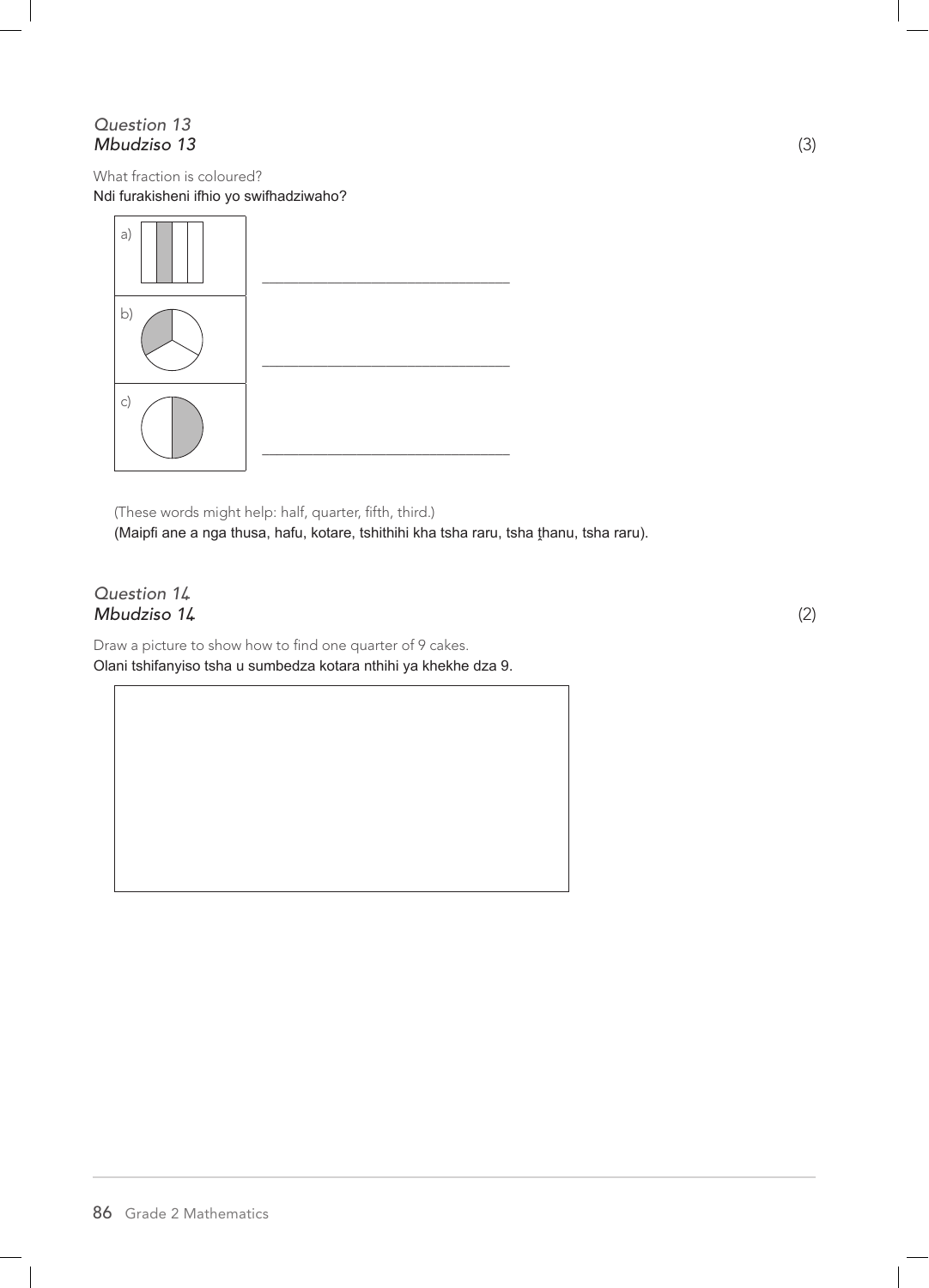## Written assessment items for Numbers, operations and relationships: solutions and mark allocations

| 1. (1 mark for tens and 1 mark for units) / (maraga1 ya mahumi, maraga 1 ya vhuthihi)<br>7 tens and 8 units / 7 mahumi na 8 vhuthihi                                                    | (2) |
|-----------------------------------------------------------------------------------------------------------------------------------------------------------------------------------------|-----|
| 2. (1 mark per correct answer) / (maraga 1 ya phindulo i re yone)<br>Ninety-seven / Futahe-sumba                                                                                        | (1) |
| 3. (maraga 2 ya phindulo i re yone)<br>a) 96<br>b) 87<br>c) $8$ tens + 5 units<br>d) $7$ tens $+$ 0 units<br>8 mahumi + 5 vhuthihi<br>7 mahumi + 0 vhuthihi                             | (L) |
| 4. (1 mark per correct answer) / (maraga 1 ya phindulo i re yone)<br>67, 76, 78, 87                                                                                                     | (1) |
| 5. (1 mark for the correct answer) / (maraga 2 ya kushumele na maraga 1 ya phindulo i re<br>yone)<br>70                                                                                 | (1) |
| 6. (2 marks for the working 1 mark for the correct answer)<br>(maraga 2 ya kushumele na maraga 1 ya phindulo i re yone)<br>$52 + 37$<br>$= (50 + 30) + (2 + 7)$<br>$= 80 + 9$<br>$= 89$ | (3) |
| 7. (2 marks for the working 1 mark for the correct answer)<br>(maraga 2 ya phindulo i re yone)<br>$87 - 56 = (80 + 7) - (50 + 6)$<br>$= (80 - 50) + (7 - 6)$<br>$= 30 + 1$<br>$= 31$    | (3) |
| 8. (1 mark for the working 1 mark for the answer)<br>(maraga 1 ya phindulo i re yone)<br>$R20,00 - R13,75 = R6,25$                                                                      | (2) |
| 9. (1 mark per correct number sentence)<br>(maraga 1 ya phindulo ya fhungo nomboro ire yone)<br>a) $4 + 4 + 4 + 4 + 4 + 4 = 24$<br>b) $5 + 5 + 5 = 15$                                  | (2) |
| 10. (1 mark per correct number sentence)<br>(maraga 1 ya phindulo ya fhungo nomboro i re yone)<br>a) $2 \times 10 = 20$<br>b) $5 \times 3 = 15$                                         | (2) |
| 11.(1 mark per correct answer)<br>(maraga 1 ya phindulo i re yone)<br>$6 \times 4 = 24$<br>She made 24 cupcakes altogether.<br>O its mkhphukhekhen dza 24 dzothe dzo tangana.           | (2) |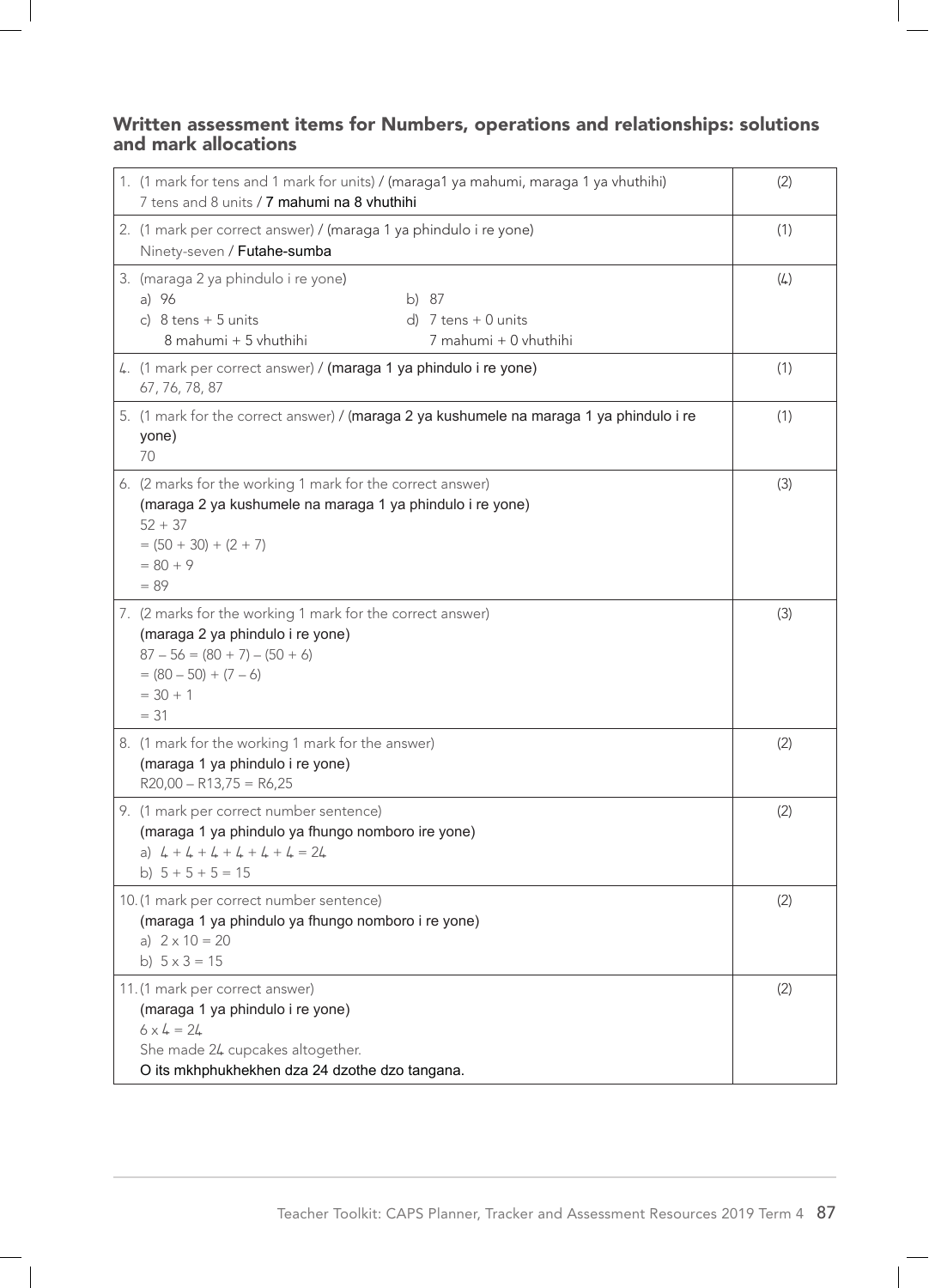| 12. (1 mark for the drawing and 1 mark for each part of the correct answer)<br>(maraga 1 ya phindulo ya u ola, maraga 1 ya tshipida tsha phindulo) | (3) |
|----------------------------------------------------------------------------------------------------------------------------------------------------|-----|
|                                                                                                                                                    |     |
|                                                                                                                                                    |     |
| Each friend gets 9 counters. There are 2 left over.<br>Khonani nthihi u do wana 9. Hu do sala 2.                                                   |     |
| 13. (1 mark per correct answer)                                                                                                                    | (3) |
| (maraga 1 ya phindulo i re yone)                                                                                                                   |     |
| a) 1 quarter                                                                                                                                       |     |
| kotara nthihi                                                                                                                                      |     |
| b) 1 third                                                                                                                                         |     |
| nthihi kha tsha tharu                                                                                                                              |     |
| c) $1$ half                                                                                                                                        |     |
| hafu nthihi                                                                                                                                        |     |
| 14. (1 mark per correct answer)                                                                                                                    | (2) |
| (maraga 1 ya phindulo i re yone)                                                                                                                   |     |
|                                                                                                                                                    |     |
| Any correct drawing showing how to find one quarter of 9 cakes.                                                                                    |     |
| Muolo muńwe na muńwe u no sumbedza u wana kotara ya dzikhekhe.                                                                                     |     |